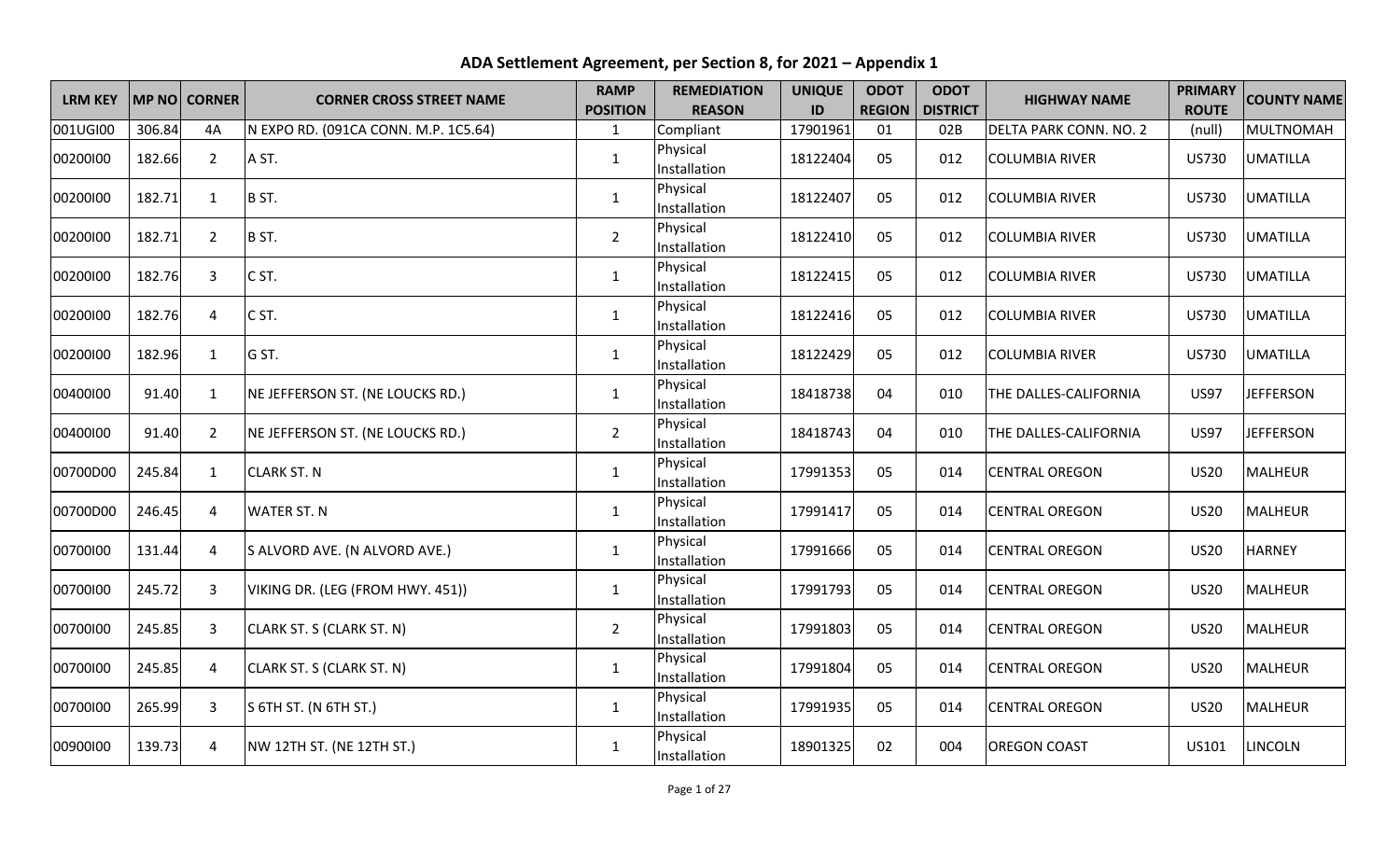| <b>LRM KEY</b> |        | <b>MP NO CORNER</b> | <b>CORNER CROSS STREET NAME</b>        | <b>RAMP</b><br><b>POSITION</b> | <b>REMEDIATION</b><br><b>REASON</b> | <b>UNIQUE</b><br>ID | <b>ODOT</b><br><b>REGION</b> | <b>ODOT</b><br><b>DISTRICT</b> | <b>HIGHWAY NAME</b> | <b>PRIMARY</b><br><b>ROUTE</b> | <b>COUNTY NAME</b> |
|----------------|--------|---------------------|----------------------------------------|--------------------------------|-------------------------------------|---------------------|------------------------------|--------------------------------|---------------------|--------------------------------|--------------------|
| 00900100       | 190.59 | $\overline{2}$      | <b>NOPAL ST.</b>                       | $\mathbf{1}$                   | Physical<br>Installation            | 18611936            | 02                           | 005                            | <b>OREGON COAST</b> | US101                          | LANE               |
| 00900100       | 190.65 | 1                   | MAPLE ST. (LAUREL ST.)                 | $\mathbf{1}$                   | Physical<br>Installation            | 18611940            | 02                           | 005                            | <b>OREGON COAST</b> | US101                          | LANE               |
| 00900100       | 190.65 | 4                   | MAPLE ST. (LAUREL ST.)                 | $\mathbf{1}$                   | Physical<br>Installation            | 18611944            | 02                           | 005                            | <b>OREGON COAST</b> | US101                          | LANE               |
| 00900100       | 190.65 | 6                   | MAPLE ST. (LAUREL ST.)                 | $\overline{2}$                 | Physical<br>Installation            | 18611948            | 02                           | 005                            | <b>OREGON COAST</b> | US101                          | LANE               |
| 00900100       | 211.75 | $\overline{2}$      | <b>N 11TH ST.</b>                      | $\mathbf{1}$                   | Physical<br>Installation            | 17587102            | 03                           | 007                            | <b>OREGON COAST</b> | US101                          | <b>DOUGLAS</b>     |
| 00900100       | 234.56 | $\overline{4}$      | <b>FERRY RD.</b>                       | $\overline{2}$                 | Physical<br>Installation            | 17587114            | 03                           | 007                            | <b>OREGON COAST</b> | US101                          | <b>COOS</b>        |
| 00900100       | 273.79 | $\overline{2}$      | <b>GRAND AVE. SE</b>                   | $\mathbf{1}$                   | Physical<br>Installation            | 17587195            | 03                           | 007                            | <b>OREGON COAST</b> | US101                          | <b>COOS</b>        |
| 00900100       | 274.80 | $\overline{2}$      | 17TH ST. SE                            | $\mathbf{1}$                   | Physical<br>Installation            | 17587691            | 03                           | 007                            | <b>OREGON COAST</b> | US101                          | COOS               |
| 00900100       | 275.16 | $\overline{3}$      | <b>EDNALN.</b>                         | $\mathbf{1}$                   | Physical<br>Installation            | 17587705            | 03                           | 007                            | <b>OREGON COAST</b> | US101                          | <b>COOS</b>        |
| 01000100       | 12.45  | $\overline{4}$      | <b>BROOKS RD.</b>                      | $\mathbf{1}$                   | Physical<br>Installation            | 16327871            | 05                           | 013                            | <b>WALLOWA LAKE</b> | <b>OR82</b>                    | <b>UNION</b>       |
| 01000100       | 64.49  | $\overline{2}$      | W WALTER ST.                           | $\mathbf{1}$                   | Physical<br>Installation            | 16327938            | 05                           | 013                            | <b>WALLOWA LAKE</b> | <b>OR82</b>                    | <b>WALLOWA</b>     |
| 01000100       | 64.57  | $\mathbf{1}$        | <b>GOLF COURSE RD.</b>                 | $\mathbf{1}$                   | Physical<br>Installation            | 16327940            | 05                           | 013                            | <b>WALLOWA LAKE</b> | <b>OR82</b>                    | WALLOWA            |
| 01000100       | 64.57  | $\overline{a}$      | <b>GOLF COURSE RD.</b>                 | $\overline{2}$                 | Physical<br>Installation            | 16327944            | 05                           | 013                            | <b>WALLOWA LAKE</b> | <b>OR82</b>                    | WALLOWA            |
| 01000100       | 64.76  | $\overline{4}$      | <b>NW ARTHUR ST.</b>                   | $\mathbf{1}$                   | Physical<br>Installation            | 16327955            | 05                           | 013                            | <b>WALLOWA LAKE</b> | <b>OR82</b>                    | <b>WALLOWA</b>     |
| 01000100       | 64.83  | $\mathbf{1}$        | <b>NW ROBERT ST. (NW FORSYTHE ST.)</b> | $\mathbf{1}$                   | Physical<br>Installation            | 16327956            | 05                           | 013                            | <b>WALLOWA LAKE</b> | <b>OR82</b>                    | <b>WALLOWA</b>     |
| 01000100       | 65.37  | 6                   | SW LITCH ST. (SE HOGAN ST.)            | $\mathbf{1}$                   | Physical<br>Installation            | 16328006            | 05                           | 013                            | <b>WALLOWA LAKE</b> | <b>OR82</b>                    | <b>WALLOWA</b>     |

**ADA Settlement Agreement, per Section 8, for 2021 – Appendix 1**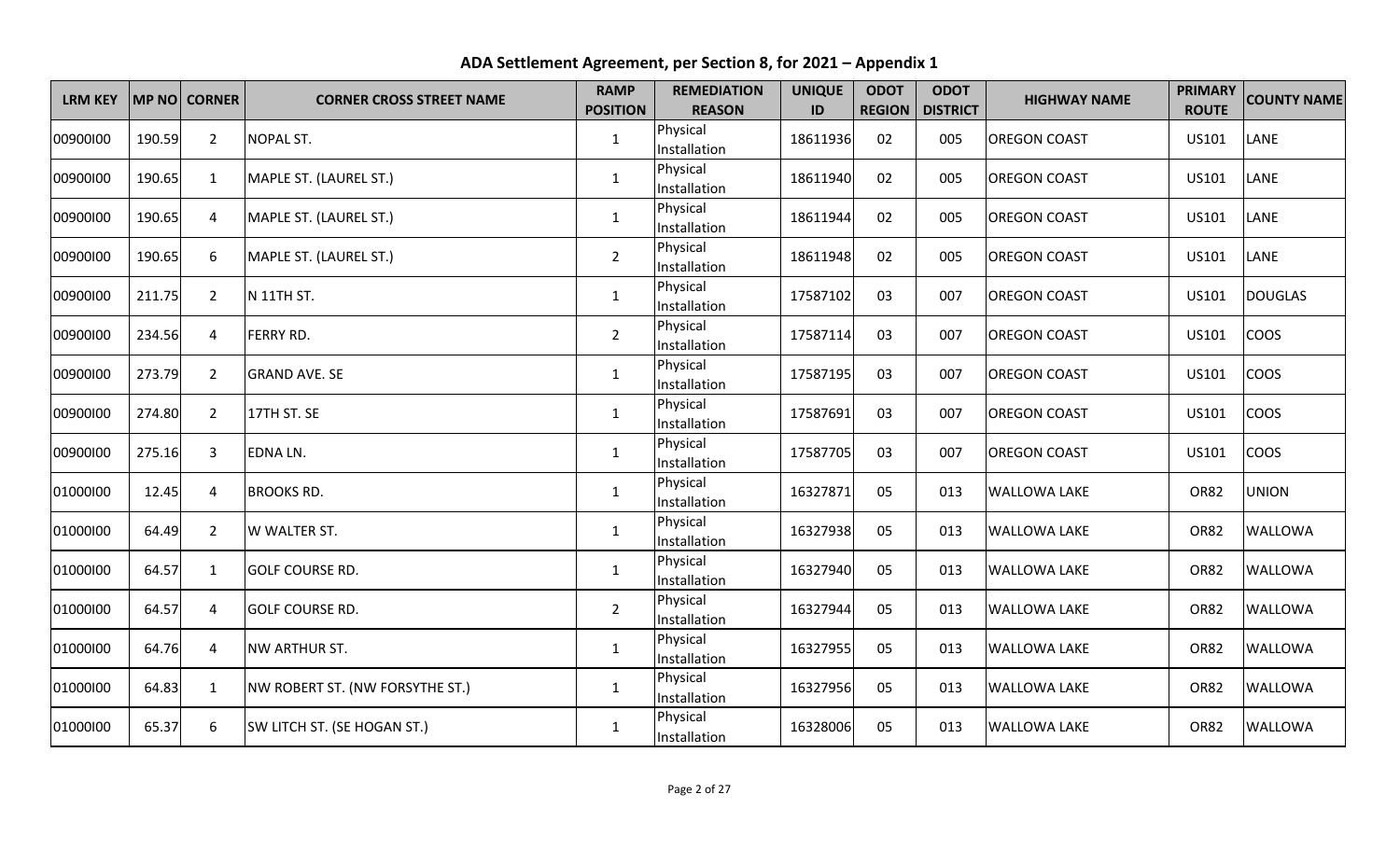| <b>LRM KEY</b> |       | MP NO CORNER   | <b>CORNER CROSS STREET NAME</b> | <b>RAMP</b><br><b>POSITION</b> | <b>REMEDIATION</b><br><b>REASON</b> | <b>UNIQUE</b><br>ID | <b>ODOT</b><br><b>REGION</b> | <b>ODOT</b><br><b>DISTRICT</b> | <b>HIGHWAY NAME</b>        | <b>PRIMARY</b><br><b>ROUTE</b> | <b>COUNTY NAME</b> |
|----------------|-------|----------------|---------------------------------|--------------------------------|-------------------------------------|---------------------|------------------------------|--------------------------------|----------------------------|--------------------------------|--------------------|
| 01000100       | 65.50 | 4              | S RIVER ST.                     | 1                              | Physical<br>Installation            | 16328016            | 05                           | 013                            | <b>WALLOWA LAKE</b>        | <b>OR82</b>                    | <b>WALLOWA</b>     |
| 01000100       | 65.74 | $\mathbf{1}$   | SE SCHOOL ST.                   | $\overline{2}$                 | Physical<br>Installation            | 16328021            | 05                           | 013                            | <b>WALLOWA LAKE</b>        | <b>OR82</b>                    | <b>WALLOWA</b>     |
| 01000100       | 65.74 | 4              | SE SCHOOL ST.                   | $\mathbf{1}$                   | Physical<br>Installation            | 16328026            | 05                           | 013                            | <b>WALLOWA LAKE</b>        | <b>OR82</b>                    | <b>WALLOWA</b>     |
| 01100100       | 42.88 | $\mathbf{1}$   | NW ALDER ST.                    | $\mathbf{1}$                   | Physical<br>Installation            | 17584362            | 05                           | 013                            | <b>ENTERPRISE-LEWISTON</b> | OR <sub>3</sub>                | <b>WALLOWA</b>     |
| 01100100       | 42.88 | $\overline{2}$ | NW ALDER ST.                    | $\mathbf{1}$                   | Physical<br>Installation            | 17584363            | 05                           | 013                            | <b>ENTERPRISE-LEWISTON</b> | OR <sub>3</sub>                | <b>WALLOWA</b>     |
| 01100100       | 42.88 | 3              | <b>NW ALDER ST.</b>             | 1                              | Physical<br>Installation            | 17584365            | 05                           | 013                            | <b>ENTERPRISE-LEWISTON</b> | OR <sub>3</sub>                | <b>WALLOWA</b>     |
| 01100100       | 42.88 | 4              | <b>NW ALDER ST.</b>             | $\overline{2}$                 | Physical<br>Installation            | 17584366            | 05                           | 013                            | <b>ENTERPRISE-LEWISTON</b> | OR <sub>3</sub>                | <b>WALLOWA</b>     |
| 01100100       | 43.01 | $\overline{2}$ | NW GARFIELD ST.                 | $\overline{2}$                 | Physical<br>Installation            | 17584376            | 05                           | 013                            | <b>ENTERPRISE-LEWISTON</b> | OR <sub>3</sub>                | <b>WALLOWA</b>     |
| 01100100       | 43.07 | $\overline{2}$ | <b>NW PARK ST.</b>              | $\overline{2}$                 | Physical<br>Installation            | 17584384            | 05                           | 013                            | <b>ENTERPRISE-LEWISTON</b> | OR <sub>3</sub>                | <b>WALLOWA</b>     |
| 01100100       | 43.07 | $\overline{3}$ | <b>NW PARK ST.</b>              | $\mathbf 1$                    | Physical<br>Installation            | 17584387            | 05                           | 013                            | <b>ENTERPRISE-LEWISTON</b> | OR <sub>3</sub>                | <b>WALLOWA</b>     |
| 01800100       | 3.95  | 3              | RIDGEWAY RD.                    | $\mathbf{1}$                   | Physical<br>Installation            | 16035128            | 02                           | 005                            | <b>WILLAMETTE</b>          | <b>OR58</b>                    | LANE               |
| 01800100       | 4.10  | 1              | <b>TILLICUM AVE.</b>            | $\mathbf{1}$                   | Physical<br>Installation            | 16035131            | 02                           | 005                            | <b>WILLAMETTE</b>          | <b>OR58</b>                    | LANE               |
| 01800100       | 4.10  | $\overline{2}$ | <b>TILLICUM AVE.</b>            | $\mathbf{1}$                   | Physical<br>Installation            | 16035132            | 02                           | 005                            | <b>WILLAMETTE</b>          | OR58                           | LANE               |
| 02000100       | 3.36  | 3              | <b>FARGO ST.</b>                | $\mathbf{1}$                   | Physical<br>Installation            | 18826945            | 04                           | 011                            | KLAMATH FALLS-LAKEVIEW     | <b>OR39</b>                    | <b>KLAMATH</b>     |
| 02000100       | 3.36  | 4              | <b>FARGO ST.</b>                | $\mathbf 1$                    | Physical<br>Installation            | 18826946            | 04                           | 011                            | KLAMATH FALLS-LAKEVIEW     | <b>OR39</b>                    | <b>KLAMATH</b>     |
| 02000100       | 3.43  | $\overline{2}$ | <b>GARY ST.</b>                 | $\mathbf{1}$                   | Physical<br>Installation            | 18826948            | 04                           | 011                            | KLAMATH FALLS-LAKEVIEW     | <b>OR39</b>                    | <b>KLAMATH</b>     |

**ADA Settlement Agreement, per Section 8, for 2021 – Appendix 1**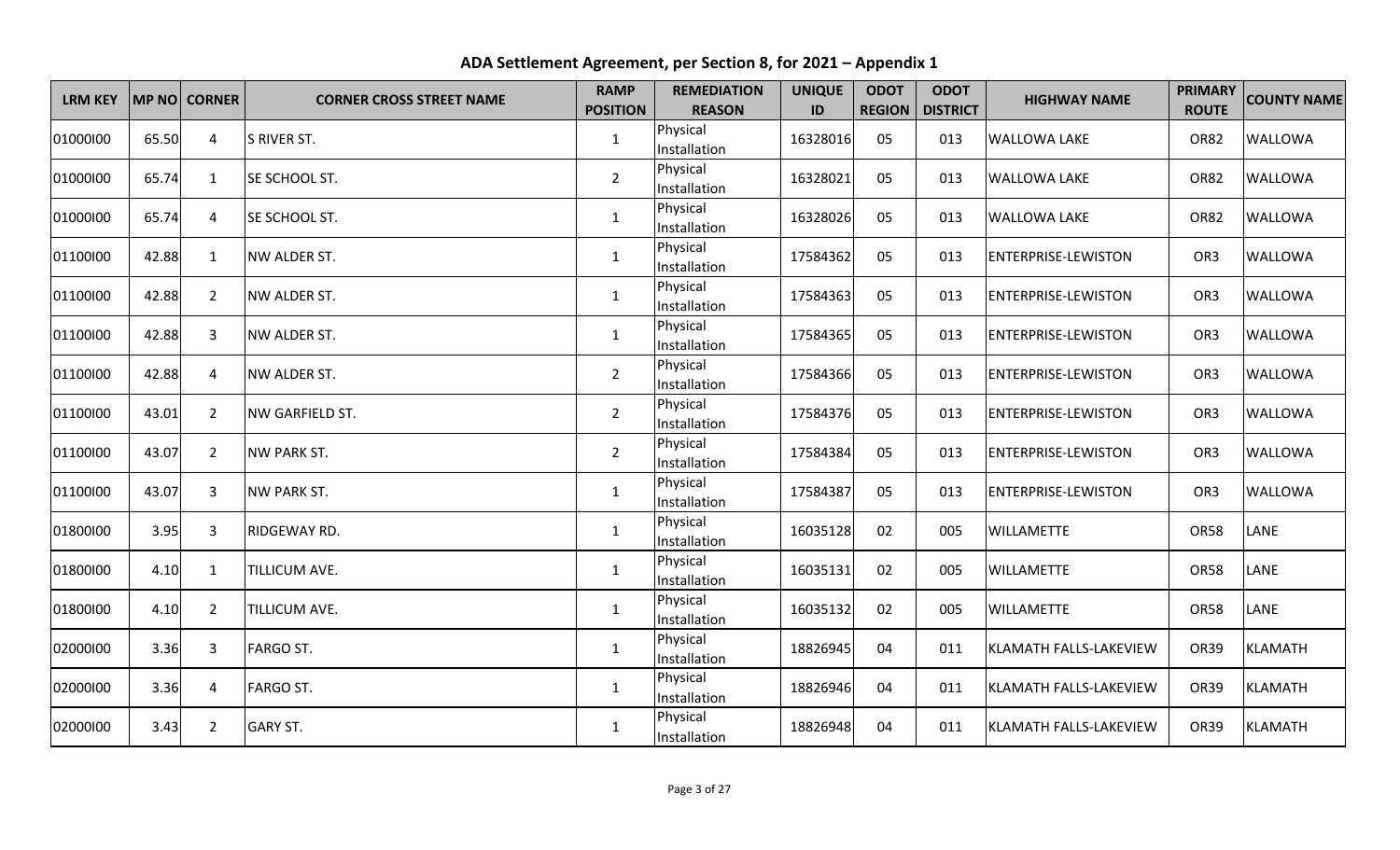| <b>LRM KEY</b> |         | MP NO CORNER   | <b>CORNER CROSS STREET NAME</b> | <b>RAMP</b><br><b>POSITION</b> | <b>REMEDIATION</b><br><b>REASON</b> | <b>UNIQUE</b><br>ID | <b>ODOT</b><br><b>REGION</b> | <b>ODOT</b><br><b>DISTRICT</b> | <b>HIGHWAY NAME</b>    | <b>PRIMARY</b><br><b>ROUTE</b> | <b>COUNTY NAME</b> |
|----------------|---------|----------------|---------------------------------|--------------------------------|-------------------------------------|---------------------|------------------------------|--------------------------------|------------------------|--------------------------------|--------------------|
| 02000100       | 3.43    | 3              | GARY ST.                        | $\mathbf{1}$                   | Physical<br>Installation            | 18826949            | 04                           | 011                            | KLAMATH FALLS-LAKEVIEW | <b>OR39</b>                    | <b>KLAMATH</b>     |
| 02000100       | 3.87    | 3              | KANE ST.                        | $\mathbf{1}$                   | Physical<br>Installation            | 18826983            | 04                           | 011                            | KLAMATH FALLS-LAKEVIEW | <b>OR39</b>                    | <b>KLAMATH</b>     |
| 02500100       | $-1.79$ | 1              | NE STEIGER ST.                  | $\mathbf{1}$                   | Physical<br>Installation            | 17755237            | 03                           | 008                            | <b>REDWOOD</b>         | OR99                           | <b>JOSEPHINE</b>   |
| 02500100       | $-1.79$ | $\overline{2}$ | NE STEIGER ST.                  | $\mathbf{1}$                   | Physical<br>Installation            | 17755238            | 03                           | 008                            | <b>REDWOOD</b>         | OR99                           | <b>JOSEPHINE</b>   |
| 02600D00       | 24.14   | 4              | <b>SCALES AVE.</b>              | $\overline{2}$                 | Physical<br>Installation            | 18880133            | 01                           | 02C                            | MT. HOOD               | <b>US26</b>                    | <b>CLACKAMAS</b>   |
| 02600D00       | 24.33   | 1              | SMITH AVE.                      | $\mathbf{1}$                   | Physical<br>Installation            | 18880160            | 01                           | 02C                            | MT. HOOD               | <b>US26</b>                    | <b>CLACKAMAS</b>   |
| 02600D00       | 24.33   | $\overline{2}$ | <b>SMITH AVE.</b>               | $\mathbf{1}$                   | Physical<br>Installation            | 18880161            | 01                           | 02C                            | MT. HOOD               | <b>US26</b>                    | CLACKAMAS          |
| 02600D00       | 24.43   | 4              | HOFFMAN AVE.                    | $\overline{2}$                 | Physical<br>Installation            | 18880178            | 01                           | 02C                            | MT. HOOD               | <b>US26</b>                    | <b>CLACKAMAS</b>   |
| 02600100       | 7.30    | $\overline{2}$ | SE 124TH AVE.                   | $\mathbf{1}$                   | Physical<br>Installation            | 18932104            | 01                           | 02B                            | MT. HOOD               | <b>US26</b>                    | <b>MULTNOMAH</b>   |
| 02600100       | 7.58    | 1              | SE 130TH AVE.                   | $\mathbf{1}$                   | Physical<br>Installation            | 18932113            | 01                           | 02B                            | MT. HOOD               | <b>US26</b>                    | <b>MULTNOMAH</b>   |
| 02600100       | 7.70    | $\mathbf{1}$   | SE 132ND AVE.                   | $\mathbf{1}$                   | Physical<br>Installation            | 18932117            | 01                           | 02B                            | MT. HOOD               | <b>US26</b>                    | <b>MULTNOMAH</b>   |
| 02600100       | 7.70    | 3              | SE 132ND AVE.                   | $\mathbf{1}$                   | Physical<br>Installation            | 18932118            | 01                           | 02B                            | MT. HOOD               | <b>US26</b>                    | <b>MULTNOMAH</b>   |
| 02600100       | 23.33   | $\mathbf{1}$   | KATE SCHMITZ AVE.               | $\mathbf{1}$                   | Physical<br>Installation            | 18880280            | 01                           | 02C                            | MT. HOOD               | <b>US26</b>                    | <b>CLACKAMAS</b>   |
| 02600100       | 23.33   | $\overline{2}$ | KATE SCHMITZ AVE.               | $\mathbf{1}$                   | Physical<br>Installation            | 18880281            | 01                           | 02C                            | MT. HOOD               | <b>US26</b>                    | <b>CLACKAMAS</b>   |
| 02600100       | 24.13   | $\mathbf{1}$   | <b>SCALES AVE.</b>              | $\mathbf{1}$                   | Physical<br>Installation            | 18880320            | 01                           | 02C                            | MT. HOOD               | <b>US26</b>                    | CLACKAMAS          |
| 02600100       | 24.32   | $\mathbf{1}$   | <b>SHELLEY AVE.</b>             | $\mathbf{1}$                   | Physical<br>Installation            | 18880338            | 01                           | 02C                            | MT. HOOD               | <b>US26</b>                    | <b>CLACKAMAS</b>   |

**ADA Settlement Agreement, per Section 8, for 2021 – Appendix 1**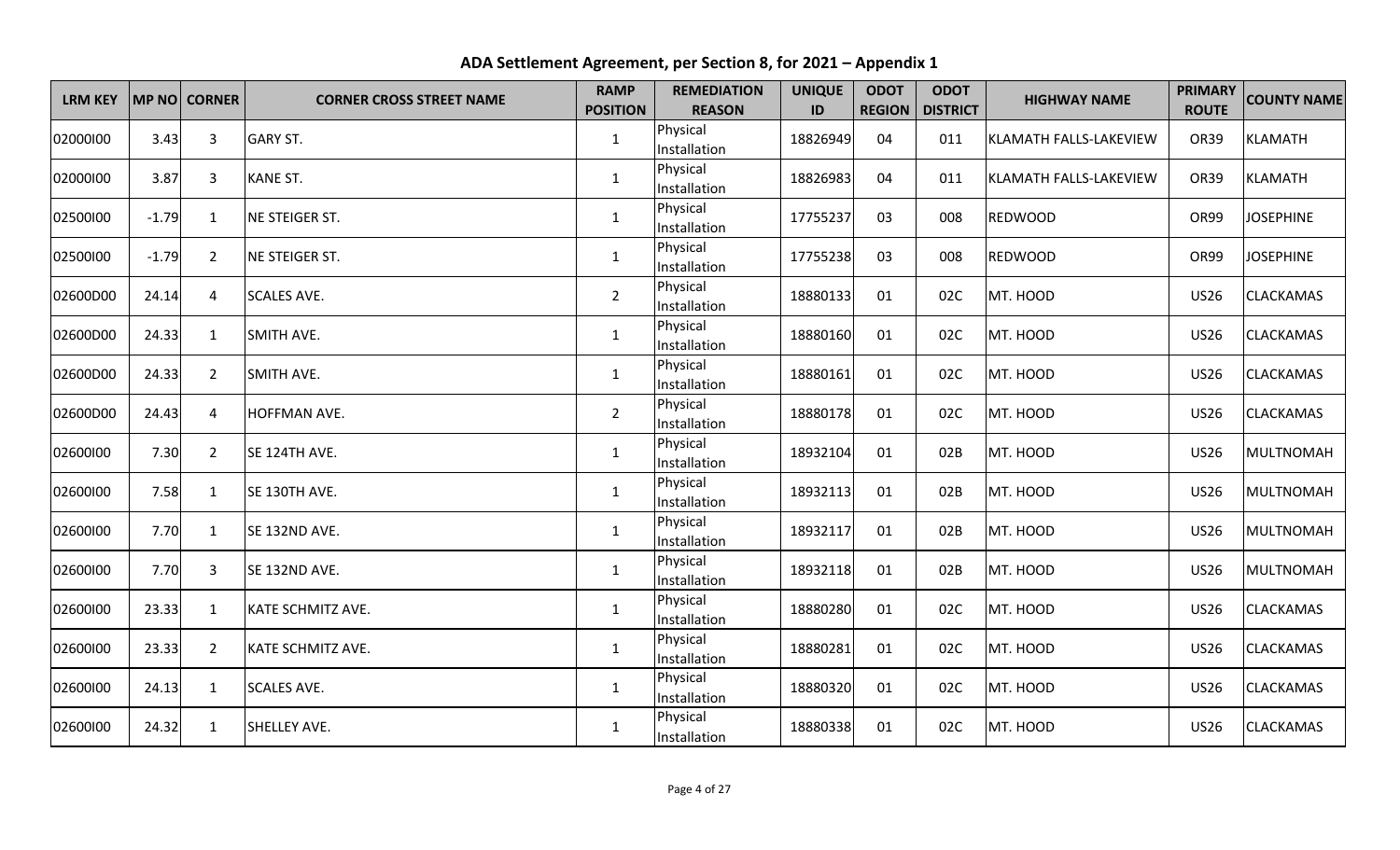| <b>LRM KEY</b> |       | MP NO CORNER   | <b>CORNER CROSS STREET NAME</b> | <b>RAMP</b><br><b>POSITION</b> | <b>REMEDIATION</b><br><b>REASON</b> | <b>UNIQUE</b><br>ID | <b>ODOT</b><br><b>REGION</b> | <b>ODOT</b><br><b>DISTRICT</b> | <b>HIGHWAY NAME</b>      | <b>PRIMARY</b><br><b>ROUTE</b> | <b>COUNTY NAME</b> |
|----------------|-------|----------------|---------------------------------|--------------------------------|-------------------------------------|---------------------|------------------------------|--------------------------------|--------------------------|--------------------------------|--------------------|
| 02600100       | 24.32 | 2              | SHELLEY AVE.                    | $\mathbf{1}$                   | Physical<br>Installation            | 18880339            | 01                           | 02C                            | MT. HOOD                 | <b>US26</b>                    | <b>CLACKAMAS</b>   |
| 02600100       | 24.45 | 1              | HOFFMAN AVE.                    | $\mathbf{1}$                   | Physical<br>Installation            | 18880351            | 01                           | 02C                            | MT. HOOD                 | <b>US26</b>                    | CLACKAMAS          |
| 02600100       | 24.45 | $\overline{2}$ | HOFFMAN AVE.                    | $\mathbf{1}$                   | Physical<br>Installation            | 18880352            | 01                           | 02C                            | MT. HOOD                 | <b>US26</b>                    | <b>CLACKAMAS</b>   |
| 02600100       | 24.45 | 5              | HOFFMAN AVE.                    | $\overline{2}$                 | Physical<br>Installation            | 18880357            | 01                           | 02C                            | MT. HOOD                 | <b>US26</b>                    | <b>CLACKAMAS</b>   |
| 02600100       | 24.52 | $\overline{2}$ | <b>REVENUE AVE.</b>             | $\mathbf 1$                    | Physical<br>Installation            | 18880359            | 01                           | 02C                            | MT. HOOD                 | <b>US26</b>                    | <b>CLACKAMAS</b>   |
| 02900D00       | 17.34 | $\mathbf{1}$   | YEW ST.                         | 1                              | Physical<br>Installation            | 18454080            | 01                           | 02B                            | <b>TUALATIN VALLEY</b>   | OR8                            | <b>WASHINGTON</b>  |
| 02900100       | 16.74 | 1              | N 9TH AVE.                      | $\mathbf{1}$                   | Physical<br>Installation            | 18454446            | 01                           | 02B                            | <b>TUALATIN VALLEY</b>   | OR8                            | <b>WASHINGTON</b>  |
| 02900100       | 16.74 | $\overline{2}$ | N 9TH AVE.                      | $\mathbf{1}$                   | Physical<br>Installation            | 18454447            | 01                           | 02B                            | <b>TUALATIN VALLEY</b>   | OR8                            | <b>WASHINGTON</b>  |
| 02900100       | 16.84 | 4              | N 7TH AVE.                      | $\mathbf{1}$                   | Physical<br>Installation            | 18454453            | 01                           | 02B                            | <b>TUALATIN VALLEY</b>   | OR8                            | <b>WASHINGTON</b>  |
| 03500100       | 21.05 | 4              | B ST.                           | $\overline{2}$                 | Physical<br>Installation            | 16198392            | 03                           | 007                            | <b>COOS BAY-ROSEBURG</b> | OR42                           | <b>COOS</b>        |
| 03500100       | 21.56 | $\overline{2}$ | <b>STOVER LN.</b>               | $\mathbf{1}$                   | Physical<br>Installation            | 16198367            | 03                           | 007                            | <b>COOS BAY-ROSEBURG</b> | OR42                           | <b>COOS</b>        |
| 03500100       | 21.79 | $\mathbf{1}$   | PINE ST.                        | $\mathbf{1}$                   | Physical<br>Installation            | 16198372            | 03                           | 007                            | <b>COOS BAY-ROSEBURG</b> | <b>OR42</b>                    | <b>COOS</b>        |
| 05400100       | 10.92 | 3              | W ROOSEVELT AVE.                | $\mathbf{1}$                   | Physical<br>Installation            | 16199643            | 05                           | 012                            | UMATILLA-STANFIELD       | <b>US395</b>                   | <b>UMATILLA</b>    |
| 05400100       | 10.92 | 4              | W ROOSEVELT AVE.                | $\mathbf{1}$                   | Physical<br>Installation            | 16199644            | 05                           | 012                            | UMATILLA-STANFIELD       | <b>US395</b>                   | <b>UMATILLA</b>    |
| 06000100       | 1.08  | $\overline{2}$ | <b>CLARA ST.</b>                | $\mathbf{1}$                   | Physical<br>Installation            | 17683390            | 03                           | 008                            | <b>ROGUE RIVER</b>       | OR99                           | <b>JOSEPHINE</b>   |
| 06600100       | 17.02 | 3              | E CENTURY DR.                   | $\mathbf{1}$                   | Physical<br>Installation            | 17927194            | 05                           | 013                            | LA GRANDE-BAKER          | OR237                          | <b>UNION</b>       |

**ADA Settlement Agreement, per Section 8, for 2021 – Appendix 1**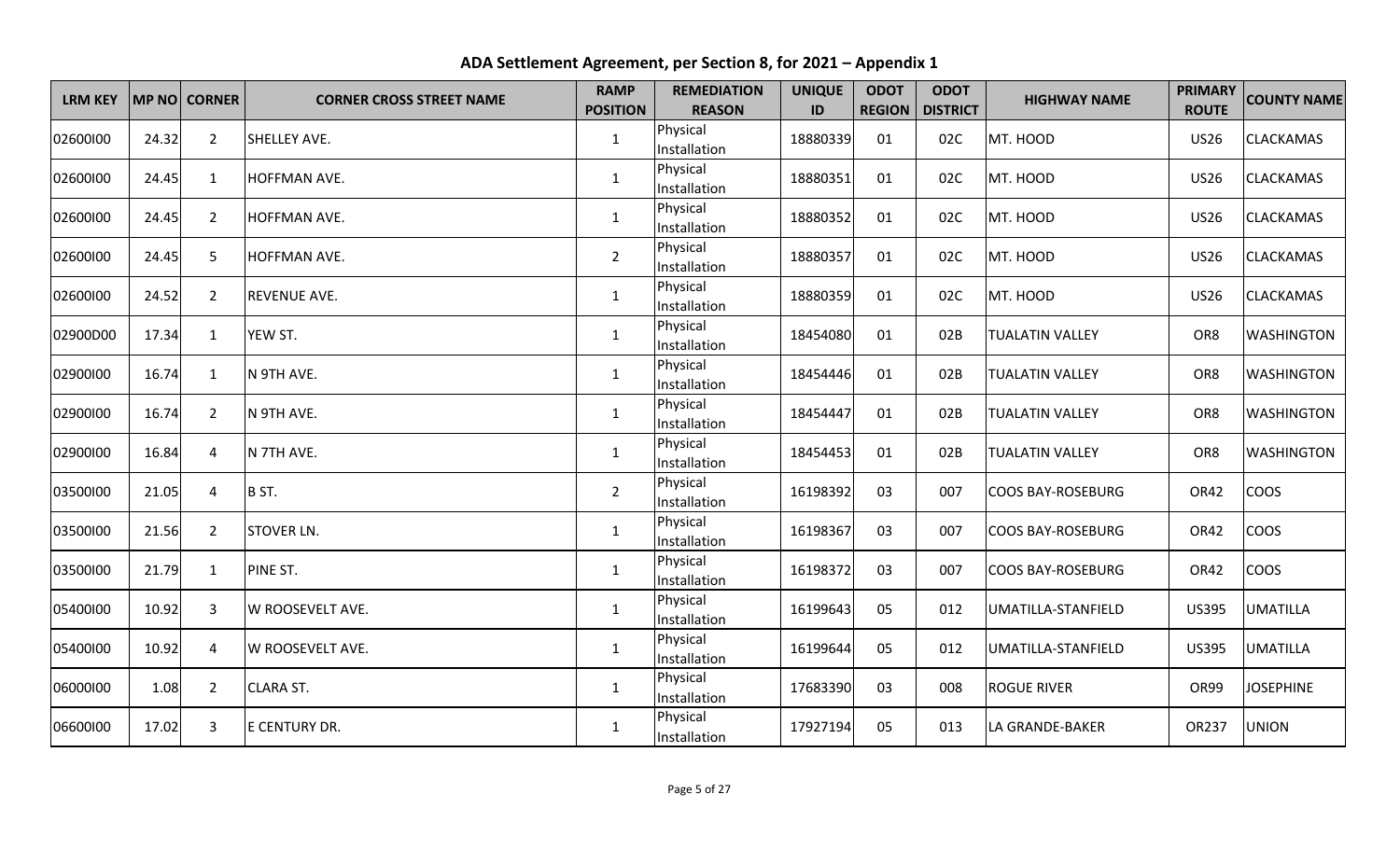| <b>LRM KEY</b> |       | <b>MP NO CORNER</b> | <b>CORNER CROSS STREET NAME</b> | <b>RAMP</b><br><b>POSITION</b> | <b>REMEDIATION</b><br><b>REASON</b> | <b>UNIQUE</b><br>ID | <b>ODOT</b> | <b>ODOT</b><br><b>REGION   DISTRICT</b> | <b>HIGHWAY NAME</b>            | <b>PRIMARY</b><br><b>ROUTE</b> | <b>COUNTY NAME</b> |
|----------------|-------|---------------------|---------------------------------|--------------------------------|-------------------------------------|---------------------|-------------|-----------------------------------------|--------------------------------|--------------------------------|--------------------|
| 09100100       | 84.39 | 3                   | <b>SW TWIN OAKS CIR.</b>        | 1                              | Physical<br>Installation            | 18976708            | 02          | 004                                     | <b>PACIFIC HIGHWAY WEST</b>    | OR99W                          | <b>BENTON</b>      |
| 09100100       | 84.58 | 3                   | <b>SW HOPKINS AVE.</b>          | $\mathbf{1}$                   | Physical<br>Installation            | 18976716            | 02          | 004                                     | <b>PACIFIC HIGHWAY WEST</b>    | OR99W                          | <b>BENTON</b>      |
| 09100100       | 84.69 | 3                   | <b>SW CUMMINGS AVE.</b>         | $\mathbf{1}$                   | Physical<br>Installation            | 18976724            | 02          | 004                                     | <b>PACIFIC HIGHWAY WEST</b>    | OR99W                          | <b>BENTON</b>      |
| 09100100       | 84.83 | $\mathbf{1}$        | <b>SE MAYBERRY AVE.</b>         | $\mathbf{1}$                   | Physical<br>Installation            | 18976735            | 02          | 004                                     | <b>PACIFIC HIGHWAY WEST</b>    | OR99W                          | <b>BENTON</b>      |
| 09100100       | 85.23 | $\mathbf{3}$        | SW PRAIRIE AVE.                 | $\mathbf{1}$                   | Physical<br>Installation            | 18976766            | 02          | 004                                     | <b>PACIFIC HIGHWAY WEST</b>    | OR99W                          | <b>BENTON</b>      |
| 09100100       | 85.42 | 1                   | <b>SE PARK AVE.</b>             | 1                              | Physical<br>Installation            | 18976768            | 02          | 004                                     | <b>PACIFIC HIGHWAY WEST</b>    | OR99W                          | <b>BENTON</b>      |
| 09100100       | 85.45 | 3                   | <b>SW WAKE ROBIN AVE.</b>       | $\mathbf{1}$                   | Physical<br>Installation            | 18976774            | 02          | 004                                     | <b>PACIFIC HIGHWAY WEST</b>    | OR99W                          | <b>BENTON</b>      |
| 09100100       | 85.45 | $\overline{4}$      | <b>SW WAKE ROBIN AVE.</b>       | $\mathbf{1}$                   | Physical<br>Installation            | 18976775            | 02          | 004                                     | <b>PACIFIC HIGHWAY WEST</b>    | OR99W                          | <b>BENTON</b>      |
| 09100100       | 85.55 | $\overline{2}$      | <b>SE GOODNIGHT AVE.</b>        | $\mathbf{1}$                   | Physical<br>Installation            | 18976777            | 02          | 004                                     | <b>PACIFIC HIGHWAY WEST</b>    | OR99W                          | <b>BENTON</b>      |
| 10000100       | 30.57 | $\mathbf{3}$        | SW WASCO ST.                    | $\mathbf 1$                    | Physical<br>Installation            | 18255817            | 01          | 02C                                     | <b>HISTORIC COLUMBIA RIVER</b> | <b>US30</b>                    | <b>HOOD RIVER</b>  |
| 10000100       | 30.57 | 4                   | SW WASCO ST.                    | $\mathbf{1}$                   | Physical<br>Installation            | 18255818            | 01          | 02C                                     | <b>HISTORIC COLUMBIA RIVER</b> | <b>US30</b>                    | <b>HOOD RIVER</b>  |
| 10000100       | 30.64 | $\overline{4}$      | <b>SW VENTURE ST.</b>           | $\mathbf{1}$                   | Physical<br>Installation            | 18255822            | 01          | 02C                                     | <b>HISTORIC COLUMBIA RIVER</b> | <b>US30</b>                    | <b>HOOD RIVER</b>  |
| 10000100       | 30.68 | 3                   | <b>SW REGULATOR ST.</b>         | $\mathbf{1}$                   | Physical<br>Installation            | 18255826            | 01          | 02C                                     | <b>HISTORIC COLUMBIA RIVER</b> | <b>US30</b>                    | <b>HOOD RIVER</b>  |
| 10000100       | 30.95 | $\mathbf{1}$        | <b>NW PORTAGE RD.</b>           | $\mathbf{1}$                   | Physical<br>Installation            | 18255834            | 01          | 02C                                     | <b>HISTORIC COLUMBIA RIVER</b> | <b>US30</b>                    | <b>HOOD RIVER</b>  |
| 10000100       | 30.95 | $\overline{2}$      | <b>NW PORTAGE RD.</b>           | $\mathbf 1$                    | Physical<br>Installation            | 18255835            | 01          | 02C                                     | <b>HISTORIC COLUMBIA RIVER</b> | <b>US30</b>                    | <b>HOOD RIVER</b>  |
| 10000100       | 30.95 | $\overline{a}$      | <b>NW PORTAGE RD.</b>           | $\mathbf{1}$                   | Physical<br>Installation            | 18255837            | 01          | 02C                                     | <b>HISTORIC COLUMBIA RIVER</b> | <b>US30</b>                    | <b>HOOD RIVER</b>  |

**ADA Settlement Agreement, per Section 8, for 2021 – Appendix 1**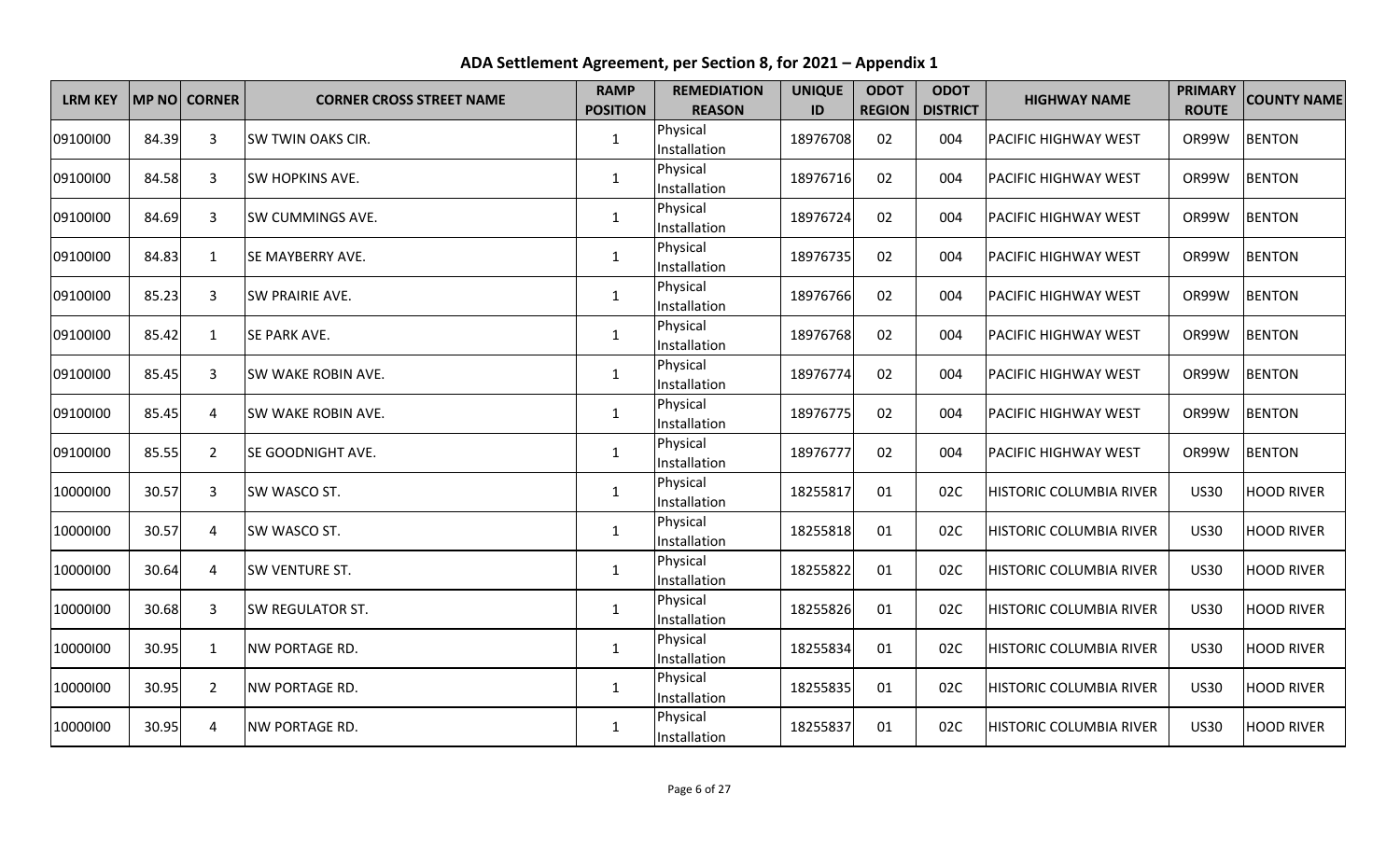| <b>LRM KEY</b> |        | MP NO CORNER   | <b>CORNER CROSS STREET NAME</b> | <b>RAMP</b><br><b>POSITION</b> | <b>REMEDIATION</b><br><b>REASON</b> | <b>UNIQUE</b><br>ID | <b>ODOT</b> | <b>ODOT</b><br><b>REGION   DISTRICT</b> | <b>HIGHWAY NAME</b>                        | <b>PRIMARY</b><br><b>ROUTE</b> | <b>COUNTY NAME</b> |
|----------------|--------|----------------|---------------------------------|--------------------------------|-------------------------------------|---------------------|-------------|-----------------------------------------|--------------------------------------------|--------------------------------|--------------------|
| 13800100       | 0.63   | 3              | NE BOGARD ST.                   | $\mathbf{1}$                   | Physical<br>Installation            | 16328656            | 03          | 007                                     | <b>NORTH UMPQUA HIGHWAY</b><br><b>EAST</b> | OR138                          | <b>DOUGLAS</b>     |
| 13800100       | 0.63   | 4              | NE BOGARD ST.                   | $\mathbf{1}$                   | Physical<br>Installation            | 16328657            | 03          | 007                                     | NORTH UMPQUA HIGHWAY<br><b>EAST</b>        | OR138                          | <b>DOUGLAS</b>     |
| 13800100       | 1.20   | $\mathbf{1}$   | NE CUMMINS ST.                  | $\mathbf{1}$                   | Physical<br>Installation            | 16328671            | 03          | 007                                     | <b>NORTH UMPQUA HIGHWAY</b><br><b>EAST</b> | OR138                          | <b>DOUGLAS</b>     |
| 13800100       | 1.20   | $\overline{2}$ | NE CUMMINS ST.                  | $\mathbf{1}$                   | Physical<br>Installation            | 16328672            | 03          | 007                                     | NORTH UMPQUA HIGHWAY<br><b>EAST</b>        | OR138                          | <b>DOUGLAS</b>     |
| 13800100       | 1.29   | 4              | NE FLAGG ST.                    | $\mathbf 1$                    | Physical<br>Installation            | 16328679            | 03          | 007                                     | <b>NORTH UMPQUA HIGHWAY</b><br><b>EAST</b> | OR138                          | <b>DOUGLAS</b>     |
| 13800100       | 1.39   | $\overline{2}$ | NE MIGUEL ST.                   | $\mathbf{1}$                   | Physical<br>Installation            | 16328685            | 03          | 007                                     | NORTH UMPQUA HIGHWAY<br><b>EAST</b>        | OR138                          | <b>DOUGLAS</b>     |
| 13800100       | 1.47   | 3              | <b>NE PATTERSON ST.</b>         | $\mathbf{1}$                   | Physical<br>Installation            | 16328690            | 03          | 007                                     | <b>NORTH UMPQUA HIGHWAY</b><br><b>EAST</b> | OR138                          | <b>DOUGLAS</b>     |
| 13800100       | 1.47   | 4              | NE PATTERSON ST.                | $\mathbf{1}$                   | Physical<br>Installation            | 16328691            | 03          | 007                                     | NORTH UMPQUA HIGHWAY<br><b>EAST</b>        | OR138                          | <b>DOUGLAS</b>     |
| 15100100       | 0.14   | 1              | S JUNIPER ST.                   | $\mathbf{1}$                   | Physical<br>Installation            | 18725588            | 02          | 003                                     | YAMHILL-NEWBERG                            | OR240                          | YAMHILL            |
| 27100100       | 1.33   | 4              | <b>DAMIAN CIR.</b>              | $\overline{2}$                 | Physical<br>Installation            | 17665168            | 03          | 008                                     | <b>SAMS VALLEY</b>                         | OR99                           | <b>JACKSON</b>     |
| 34200100       | 13.61  | $\mathbf{1}$   | <b>GROVE ST.</b>                | $\mathbf{1}$                   | Physical<br>Installation            | 17900212            | 05          | 013                                     | <b>COVE</b>                                | OR237                          | <b>UNION</b>       |
| 001RQI00       | 290.53 | 3              | 001RS CONN. M.P. 4C290.93       | $\overline{2}$                 | Physical Upgrade                    | 17901812            | 01          | 02B                                     | LOWER BOONES FERRY RD<br>CN <sub>2</sub>   | (null)                         | <b>WASHINGTON</b>  |
| 001UGI00       | 306.66 | $\overline{2}$ | 001UF CONN. M.P. 1C306.68       | $\mathbf{1}$                   | Physical Upgrade                    | 17901943            | 01          | 02B                                     | <b>DELTA PARK CONN. NO. 2</b>              | (null)                         | <b>MULTNOMAH</b>   |
| 00200100       | 182.71 | $\mathbf{1}$   | B ST.                           | $\overline{2}$                 | Physical Upgrade                    | 18122408            | 05          | 012                                     | <b>COLUMBIA RIVER</b>                      | <b>US730</b>                   | <b>UMATILLA</b>    |
| 00200100       | 182.71 | 4              | B ST.                           | $\mathbf{1}$                   | Physical Upgrade                    | 18122412            | 05          | 012                                     | <b>COLUMBIA RIVER</b>                      | <b>US730</b>                   | <b>UMATILLA</b>    |
| 00200100       | 182.76 | $\mathbf{1}$   | C ST.                           | $\mathbf{1}$                   | Physical Upgrade                    | 18122413            | 05          | 012                                     | <b>COLUMBIA RIVER</b>                      | <b>US730</b>                   | <b>UMATILLA</b>    |
| 00200100       | 182.76 | $\overline{2}$ | CST.                            | $\mathbf{1}$                   | Physical Upgrade                    | 18122414            | 05          | 012                                     | <b>COLUMBIA RIVER</b>                      | <b>US730</b>                   | <b>UMATILLA</b>    |
| 00200100       | 182.82 | $\mathbf{1}$   | D ST.                           | $\mathbf{1}$                   | Physical Upgrade                    | 18122417            | 05          | 012                                     | <b>COLUMBIA RIVER</b>                      | <b>US730</b>                   | <b>UMATILLA</b>    |
| 00200100       | 182.82 | $\overline{2}$ | D ST.                           | 1                              | Physical Upgrade                    | 18122418            | 05          | 012                                     | <b>COLUMBIA RIVER</b>                      | <b>US730</b>                   | <b>UMATILLA</b>    |
| 00200100       | 182.82 | $\overline{3}$ | D ST.                           | $\mathbf{1}$                   | Physical Upgrade                    | 18122419            | 05          | 012                                     | <b>COLUMBIA RIVER</b>                      | <b>US730</b>                   | <b>UMATILLA</b>    |
| 00200100       | 182.82 | 4              | D ST.                           | $\mathbf{1}$                   | Physical Upgrade                    | 18122420            | 05          | 012                                     | <b>COLUMBIA RIVER</b>                      | <b>US730</b>                   | <b>UMATILLA</b>    |

**ADA Settlement Agreement, per Section 8, for 2021 – Appendix 1**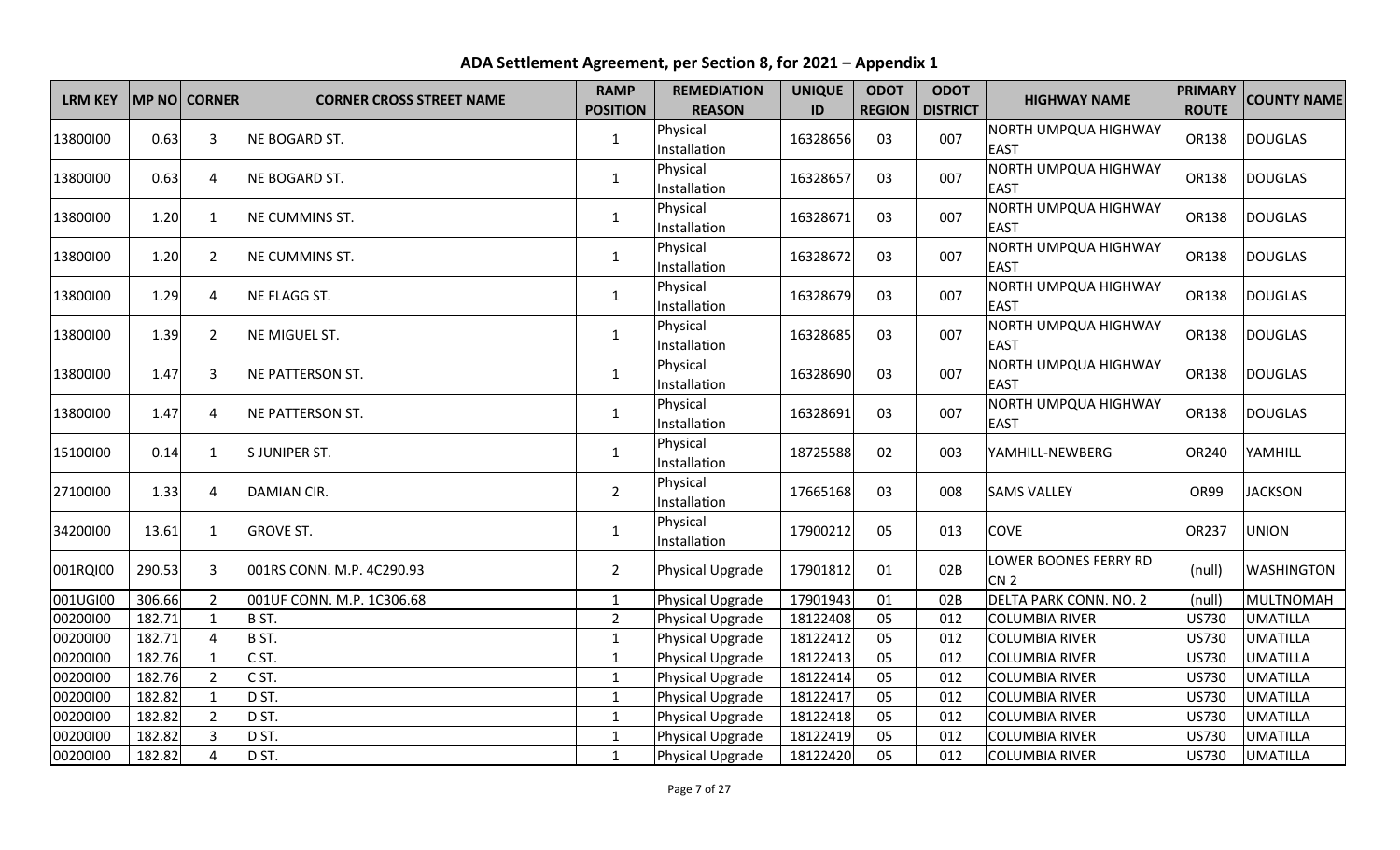| <b>LRM KEY</b><br><b>MP NO CORNER</b> |        | <b>CORNER CROSS STREET NAME</b> | <b>RAMP</b> | <b>REMEDIATION</b> | <b>UNIQUE</b>    | <b>ODOT</b> | <b>ODOT</b>   | <b>HIGHWAY NAME</b> | <b>PRIMARY</b>        | <b>COUNTY NAME</b> |                 |
|---------------------------------------|--------|---------------------------------|-------------|--------------------|------------------|-------------|---------------|---------------------|-----------------------|--------------------|-----------------|
|                                       |        |                                 |             | <b>POSITION</b>    | <b>REASON</b>    | ID          | <b>REGION</b> | <b>DISTRICT</b>     |                       | <b>ROUTE</b>       |                 |
| 00200100                              | 182.87 | $\mathbf{1}$                    | E ST.       | $\mathbf{1}$       | Physical Upgrade | 18122421    | 05            | 012                 | <b>COLUMBIA RIVER</b> | <b>US730</b>       | <b>UMATILLA</b> |
| 00200100                              | 182.87 | $\overline{2}$                  | E ST.       | $\mathbf{1}$       | Physical Upgrade | 18122422    | 05            | 012                 | <b>COLUMBIA RIVER</b> | <b>US730</b>       | <b>UMATILLA</b> |
| 00200100                              | 182.87 | $\overline{3}$                  | E ST.       | 1                  | Physical Upgrade | 18122423    | 05            | 012                 | <b>COLUMBIA RIVER</b> | <b>US730</b>       | <b>UMATILLA</b> |
| 00200100                              | 182.87 | $\overline{4}$                  | E ST.       | $\mathbf{1}$       | Physical Upgrade | 18122424    | 05            | 012                 | <b>COLUMBIA RIVER</b> | <b>US730</b>       | <b>UMATILLA</b> |
| 00200100                              | 182.92 | $\mathbf{1}$                    | F ST.       | $\mathbf{1}$       | Physical Upgrade | 18122425    | 05            | 012                 | <b>COLUMBIA RIVER</b> | <b>US730</b>       | <b>UMATILLA</b> |
| 00200100                              | 182.92 | $\overline{2}$                  | F ST.       | $\mathbf 1$        | Physical Upgrade | 18122426    | 05            | 012                 | <b>COLUMBIA RIVER</b> | <b>US730</b>       | <b>UMATILLA</b> |
| 00200100                              | 182.92 | $\overline{3}$                  | F ST.       | $\mathbf 1$        | Physical Upgrade | 18122427    | 05            | 012                 | <b>COLUMBIA RIVER</b> | <b>US730</b>       | <b>UMATILLA</b> |
| 00200100                              | 182.92 | $\overline{A}$                  | F ST.       | $\mathbf 1$        | Physical Upgrade | 18122428    | 05            | 012                 | <b>COLUMBIA RIVER</b> | <b>US730</b>       | <b>UMATILLA</b> |
| 00200100                              | 182.96 | 1                               | G ST.       | $\overline{2}$     | Physical Upgrade | 18122430    | 05            | 012                 | <b>COLUMBIA RIVER</b> | <b>US730</b>       | <b>UMATILLA</b> |
| 00200100                              | 182.96 | $\overline{2}$                  | G ST.       | $\mathbf{1}$       | Physical Upgrade | 18122431    | 05            | 012                 | <b>COLUMBIA RIVER</b> | <b>US730</b>       | <b>UMATILLA</b> |
| 00200100                              | 182.96 | $\overline{2}$                  | G ST.       | $\overline{2}$     | Physical Upgrade | 18122432    | 05            | 012                 | <b>COLUMBIA RIVER</b> | <b>US730</b>       | <b>UMATILLA</b> |
| 00200100                              | 182.96 | 3                               | G ST.       | $\mathbf{1}$       | Physical Upgrade | 18122433    | 05            | 012                 | <b>COLUMBIA RIVER</b> | <b>US730</b>       | <b>UMATILLA</b> |
| 00200100                              | 182.96 | $\overline{4}$                  | G ST.       | $\mathbf{1}$       | Physical Upgrade | 18122434    | 05            | 012                 | <b>COLUMBIA RIVER</b> | <b>US730</b>       | <b>UMATILLA</b> |
| 00200100                              | 183.03 | 1                               | H ST.       | 1                  | Physical Upgrade | 18122435    | 05            | 012                 | <b>COLUMBIA RIVER</b> | <b>US730</b>       | <b>UMATILLA</b> |
| 00200100                              | 183.03 | $\mathbf{1}$                    | H ST.       | $\overline{2}$     | Physical Upgrade | 18122436    | 05            | 012                 | <b>COLUMBIA RIVER</b> | <b>US730</b>       | <b>UMATILLA</b> |
| 00200100                              | 183.03 | $\overline{2}$                  | H ST.       | $\mathbf 1$        | Physical Upgrade | 18122437    | 05            | 012                 | <b>COLUMBIA RIVER</b> | <b>US730</b>       | <b>UMATILLA</b> |
| 00200100                              | 183.03 | $\overline{2}$                  | H ST.       | $\overline{2}$     | Physical Upgrade | 18122438    | 05            | 012                 | <b>COLUMBIA RIVER</b> | <b>US730</b>       | <b>UMATILLA</b> |
| 00200100                              | 183.03 | 3                               | H ST.       | 1                  | Physical Upgrade | 18122439    | 05            | 012                 | <b>COLUMBIA RIVER</b> | <b>US730</b>       | <b>UMATILLA</b> |
| 00200100                              | 183.03 | $\overline{4}$                  | H ST.       | $\mathbf{1}$       | Physical Upgrade | 18122440    | 05            | 012                 | <b>COLUMBIA RIVER</b> | <b>US730</b>       | <b>UMATILLA</b> |
| 00200100                              | 183.08 | 1                               | ST.         | $\mathbf 1$        | Physical Upgrade | 18122441    | 05            | 012                 | <b>COLUMBIA RIVER</b> | <b>US730</b>       | <b>UMATILLA</b> |
| 00200100                              | 183.08 | $\mathbf{1}$                    | ST.         | $\overline{2}$     | Physical Upgrade | 18122442    | 05            | 012                 | <b>COLUMBIA RIVER</b> | <b>US730</b>       | <b>UMATILLA</b> |
| 00200100                              | 183.08 | $\overline{2}$                  | ST.         | $\mathbf{1}$       | Physical Upgrade | 18122443    | 05            | 012                 | <b>COLUMBIA RIVER</b> | <b>US730</b>       | <b>UMATILLA</b> |
| 00200100                              | 183.08 | $\overline{3}$                  | ST.         | $\mathbf{1}$       | Physical Upgrade | 18122444    | 05            | 012                 | <b>COLUMBIA RIVER</b> | <b>US730</b>       | <b>UMATILLA</b> |
| 00200100                              | 183.08 | 4                               | ST.         | $\mathbf{1}$       | Physical Upgrade | 18122445    | 05            | 012                 | <b>COLUMBIA RIVER</b> | <b>US730</b>       | <b>UMATILLA</b> |
| 00200100                              | 183.13 | $\mathbf{1}$                    | ST.         | $\mathbf{1}$       | Physical Upgrade | 18122446    | 05            | 012                 | <b>COLUMBIA RIVER</b> | <b>US730</b>       | <b>UMATILLA</b> |
| 00200100                              | 183.13 | $\overline{2}$                  | ST.         | $\mathbf{1}$       | Physical Upgrade | 18122447    | 05            | 012                 | <b>COLUMBIA RIVER</b> | <b>US730</b>       | <b>UMATILLA</b> |
| 00200100                              | 183.13 | $\mathbf{3}$                    | ST.         | $\mathbf{1}$       | Physical Upgrade | 18122448    | 05            | 012                 | <b>COLUMBIA RIVER</b> | <b>US730</b>       | <b>UMATILLA</b> |
| 00200100                              | 183.13 | $\overline{4}$                  | ST.         | $\mathbf{1}$       | Physical Upgrade | 18122449    | 05            | 012                 | <b>COLUMBIA RIVER</b> | <b>US730</b>       | <b>UMATILLA</b> |
| 00200100                              | 183.19 | $\mathbf{1}$                    | K ST.       | $\mathbf 1$        | Physical Upgrade | 18122450    | 05            | 012                 | <b>COLUMBIA RIVER</b> | <b>US730</b>       | <b>UMATILLA</b> |
| 00200100                              | 183.19 | $\overline{2}$                  | K ST.       | $\mathbf 1$        | Physical Upgrade | 18122451    | 05            | 012                 | <b>COLUMBIA RIVER</b> | <b>US730</b>       | <b>UMATILLA</b> |
| 00200100                              | 183.19 | $\overline{3}$                  | K ST.       | $\mathbf 1$        | Physical Upgrade | 18122452    | 05            | 012                 | <b>COLUMBIA RIVER</b> | <b>US730</b>       | <b>UMATILLA</b> |
| 00200100                              | 183.19 | $\overline{4}$                  | K ST.       | 1                  | Physical Upgrade | 18122453    | 05            | 012                 | <b>COLUMBIA RIVER</b> | <b>US730</b>       | <b>UMATILLA</b> |
| 00200100                              | 183.25 | $\mathbf{1}$                    | $S$ T.      | $\mathbf{1}$       | Physical Upgrade | 18122454    | 05            | 012                 | <b>COLUMBIA RIVER</b> | <b>US730</b>       | <b>UMATILLA</b> |
| 00200100                              | 183.25 | $\overline{2}$                  | L ST.       | $\mathbf{1}$       | Physical Upgrade | 18122455    | 05            | 012                 | <b>COLUMBIA RIVER</b> | <b>US730</b>       | <b>UMATILLA</b> |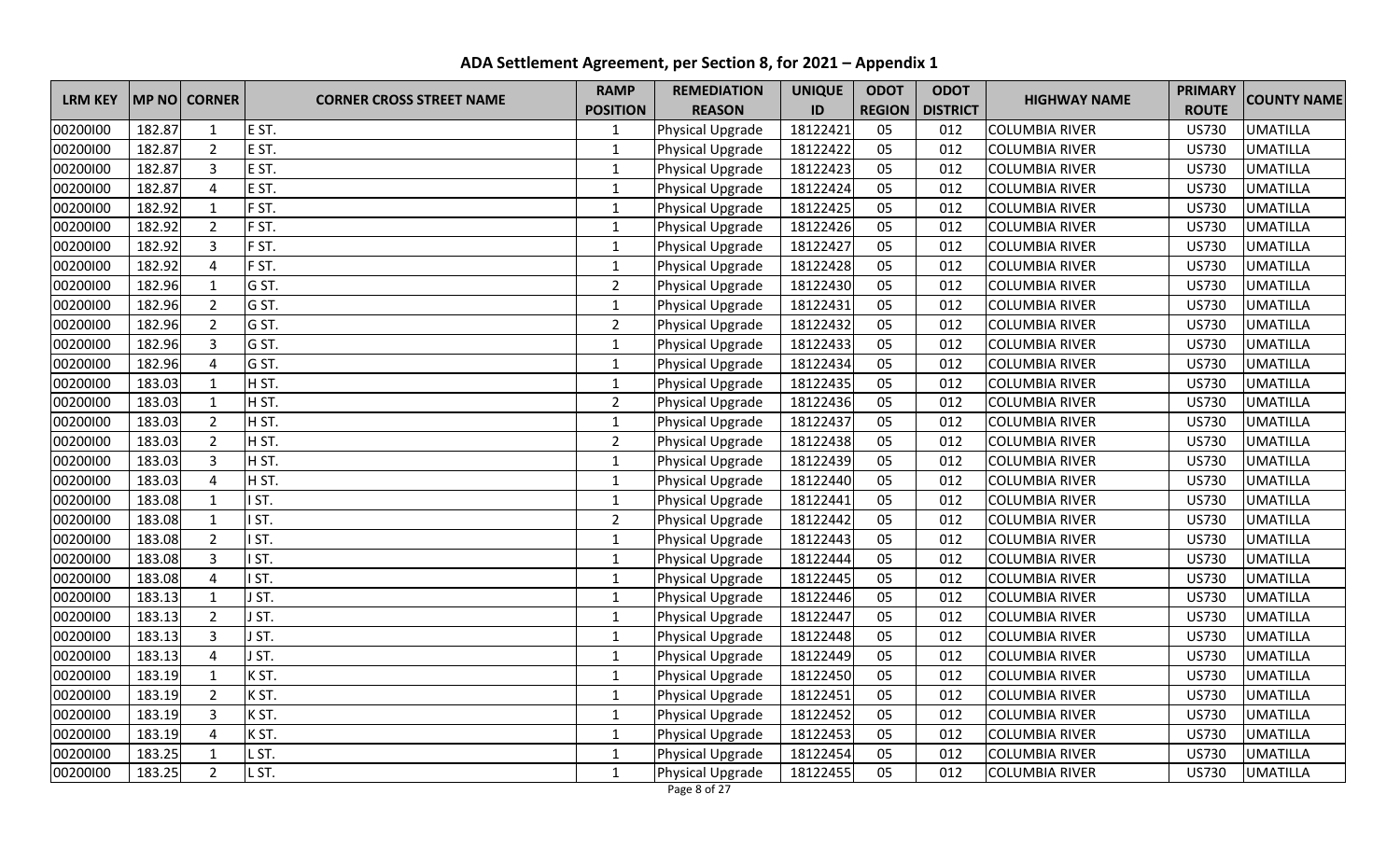|                |        |                     |                                            | <b>RAMP</b>     | <b>REMEDIATION</b> | <b>UNIQUE</b> | <b>ODOT</b>   | <b>ODOT</b>     | <b>HIGHWAY NAME</b>    | <b>PRIMARY</b> | <b>COUNTY NAME</b> |
|----------------|--------|---------------------|--------------------------------------------|-----------------|--------------------|---------------|---------------|-----------------|------------------------|----------------|--------------------|
| <b>LRM KEY</b> |        | <b>MP NO CORNER</b> | <b>CORNER CROSS STREET NAME</b>            | <b>POSITION</b> | <b>REASON</b>      | ID            | <b>REGION</b> | <b>DISTRICT</b> |                        | <b>ROUTE</b>   |                    |
| 00200100       | 183.25 | $\overline{3}$      | ST.                                        | $\mathbf{1}$    | Physical Upgrade   | 18122456      | 05            | 012             | <b>COLUMBIA RIVER</b>  | <b>US730</b>   | <b>UMATILLA</b>    |
| 00200100       | 183.25 | $\overline{4}$      | .ST.                                       | $\mathbf{1}$    | Physical Upgrade   | 18122457      | 05            | 012             | <b>COLUMBIA RIVER</b>  | <b>US730</b>   | <b>UMATILLA</b>    |
| 00200100       | 183.34 | $\mathbf{1}$        | SWITZLER AVE.                              | $\mathbf{1}$    | Physical Upgrade   | 18122458      | 05            | 012             | <b>COLUMBIA RIVER</b>  | <b>US730</b>   | <b>UMATILLA</b>    |
| 00200100       | 183.34 | $\overline{2}$      | SWITZLER AVE.                              | $\mathbf{1}$    | Physical Upgrade   | 18122459      | 05            | 012             | <b>COLUMBIA RIVER</b>  | <b>US730</b>   | <b>UMATILLA</b>    |
| 00200100       | 183.34 | $\overline{4}$      | SWITZLER AVE.                              | $\mathbf{1}$    | Physical Upgrade   | 18122461      | 05            | 012             | <b>COLUMBIA RIVER</b>  | <b>US730</b>   | <b>UMATILLA</b>    |
| 00200100       | 183.43 | $\mathbf{1}$        | YERXA AVE.                                 | $\mathbf{1}$    | Physical Upgrade   | 18122462      | 05            | 012             | <b>COLUMBIA RIVER</b>  | <b>US730</b>   | <b>UMATILLA</b>    |
| 00200100       | 183.43 | $\overline{2}$      | YERXA AVE.                                 | $\mathbf{1}$    | Physical Upgrade   | 18122463      | 05            | 012             | <b>COLUMBIA RIVER</b>  | <b>US730</b>   | <b>UMATILLA</b>    |
| 002BKI00       | 17.38  | $\mathbf{1}$        | 002IU CONN. M.P. 5C17.32                   | $\mathbf 1$     | Physical Upgrade   | 18122611      | 01            | 02B             | S SUNDIAL FRONTAGE RD. | (null)         | <b>MULTNOMAH</b>   |
| 002BKI00       | 17.38  | 1A                  | 002IU CONN. M.P. 5C17.32                   | $\mathbf{1}$    | Physical Upgrade   | 18122612      | 01            | 02B             | S SUNDIAL FRONTAGE RD. | (null)         | <b>MULTNOMAH</b>   |
| 002BKI00       | 17.38  | 1A                  | 002IU CONN. M.P. 5C17.32                   | $\overline{2}$  | Physical Upgrade   | 18122613      | 01            | 02B             | S SUNDIAL FRONTAGE RD. | (null)         | <b>MULTNOMAH</b>   |
| 002BKI00       | 17.38  | $\overline{2}$      | 002IU CONN. M.P. 5C17.32                   | $\mathbf{1}$    | Physical Upgrade   | 18122615      | 01            | 02B             | S SUNDIAL FRONTAGE RD. | (null)         | <b>MULTNOMAH</b>   |
| 002BKI00       | 17.38  | $\overline{2}$      | 002IU CONN. M.P. 5C17.32                   | $\overline{2}$  | Physical Upgrade   | 18122616      | 01            | 02B             | S SUNDIAL FRONTAGE RD. | (null)         | <b>MULTNOMAH</b>   |
| 002BKI00       | 17.38  | $\overline{3}$      | 002IU CONN. M.P. 5C17.32                   | $\mathbf{1}$    | Physical Upgrade   | 18122617      | 01            | 02B             | S SUNDIAL FRONTAGE RD. | (null)         | MULTNOMAH          |
| 002BLI00       | 15.99  | 2A                  | 002BP CONN. (NW GRAHAM RD.) M.P. 3C17.79   | $\mathbf{1}$    | Physical Upgrade   | 18122627      | 01            | 02B             | N SUNDIAL FRONTAGE RD. | (null)         | <b>MULTNOMAH</b>   |
| 002BLI00       | 15.99  | 2A                  | 002BP CONN. (NW GRAHAM RD.) M.P. 3C17.79   | 3               | Physical Upgrade   | 18122629      | 01            | 02B             | N SUNDIAL FRONTAGE RD. | (null)         | <b>MULTNOMAH</b>   |
| 002BLI00       | 15.99  | $\overline{4}$      | 002BP CONN. (NW GRAHAM RD.) M.P. 3C17.79   | $\overline{2}$  | Physical Upgrade   | 18122635      | 01            | 02B             | N SUNDIAL FRONTAGE RD. | (null)         | <b>MULTNOMAH</b>   |
| 00400100       | 91.40  | $\mathbf{1}$        | NE JEFFERSON ST. (NE LOUCKS RD.)           | $\overline{2}$  | Physical Upgrade   | 18418739      | 04            | 010             | THE DALLES-CALIFORNIA  | <b>US97</b>    | <b>JEFFERSON</b>   |
| 00400100       | 91.40  | 1A                  | NE JEFFERSON ST. (NE LOUCKS RD.)           | $\mathbf 1$     | Physical Upgrade   | 18418740      | 04            | 010             | THE DALLES-CALIFORNIA  | <b>US97</b>    | <b>JEFFERSON</b>   |
| 00400100       | 91.40  | 1A                  | NE JEFFERSON ST. (NE LOUCKS RD.)           | $\overline{2}$  | Physical Upgrade   | 18418741      | 04            | 010             | THE DALLES-CALIFORNIA  | <b>US97</b>    | <b>JEFFERSON</b>   |
| 00400100       | 91.40  | $\overline{2}$      | NE JEFFERSON ST. (NE LOUCKS RD.)           | $\mathbf{1}$    | Physical Upgrade   | 18418742      | 04            | 010             | THE DALLES-CALIFORNIA  | <b>US97</b>    | <b>JEFFERSON</b>   |
| 00500100       | 278.15 | $\mathbf{1}$        | HWY. 007 (WASHINGTON ST. E) M.P. (2)246.41 | $\mathbf{1}$    | Physical Upgrade   | 17843412      | 05            | 014             | <b>JOHN DAY</b>        | <b>US26</b>    | <b>MALHEUR</b>     |
| 00500100       | 278.15 | $\overline{2}$      | HWY. 007 (WASHINGTON ST. E) M.P. (2)246.41 | $\mathbf{1}$    | Physical Upgrade   | 17843414      | 05            | 014             | <b>JOHN DAY</b>        | <b>US26</b>    | <b>MALHEUR</b>     |
| 00500100       | 278.15 | $\overline{3}$      | HWY. 007 (WASHINGTON ST. E) M.P. (2)246.41 | $\mathbf{1}$    | Physical Upgrade   | 17843415      | 05            | 014             | <b>JOHN DAY</b>        | <b>US26</b>    | <b>MALHEUR</b>     |
| 00500100       | 278.21 | $\overline{2}$      | HWY. 007 (A ST. E) M.P. 246.39             | $\mathbf{1}$    | Physical Upgrade   | 17843419      | 05            | 014             | <b>JOHN DAY</b>        | <b>US26</b>    | <b>MALHEUR</b>     |
| 00500100       | 278.21 | $\overline{4}$      | HWY. 007 (A ST. E) M.P. 246.39             | $\mathbf{1}$    | Physical Upgrade   | 17843421      | 05            | 014             | <b>JOHN DAY</b>        | <b>US26</b>    | <b>MALHEUR</b>     |
| 00700D00       | 245.90 | $\mathbf{1}$        | SMITH ST. N                                | $\mathbf{1}$    | Physical Upgrade   | 17991355      | 05            | 014             | <b>CENTRAL OREGON</b>  | <b>US20</b>    | <b>MALHEUR</b>     |
| 00700D00       | 245.97 | $\mathbf{1}$        | W MAIN ST. N                               | $\mathbf{1}$    | Physical Upgrade   | 17991357      | 05            | 014             | <b>CENTRAL OREGON</b>  | <b>US20</b>    | <b>MALHEUR</b>     |
| 00700D00       | 246.04 | $\overline{2}$      | <b>WEST ST. N</b>                          | $\mathbf 1$     | Physical Upgrade   | 17991361      | 05            | 014             | <b>CENTRAL OREGON</b>  | <b>US20</b>    | MALHEUR            |
| 00700D00       | 246.04 | $\overline{2}$      | <b>WEST ST. N</b>                          | $\overline{2}$  | Physical Upgrade   | 17991362      | 05            | 014             | <b>CENTRAL OREGON</b>  | <b>US20</b>    | <b>MALHEUR</b>     |
| 00700D00       | 246.04 | $\overline{3}$      | <b>WEST ST. N</b>                          | $\overline{2}$  | Physical Upgrade   | 17991364      | 05            | 014             | <b>CENTRAL OREGON</b>  | <b>US20</b>    | <b>MALHEUR</b>     |
| 00700D00       | 246.04 | $\overline{4}$      | <b>WEST ST. N</b>                          | $\mathbf{1}$    | Physical Upgrade   | 17991365      | 05            | 014             | <b>CENTRAL OREGON</b>  | <b>US20</b>    | <b>MALHEUR</b>     |
| 00700D00       | 246.10 | $\mathbf{1}$        | <b>COTTAGE ST. N</b>                       | $\mathbf{1}$    | Physical Upgrade   | 17991366      | 05            | 014             | <b>CENTRAL OREGON</b>  | <b>US20</b>    | <b>MALHEUR</b>     |
| 00700D00       | 246.10 | $\mathbf{1}$        | <b>COTTAGE ST. N</b>                       | $\overline{2}$  | Physical Upgrade   | 17991367      | 05            | 014             | <b>CENTRAL OREGON</b>  | <b>US20</b>    | <b>MALHEUR</b>     |

**ADA Settlement Agreement, per Section 8, for 2021 – Appendix 1**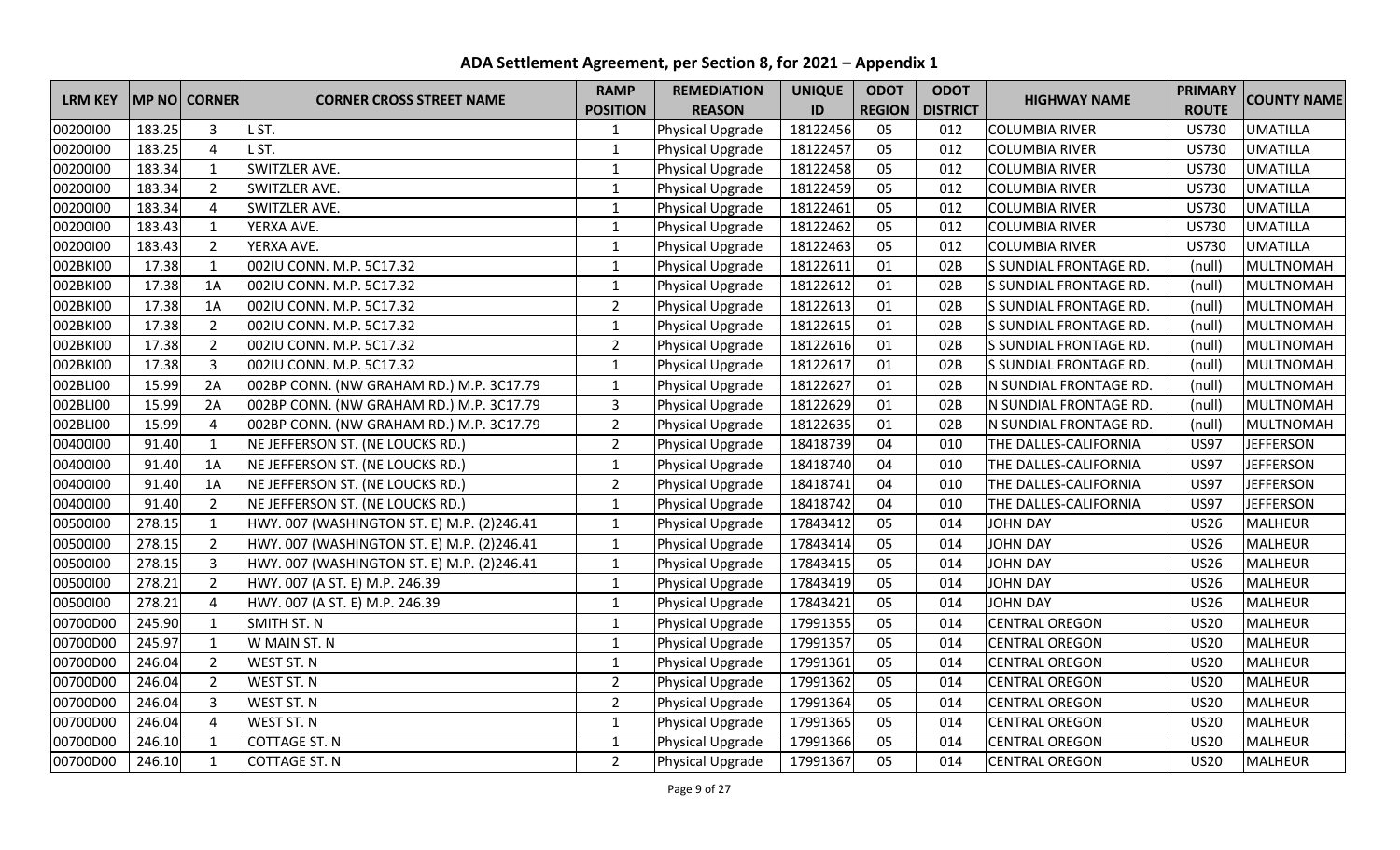|                |        |                |                                 | <b>RAMP</b>     | <b>REMEDIATION</b> | <b>UNIQUE</b> | <b>ODOT</b>   | <b>ODOT</b>     | <b>HIGHWAY NAME</b>   | <b>PRIMARY</b> | <b>COUNTY NAME</b> |
|----------------|--------|----------------|---------------------------------|-----------------|--------------------|---------------|---------------|-----------------|-----------------------|----------------|--------------------|
| <b>LRM KEY</b> |        | MP NO CORNER   | <b>CORNER CROSS STREET NAME</b> | <b>POSITION</b> | <b>REASON</b>      | ID            | <b>REGION</b> | <b>DISTRICT</b> |                       | <b>ROUTE</b>   |                    |
| 00700D00       | 246.10 | $\overline{2}$ | <b>COTTAGE ST. N</b>            | $\mathbf{1}$    | Physical Upgrade   | 17991368      | 05            | 014             | <b>CENTRAL OREGON</b> | <b>US20</b>    | <b>MALHEUR</b>     |
| 00700D00       | 246.10 | $\overline{2}$ | <b>COTTAGE ST. N</b>            | $\overline{2}$  | Physical Upgrade   | 17991369      | 05            | 014             | <b>CENTRAL OREGON</b> | <b>US20</b>    | <b>MALHEUR</b>     |
| 00700D00       | 246.10 | 3              | <b>COTTAGE ST. N</b>            | $\mathbf{1}$    | Physical Upgrade   | 17991370      | 05            | 014             | <b>CENTRAL OREGON</b> | <b>US20</b>    | <b>MALHEUR</b>     |
| 00700D00       | 246.10 | 3              | <b>COTTAGE ST. N</b>            | $\overline{2}$  | Physical Upgrade   | 17991371      | 05            | 014             | <b>CENTRAL OREGON</b> | <b>US20</b>    | <b>MALHEUR</b>     |
| 00700D00       | 246.10 | 4              | <b>COTTAGE ST. N</b>            | $\mathbf{1}$    | Physical Upgrade   | 17991372      | 05            | 014             | <b>CENTRAL OREGON</b> | <b>US20</b>    | <b>MALHEUR</b>     |
| 00700D00       | 246.10 | 4              | <b>COTTAGE ST. N</b>            | $\overline{2}$  | Physical Upgrade   | 17991373      | 05            | 014             | <b>CENTRAL OREGON</b> | <b>US20</b>    | <b>MALHEUR</b>     |
| 00700D00       | 246.15 | $\mathbf{1}$   | <b>HOLLAND ST. N</b>            | $\overline{2}$  | Physical Upgrade   | 17991375      | 05            | 014             | <b>CENTRAL OREGON</b> | <b>US20</b>    | <b>MALHEUR</b>     |
| 00700D00       | 246.15 | $\overline{2}$ | <b>HOLLAND ST. N</b>            | $\mathbf{1}$    | Physical Upgrade   | 17991376      | 05            | 014             | <b>CENTRAL OREGON</b> | <b>US20</b>    | <b>MALHEUR</b>     |
| 00700D00       | 246.15 | $\overline{2}$ | <b>HOLLAND ST. N</b>            | $\overline{2}$  | Physical Upgrade   | 17991377      | 05            | 014             | <b>CENTRAL OREGON</b> | <b>US20</b>    | <b>MALHEUR</b>     |
| 00700D00       | 246.15 | 3              | <b>HOLLAND ST. N</b>            | $\mathbf 1$     | Physical Upgrade   | 17991378      | 05            | 014             | <b>CENTRAL OREGON</b> | <b>US20</b>    | <b>MALHEUR</b>     |
| 00700D00       | 246.15 | $\overline{3}$ | <b>HOLLAND ST. N</b>            | $\overline{2}$  | Physical Upgrade   | 17991379      | 05            | 014             | <b>CENTRAL OREGON</b> | <b>US20</b>    | <b>MALHEUR</b>     |
| 00700D00       | 246.15 | $\overline{4}$ | <b>HOLLAND ST. N</b>            | $\mathbf{1}$    | Physical Upgrade   | 17991380      | 05            | 014             | <b>CENTRAL OREGON</b> | <b>US20</b>    | <b>MALHEUR</b>     |
| 00700D00       | 246.15 | 4              | <b>HOLLAND ST. N</b>            | $\overline{2}$  | Physical Upgrade   | 17991381      | 05            | 014             | <b>CENTRAL OREGON</b> | <b>US20</b>    | <b>MALHEUR</b>     |
| 00700D00       | 246.20 | $\mathbf{1}$   | <b>BRYANT ST. N</b>             | $\mathbf{1}$    | Physical Upgrade   | 17991382      | 05            | 014             | <b>CENTRAL OREGON</b> | <b>US20</b>    | <b>MALHEUR</b>     |
| 00700D00       | 246.20 | $\overline{2}$ | <b>BRYANT ST. N</b>             | $\mathbf{1}$    | Physical Upgrade   | 17991384      | 05            | 014             | <b>CENTRAL OREGON</b> | <b>US20</b>    | <b>MALHEUR</b>     |
| 00700D00       | 246.20 | $\overline{2}$ | <b>BRYANT ST. N</b>             | $\overline{2}$  | Physical Upgrade   | 17991385      | 05            | 014             | <b>CENTRAL OREGON</b> | <b>US20</b>    | <b>MALHEUR</b>     |
| 00700D00       | 246.20 | 3              | <b>BRYANT ST. N</b>             | $\mathbf{1}$    | Physical Upgrade   | 17991386      | 05            | 014             | <b>CENTRAL OREGON</b> | <b>US20</b>    | <b>MALHEUR</b>     |
| 00700D00       | 246.20 | $\overline{4}$ | <b>BRYANT ST. N</b>             | $\mathbf 1$     | Physical Upgrade   | 17991388      | 05            | 014             | <b>CENTRAL OREGON</b> | <b>US20</b>    | <b>MALHEUR</b>     |
| 00700D00       | 246.20 | $\overline{4}$ | <b>BRYANT ST. N</b>             | $\overline{2}$  | Physical Upgrade   | 17991389      | 05            | 014             | <b>CENTRAL OREGON</b> | <b>US20</b>    | <b>MALHEUR</b>     |
| 00700D00       | 246.25 | $\mathbf{1}$   | <b>COURT ST. N</b>              | $\mathbf{1}$    | Physical Upgrade   | 17991390      | 05            | 014             | <b>CENTRAL OREGON</b> | <b>US20</b>    | <b>MALHEUR</b>     |
| 00700D00       | 246.25 | $\mathbf{1}$   | <b>COURT ST. N</b>              | $\overline{2}$  | Physical Upgrade   | 17991391      | 05            | 014             | <b>CENTRAL OREGON</b> | <b>US20</b>    | <b>MALHEUR</b>     |
| 00700D00       | 246.25 | $\overline{2}$ | <b>COURT ST. N</b>              | $\mathbf{1}$    | Physical Upgrade   | 17991392      | 05            | 014             | <b>CENTRAL OREGON</b> | <b>US20</b>    | <b>MALHEUR</b>     |
| 00700D00       | 246.25 | $\overline{2}$ | <b>COURT ST. N</b>              | $\overline{2}$  | Physical Upgrade   | 17991393      | 05            | 014             | <b>CENTRAL OREGON</b> | <b>US20</b>    | <b>MALHEUR</b>     |
| 00700D00       | 246.25 | 3              | <b>COURT ST. N</b>              | $\mathbf{1}$    | Physical Upgrade   | 17991394      | 05            | 014             | <b>CENTRAL OREGON</b> | <b>US20</b>    | <b>MALHEUR</b>     |
| 00700D00       | 246.25 | $\overline{3}$ | <b>COURT ST. N</b>              | $\overline{2}$  | Physical Upgrade   | 17991395      | 05            | 014             | <b>CENTRAL OREGON</b> | <b>US20</b>    | <b>MALHEUR</b>     |
| 00700D00       | 246.25 | $\overline{4}$ | <b>COURT ST. N</b>              | $\mathbf{1}$    | Physical Upgrade   | 17991396      | 05            | 014             | <b>CENTRAL OREGON</b> | <b>US20</b>    | <b>MALHEUR</b>     |
| 00700D00       | 246.25 | $\overline{4}$ | <b>COURT ST. N</b>              | $\overline{2}$  | Physical Upgrade   | 17991397      | 05            | 014             | <b>CENTRAL OREGON</b> | <b>US20</b>    | <b>MALHEUR</b>     |
| 00700D00       | 246.30 | $\mathbf{1}$   | MAIN ST. N                      | $\mathbf{1}$    | Physical Upgrade   | 17991398      | 05            | 014             | <b>CENTRAL OREGON</b> | <b>US20</b>    | <b>MALHEUR</b>     |
| 00700D00       | 246.30 | $\mathbf{1}$   | MAIN ST. N                      | $\overline{2}$  | Physical Upgrade   | 17991399      | 05            | 014             | <b>CENTRAL OREGON</b> | <b>US20</b>    | <b>MALHEUR</b>     |
| 00700D00       | 246.30 | $\overline{2}$ | MAIN ST. N                      | $\mathbf{1}$    | Physical Upgrade   | 17991400      | 05            | 014             | <b>CENTRAL OREGON</b> | <b>US20</b>    | <b>MALHEUR</b>     |
| 00700D00       | 246.30 | $\overline{2}$ | MAIN ST. N                      | $\overline{2}$  | Physical Upgrade   | 17991401      | 05            | 014             | <b>CENTRAL OREGON</b> | <b>US20</b>    | <b>MALHEUR</b>     |
| 00700D00       | 246.30 | 3              | MAIN ST. N                      | $\mathbf{1}$    | Physical Upgrade   | 17991402      | 05            | 014             | <b>CENTRAL OREGON</b> | <b>US20</b>    | <b>MALHEUR</b>     |
| 00700D00       | 246.30 | $\overline{3}$ | MAIN ST. N                      | $\overline{2}$  | Physical Upgrade   | 17991403      | 05            | 014             | <b>CENTRAL OREGON</b> | <b>US20</b>    | <b>MALHEUR</b>     |

**ADA Settlement Agreement, per Section 8, for 2021 – Appendix 1**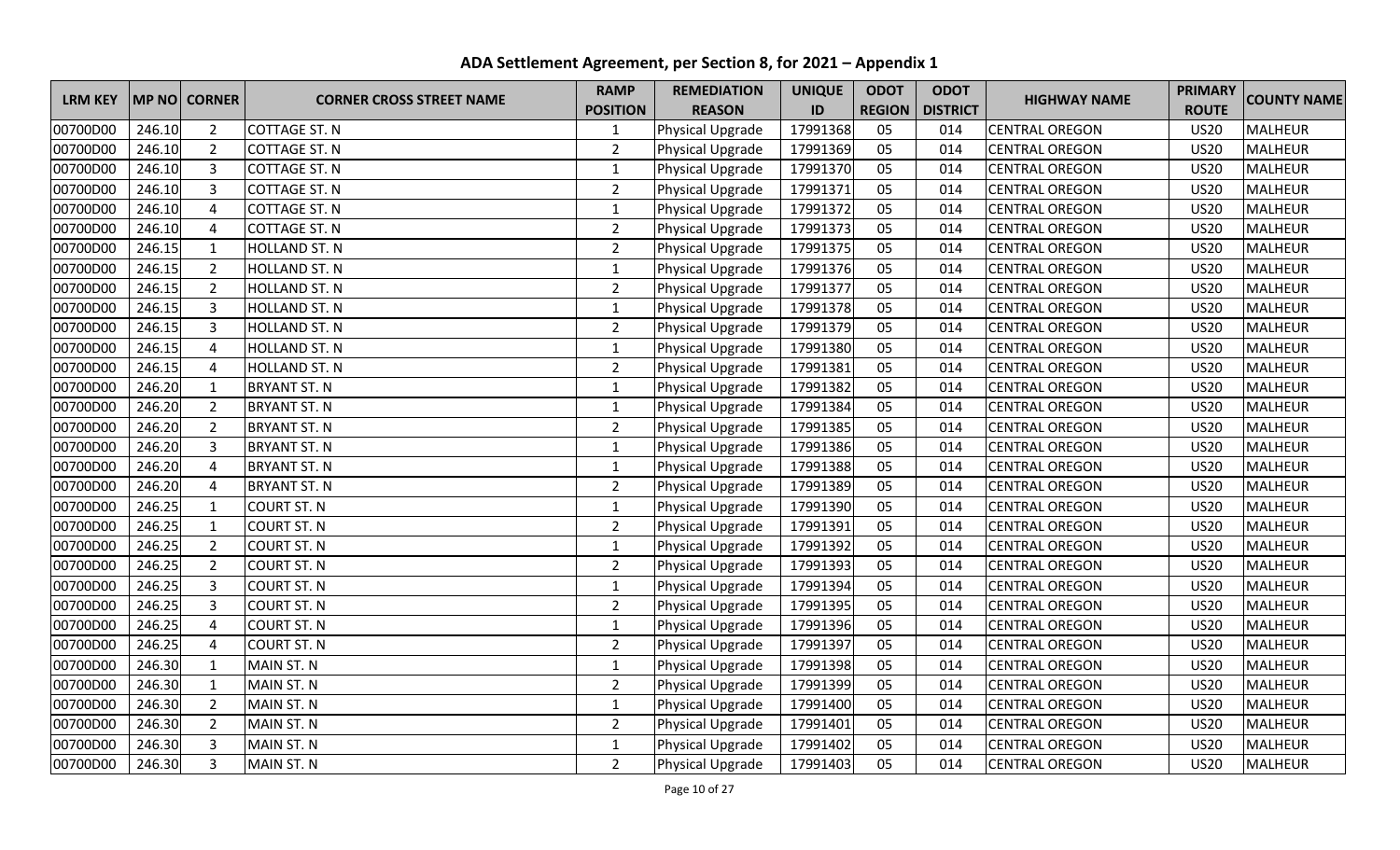|                |        |                     |                                         | <b>RAMP</b>     | <b>REMEDIATION</b> | <b>UNIQUE</b> | <b>ODOT</b>   | <b>ODOT</b>     |                       | <b>PRIMARY</b> |                    |
|----------------|--------|---------------------|-----------------------------------------|-----------------|--------------------|---------------|---------------|-----------------|-----------------------|----------------|--------------------|
| <b>LRM KEY</b> |        | <b>MP NO CORNER</b> | <b>CORNER CROSS STREET NAME</b>         | <b>POSITION</b> | <b>REASON</b>      | ID            | <b>REGION</b> | <b>DISTRICT</b> | <b>HIGHWAY NAME</b>   | <b>ROUTE</b>   | <b>COUNTY NAME</b> |
| 00700D00       | 246.30 | 4                   | <b>MAIN ST. N</b>                       | $\mathbf{1}$    | Physical Upgrade   | 17991404      | 05            | 014             | <b>CENTRAL OREGON</b> | <b>US20</b>    | <b>MALHEUR</b>     |
| 00700D00       | 246.35 | $\mathbf{1}$        | LONGFELLOW ST. N                        | $\mathbf{1}$    | Physical Upgrade   | 17991406      | 05            | 014             | <b>CENTRAL OREGON</b> | <b>US20</b>    | <b>MALHEUR</b>     |
| 00700D00       | 246.35 | $\mathbf{1}$        | LONGFELLOW ST. N                        | $\overline{2}$  | Physical Upgrade   | 17991407      | 05            | 014             | <b>CENTRAL OREGON</b> | <b>US20</b>    | <b>MALHEUR</b>     |
| 00700D00       | 246.35 | $\overline{2}$      | LONGFELLOW ST. N                        | $\mathbf{1}$    | Physical Upgrade   | 17991408      | 05            | 014             | <b>CENTRAL OREGON</b> | <b>US20</b>    | <b>MALHEUR</b>     |
| 00700D00       | 246.35 | $\overline{2}$      | LONGFELLOW ST. N                        | $\overline{2}$  | Physical Upgrade   | 17991409      | 05            | 014             | <b>CENTRAL OREGON</b> | <b>US20</b>    | <b>MALHEUR</b>     |
| 00700D00       | 246.35 | 3                   | LONGFELLOW ST. N                        | $\mathbf 1$     | Physical Upgrade   | 17991410      | 05            | 014             | <b>CENTRAL OREGON</b> | <b>US20</b>    | <b>MALHEUR</b>     |
| 00700D00       | 246.35 | 3                   | LONGFELLOW ST. N                        | $\overline{2}$  | Physical Upgrade   | 17991411      | 05            | 014             | <b>CENTRAL OREGON</b> | <b>US20</b>    | <b>MALHEUR</b>     |
| 00700D00       | 246.35 | $\overline{4}$      | LONGFELLOW ST. N                        | $\mathbf{1}$    | Physical Upgrade   | 17991412      | 05            | 014             | <b>CENTRAL OREGON</b> | <b>US20</b>    | <b>MALHEUR</b>     |
| 00700D00       | 246.35 | $\overline{4}$      | LONGFELLOW ST. N                        | $\overline{2}$  | Physical Upgrade   | 17991413      | 05            | 014             | <b>CENTRAL OREGON</b> | <b>US20</b>    | <b>MALHEUR</b>     |
| 00700D00       | 246.45 | $\mathbf{1}$        | <b>WATER ST. N</b>                      | $\mathbf{1}$    | Physical Upgrade   | 17991414      | 05            | 014             | <b>CENTRAL OREGON</b> | <b>US20</b>    | <b>MALHEUR</b>     |
| 00700D00       | 246.45 | $\overline{2}$      | <b>WATER ST. N</b>                      | $\mathbf{1}$    | Physical Upgrade   | 17991415      | 05            | 014             | <b>CENTRAL OREGON</b> | <b>US20</b>    | <b>MALHEUR</b>     |
| 00700D00       | 246.50 | $\mathbf{1}$        | <b>SHORT ST. N</b>                      | $\overline{2}$  | Physical Upgrade   | 17991419      | 05            | 014             | <b>CENTRAL OREGON</b> | <b>US20</b>    | <b>MALHEUR</b>     |
| 00700D00       | 246.50 | $\overline{2}$      | <b>SHORT ST. N</b>                      | $\mathbf{1}$    | Physical Upgrade   | 17991420      | 05            | 014             | <b>CENTRAL OREGON</b> | <b>US20</b>    | <b>MALHEUR</b>     |
| 00700D00       | 246.50 | 3                   | <b>SHORT ST. N</b>                      | $\mathbf{1}$    | Physical Upgrade   | 17991422      | 05            | 014             | <b>CENTRAL OREGON</b> | <b>US20</b>    | <b>MALHEUR</b>     |
| 00700D00       | 246.50 | 3                   | <b>SHORT ST. N</b>                      | $\overline{2}$  | Physical Upgrade   | 17991423      | 05            | 014             | <b>CENTRAL OREGON</b> | <b>US20</b>    | <b>MALHEUR</b>     |
| 00700D00       | 246.50 | 4                   | <b>SHORT ST. N</b>                      | $\mathbf{1}$    | Physical Upgrade   | 17991424      | 05            | 014             | <b>CENTRAL OREGON</b> | <b>US20</b>    | <b>MALHEUR</b>     |
| 00700D00       | 246.50 | 4                   | <b>SHORT ST. N</b>                      | $\overline{2}$  | Physical Upgrade   | 17991425      | 05            | 014             | <b>CENTRAL OREGON</b> | <b>US20</b>    | <b>MALHEUR</b>     |
| 00700D00       | 246.54 | $\mathbf{1}$        | 10TH ST. N                              | $\mathbf{1}$    | Physical Upgrade   | 17991426      | 05            | 014             | <b>CENTRAL OREGON</b> | <b>US20</b>    | <b>MALHEUR</b>     |
| 00700D00       | 246.54 | $\overline{4}$      | 10TH ST. N                              | $\mathbf{1}$    | Physical Upgrade   | 17991430      | 05            | 014             | <b>CENTRAL OREGON</b> | <b>US20</b>    | <b>MALHEUR</b>     |
| 00700D00       | 246.54 | $\overline{a}$      | 10TH ST. N                              | $\overline{2}$  | Physical Upgrade   | 17991431      | 05            | 014             | <b>CENTRAL OREGON</b> | <b>US20</b>    | <b>MALHEUR</b>     |
| 00700100       | 131.38 | 4                   | S BUENA VISTA AVE. (N BUENA VISTA AVE.) | $\mathbf 1$     | Physical Upgrade   | 17991662      | 05            | 014             | <b>CENTRAL OREGON</b> | <b>US20</b>    | <b>HARNEY</b>      |
| 00700100       | 245.77 | $\mathbf{1}$        | YAKIMA ST. S                            | $\overline{2}$  | Physical Upgrade   | 17991795      | 05            | 014             | <b>CENTRAL OREGON</b> | <b>US20</b>    | <b>MALHEUR</b>     |
| 00700100       | 245.77 | $\overline{2}$      | YAKIMA ST. S                            | $\mathbf{1}$    | Physical Upgrade   | 17991796      | 05            | 014             | <b>CENTRAL OREGON</b> | <b>US20</b>    | <b>MALHEUR</b>     |
| 00700100       | 245.85 | $\mathbf{1}$        | CLARK ST. S (CLARK ST. N)               | $\mathbf{1}$    | Physical Upgrade   | 17991798      | 05            | 014             | <b>CENTRAL OREGON</b> | <b>US20</b>    | <b>MALHEUR</b>     |
| 00700100       | 245.85 | $\mathbf{1}$        | CLARK ST. S (CLARK ST. N)               | $\overline{2}$  | Physical Upgrade   | 17991799      | 05            | 014             | <b>CENTRAL OREGON</b> | <b>US20</b>    | <b>MALHEUR</b>     |
| 00700100       | 245.85 | 3                   | CLARK ST. S (CLARK ST. N)               | $\mathbf{1}$    | Physical Upgrade   | 17991802      | 05            | 014             | <b>CENTRAL OREGON</b> | <b>US20</b>    | <b>MALHEUR</b>     |
| 00700100       | 245.85 | $\overline{4}$      | CLARK ST. S (CLARK ST. N)               | $\overline{2}$  | Physical Upgrade   | 17991805      | 05            | 014             | <b>CENTRAL OREGON</b> | <b>US20</b>    | <b>MALHEUR</b>     |
| 00700100       | 245.91 | $\mathbf{1}$        | SMITH ST. S (SMITH ST. N)               | $\mathbf{1}$    | Physical Upgrade   | 17991806      | 05            | 014             | <b>CENTRAL OREGON</b> | <b>US20</b>    | <b>MALHEUR</b>     |
| 00700100       | 245.91 | $\mathbf{1}$        | SMITH ST. S (SMITH ST. N)               | $\overline{2}$  | Physical Upgrade   | 17991807      | 05            | 014             | <b>CENTRAL OREGON</b> | <b>US20</b>    | <b>MALHEUR</b>     |
| 00700100       | 245.91 | $\overline{2}$      | SMITH ST. S (SMITH ST. N)               | $\mathbf{1}$    | Physical Upgrade   | 17991808      | 05            | 014             | <b>CENTRAL OREGON</b> | <b>US20</b>    | <b>MALHEUR</b>     |
| 00700100       | 245.91 | $\overline{2}$      | SMITH ST. S (SMITH ST. N)               | $\overline{2}$  | Physical Upgrade   | 17991809      | 05            | 014             | <b>CENTRAL OREGON</b> | <b>US20</b>    | <b>MALHEUR</b>     |
| 00700100       | 245.91 | $\overline{3}$      | SMITH ST. S (SMITH ST. N)               | $\mathbf 1$     | Physical Upgrade   | 17991810      | 05            | 014             | <b>CENTRAL OREGON</b> | <b>US20</b>    | <b>MALHEUR</b>     |
| 00700100       | 245.91 | $\overline{3}$      | SMITH ST. S (SMITH ST. N)               | $\overline{2}$  | Physical Upgrade   | 17991811      | 05            | 014             | <b>CENTRAL OREGON</b> | <b>US20</b>    | MALHEUR            |

**ADA Settlement Agreement, per Section 8, for 2021 – Appendix 1**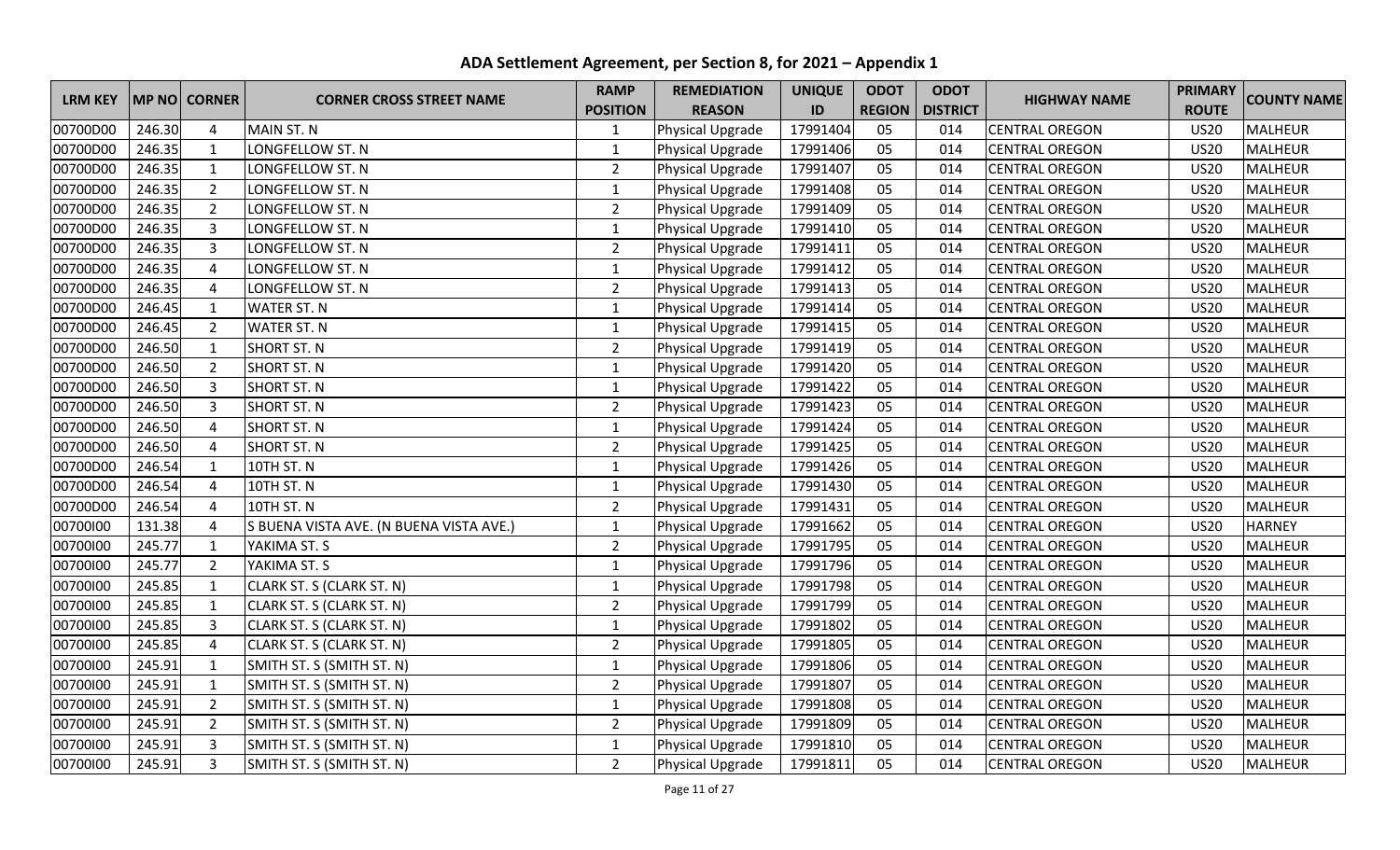| <b>LRM KEY</b><br><b>MP NO CORNER</b> |        | <b>CORNER CROSS STREET NAME</b> | <b>RAMP</b>                   | <b>REMEDIATION</b> | <b>UNIQUE</b>    | <b>ODOT</b> | <b>ODOT</b>   |                 | <b>PRIMARY</b>        |              |                    |
|---------------------------------------|--------|---------------------------------|-------------------------------|--------------------|------------------|-------------|---------------|-----------------|-----------------------|--------------|--------------------|
|                                       |        |                                 |                               | <b>POSITION</b>    | <b>REASON</b>    | ID          | <b>REGION</b> | <b>DISTRICT</b> | <b>HIGHWAY NAME</b>   | <b>ROUTE</b> | <b>COUNTY NAME</b> |
| 00700100                              | 245.91 | 4                               | SMITH ST. S (SMITH ST. N)     | 1                  | Physical Upgrade | 17991812    | 05            | 014             | <b>CENTRAL OREGON</b> | <b>US20</b>  | <b>MALHEUR</b>     |
| 00700100                              | 245.97 | $\mathbf{3}$                    | W MAIN ST. S (W MAIN ST. N)   | $\mathbf{1}$       | Physical Upgrade | 17991816    | 05            | 014             | <b>CENTRAL OREGON</b> | <b>US20</b>  | <b>MALHEUR</b>     |
| 00700100                              | 245.97 | 3                               | W MAIN ST. S (W MAIN ST. N)   | $\overline{2}$     | Physical Upgrade | 17991817    | 05            | 014             | <b>CENTRAL OREGON</b> | <b>US20</b>  | <b>MALHEUR</b>     |
| 00700100                              | 245.97 | $\overline{4}$                  | W MAIN ST. S (W MAIN ST. N)   | $\mathbf{1}$       | Physical Upgrade | 17991818    | 05            | 014             | <b>CENTRAL OREGON</b> | <b>US20</b>  | <b>MALHEUR</b>     |
| 00700100                              | 245.97 | 4                               | W MAIN ST. S (W MAIN ST. N)   | $\overline{2}$     | Physical Upgrade | 17991819    | 05            | 014             | <b>CENTRAL OREGON</b> | <b>US20</b>  | <b>MALHEUR</b>     |
| 00700100                              | 246.03 | $\mathbf{1}$                    | WEST ST. S (WEST ST. N)       | $\mathbf{1}$       | Physical Upgrade | 17991820    | 05            | 014             | <b>CENTRAL OREGON</b> | <b>US20</b>  | <b>MALHEUR</b>     |
| 00700100                              | 246.03 | $\mathbf{1}$                    | WEST ST. S (WEST ST. N)       | $\overline{2}$     | Physical Upgrade | 17991821    | 05            | 014             | <b>CENTRAL OREGON</b> | <b>US20</b>  | <b>MALHEUR</b>     |
| 00700100                              | 246.03 | $\overline{2}$                  | WEST ST. S (WEST ST. N)       | $\mathbf{1}$       | Physical Upgrade | 17991822    | 05            | 014             | <b>CENTRAL OREGON</b> | <b>US20</b>  | <b>MALHEUR</b>     |
| 00700100                              | 246.03 | $\overline{2}$                  | WEST ST. S (WEST ST. N)       | $\overline{2}$     | Physical Upgrade | 17991823    | 05            | 014             | <b>CENTRAL OREGON</b> | <b>US20</b>  | <b>MALHEUR</b>     |
| 00700100                              | 246.03 | 3                               | WEST ST. S (WEST ST. N)       | $\mathbf{1}$       | Physical Upgrade | 17991824    | 05            | 014             | <b>CENTRAL OREGON</b> | <b>US20</b>  | <b>MALHEUR</b>     |
| 00700100                              | 246.03 | 3                               | WEST ST. S (WEST ST. N)       | $\overline{2}$     | Physical Upgrade | 17991825    | 05            | 014             | <b>CENTRAL OREGON</b> | <b>US20</b>  | <b>MALHEUR</b>     |
| 00700100                              | 246.11 | $\overline{2}$                  | COTTAGE ST. S (COTTAGE ST. N) | $\mathbf{1}$       | Physical Upgrade | 17991829    | 05            | 014             | <b>CENTRAL OREGON</b> | <b>US20</b>  | <b>MALHEUR</b>     |
| 00700100                              | 246.11 | $\overline{2}$                  | COTTAGE ST. S (COTTAGE ST. N) | $\overline{2}$     | Physical Upgrade | 17991830    | 05            | 014             | <b>CENTRAL OREGON</b> | <b>US20</b>  | <b>MALHEUR</b>     |
| 00700100                              | 246.11 | 3                               | COTTAGE ST. S (COTTAGE ST. N) | $\mathbf{1}$       | Physical Upgrade | 17991831    | 05            | 014             | <b>CENTRAL OREGON</b> | <b>US20</b>  | <b>MALHEUR</b>     |
| 00700100                              | 246.11 | 3                               | COTTAGE ST. S (COTTAGE ST. N) | $\overline{2}$     | Physical Upgrade | 17991832    | 05            | 014             | <b>CENTRAL OREGON</b> | <b>US20</b>  | <b>MALHEUR</b>     |
| 00700100                              | 246.11 | 4                               | COTTAGE ST. S (COTTAGE ST. N) | $\mathbf{1}$       | Physical Upgrade | 17991833    | 05            | 014             | <b>CENTRAL OREGON</b> | <b>US20</b>  | <b>MALHEUR</b>     |
| 00700100                              | 246.11 | 4                               | COTTAGE ST. S (COTTAGE ST. N) | $\overline{2}$     | Physical Upgrade | 17991834    | 05            | 014             | <b>CENTRAL OREGON</b> | <b>US20</b>  | <b>MALHEUR</b>     |
| 00700100                              | 246.15 | $\overline{2}$                  | HOLLAND ST. S (HOLLAND ST. N) | $\mathbf{1}$       | Physical Upgrade | 17991837    | 05            | 014             | <b>CENTRAL OREGON</b> | <b>US20</b>  | <b>MALHEUR</b>     |
| 00700100                              | 246.15 | $\overline{2}$                  | HOLLAND ST. S (HOLLAND ST. N) | $\overline{2}$     | Physical Upgrade | 17991838    | 05            | 014             | <b>CENTRAL OREGON</b> | <b>US20</b>  | <b>MALHEUR</b>     |
| 00700100                              | 246.15 | 3                               | HOLLAND ST. S (HOLLAND ST. N) | $\mathbf 1$        | Physical Upgrade | 17991839    | 05            | 014             | <b>CENTRAL OREGON</b> | <b>US20</b>  | <b>MALHEUR</b>     |
| 00700100                              | 246.15 | 4                               | HOLLAND ST. S (HOLLAND ST. N) | $\mathbf{1}$       | Physical Upgrade | 17991841    | 05            | 014             | <b>CENTRAL OREGON</b> | <b>US20</b>  | <b>MALHEUR</b>     |
| 00700100                              | 246.15 | 4                               | HOLLAND ST. S (HOLLAND ST. N) | $\overline{2}$     | Physical Upgrade | 17991842    | 05            | 014             | <b>CENTRAL OREGON</b> | <b>US20</b>  | <b>MALHEUR</b>     |
| 00700100                              | 246.21 | $\mathbf{1}$                    | BRYANT ST. S (BRYANT ST. N)   | $\mathbf{1}$       | Physical Upgrade | 17991843    | 05            | 014             | <b>CENTRAL OREGON</b> | <b>US20</b>  | <b>MALHEUR</b>     |
| 00700100                              | 246.21 | $\mathbf{1}$                    | BRYANT ST. S (BRYANT ST. N)   | $\overline{2}$     | Physical Upgrade | 17991844    | 05            | 014             | <b>CENTRAL OREGON</b> | <b>US20</b>  | <b>MALHEUR</b>     |
| 00700100                              | 246.21 | $\overline{2}$                  | BRYANT ST. S (BRYANT ST. N)   | $\mathbf{1}$       | Physical Upgrade | 17991845    | 05            | 014             | <b>CENTRAL OREGON</b> | <b>US20</b>  | <b>MALHEUR</b>     |
| 00700100                              | 246.21 | $\overline{2}$                  | BRYANT ST. S (BRYANT ST. N)   | $\overline{2}$     | Physical Upgrade | 17991846    | 05            | 014             | <b>CENTRAL OREGON</b> | <b>US20</b>  | <b>MALHEUR</b>     |
| 00700100                              | 246.21 | 3                               | BRYANT ST. S (BRYANT ST. N)   | $\mathbf{1}$       | Physical Upgrade | 17991847    | 05            | 014             | <b>CENTRAL OREGON</b> | <b>US20</b>  | <b>MALHEUR</b>     |
| 00700100                              | 246.21 | $\overline{3}$                  | BRYANT ST. S (BRYANT ST. N)   | $\overline{2}$     | Physical Upgrade | 17991848    | 05            | 014             | <b>CENTRAL OREGON</b> | <b>US20</b>  | <b>MALHEUR</b>     |
| 00700100                              | 246.21 | 4                               | BRYANT ST. S (BRYANT ST. N)   | $\mathbf{1}$       | Physical Upgrade | 17991849    | 05            | 014             | <b>CENTRAL OREGON</b> | <b>US20</b>  | <b>MALHEUR</b>     |
| 00700100                              | 246.21 | 4                               | BRYANT ST. S (BRYANT ST. N)   | $\overline{2}$     | Physical Upgrade | 17991850    | 05            | 014             | <b>CENTRAL OREGON</b> | <b>US20</b>  | <b>MALHEUR</b>     |
| 00700100                              | 246.26 | 1                               | COURT ST. S (COURT ST. N)     | $\mathbf{1}$       | Physical Upgrade | 17991851    | 05            | 014             | <b>CENTRAL OREGON</b> | <b>US20</b>  | <b>MALHEUR</b>     |
| 00700100                              | 246.26 | $\overline{2}$                  | COURT ST. S (COURT ST. N)     | $\mathbf{1}$       | Physical Upgrade | 17991853    | 05            | 014             | <b>CENTRAL OREGON</b> | <b>US20</b>  | <b>MALHEUR</b>     |
| 00700100                              | 246.26 | $\overline{2}$                  | COURT ST. S (COURT ST. N)     | $\overline{2}$     | Physical Upgrade | 17991854    | 05            | 014             | <b>CENTRAL OREGON</b> | <b>US20</b>  | <b>MALHEUR</b>     |

**ADA Settlement Agreement, per Section 8, for 2021 – Appendix 1**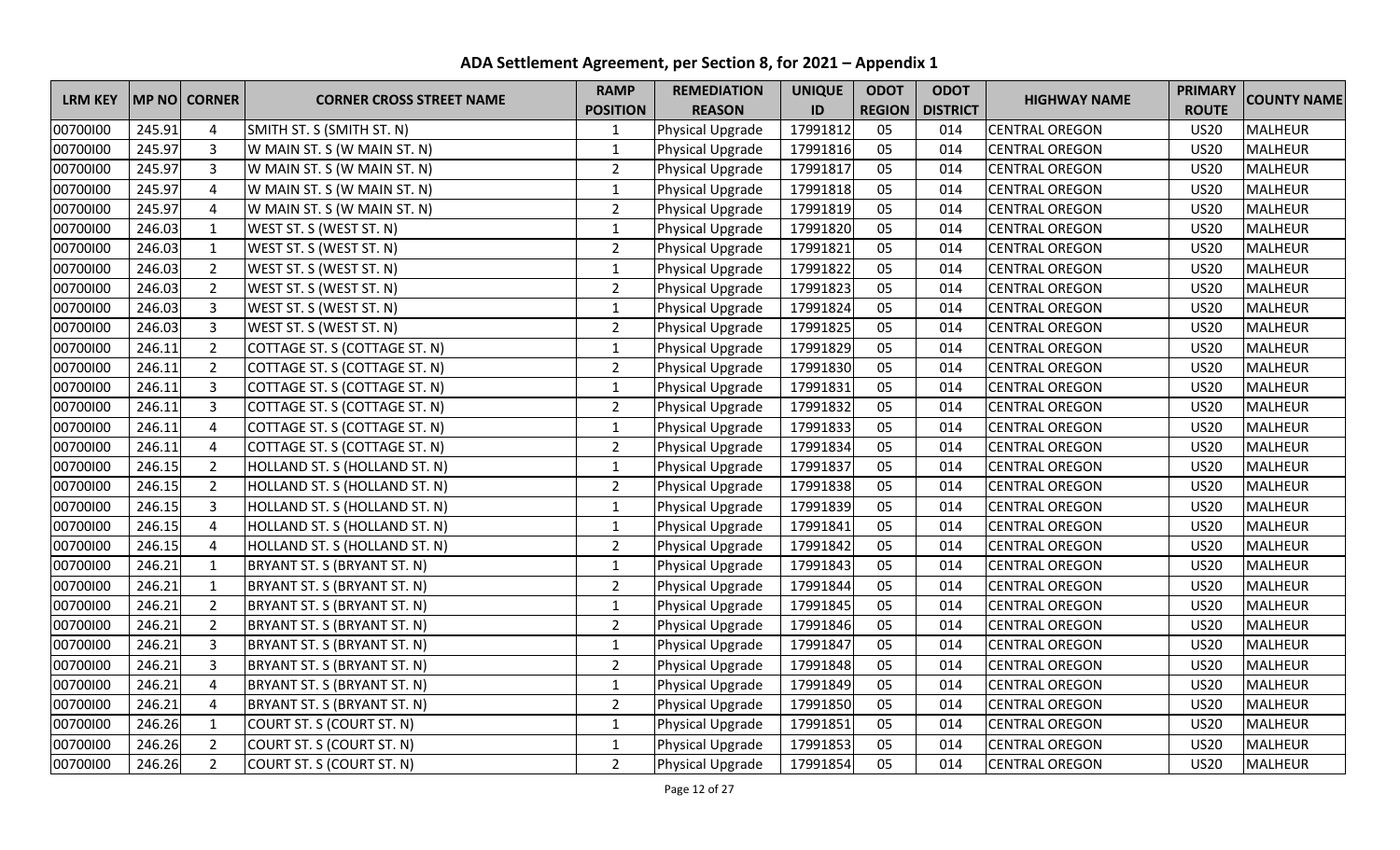|                |        |                |                                     | <b>RAMP</b>     | <b>REMEDIATION</b> | <b>UNIQUE</b> | <b>ODOT</b>   | <b>ODOT</b>     |                       | <b>PRIMARY</b> |                    |
|----------------|--------|----------------|-------------------------------------|-----------------|--------------------|---------------|---------------|-----------------|-----------------------|----------------|--------------------|
| <b>LRM KEY</b> |        | MP NO CORNER   | <b>CORNER CROSS STREET NAME</b>     | <b>POSITION</b> | <b>REASON</b>      | ID            | <b>REGION</b> | <b>DISTRICT</b> | <b>HIGHWAY NAME</b>   | <b>ROUTE</b>   | <b>COUNTY NAME</b> |
| 00700100       | 246.26 | 3              | COURT ST. S (COURT ST. N)           | $\mathbf{1}$    | Physical Upgrade   | 17991855      | 05            | 014             | <b>CENTRAL OREGON</b> | <b>US20</b>    | <b>MALHEUR</b>     |
| 00700100       | 246.26 | $\overline{3}$ | COURT ST. S (COURT ST. N)           | $\overline{2}$  | Physical Upgrade   | 17991856      | 05            | 014             | <b>CENTRAL OREGON</b> | <b>US20</b>    | <b>MALHEUR</b>     |
| 00700100       | 246.26 | $\overline{4}$ | COURT ST. S (COURT ST. N)           | $\mathbf 1$     | Physical Upgrade   | 17991857      | 05            | 014             | <b>CENTRAL OREGON</b> | <b>US20</b>    | <b>MALHEUR</b>     |
| 00700100       | 246.26 | $\overline{4}$ | COURT ST. S (COURT ST. N)           | $\overline{2}$  | Physical Upgrade   | 17991858      | 05            | 014             | <b>CENTRAL OREGON</b> | <b>US20</b>    | <b>MALHEUR</b>     |
| 00700100       | 246.31 | $\mathbf{1}$   | MAIN ST. S (MAIN ST. N)             | $\mathbf{1}$    | Physical Upgrade   | 17991859      | 05            | 014             | <b>CENTRAL OREGON</b> | <b>US20</b>    | MALHEUR            |
| 00700100       | 246.31 | $\mathbf{1}$   | MAIN ST. S (MAIN ST. N)             | $\overline{2}$  | Physical Upgrade   | 17991860      | 05            | 014             | <b>CENTRAL OREGON</b> | <b>US20</b>    | <b>MALHEUR</b>     |
| 00700100       | 246.31 | $\overline{2}$ | MAIN ST. S (MAIN ST. N)             | $\mathbf{1}$    | Physical Upgrade   | 17991861      | 05            | 014             | <b>CENTRAL OREGON</b> | <b>US20</b>    | <b>MALHEUR</b>     |
| 00700100       | 246.31 | $\overline{2}$ | MAIN ST. S (MAIN ST. N)             | $\overline{2}$  | Physical Upgrade   | 17991862      | 05            | 014             | <b>CENTRAL OREGON</b> | <b>US20</b>    | <b>MALHEUR</b>     |
| 00700100       | 246.31 | $\overline{3}$ | MAIN ST. S (MAIN ST. N)             | $\mathbf{1}$    | Physical Upgrade   | 17991863      | 05            | 014             | <b>CENTRAL OREGON</b> | <b>US20</b>    | <b>MALHEUR</b>     |
| 00700100       | 246.31 | 4              | MAIN ST. S (MAIN ST. N)             | $\mathbf{1}$    | Physical Upgrade   | 17991865      | 05            | 014             | <b>CENTRAL OREGON</b> | <b>US20</b>    | <b>MALHEUR</b>     |
| 00700100       | 246.31 | 4              | MAIN ST. S (MAIN ST. N)             | $\overline{2}$  | Physical Upgrade   | 17991866      | 05            | 014             | <b>CENTRAL OREGON</b> | <b>US20</b>    | <b>MALHEUR</b>     |
| 00700100       | 246.36 | $\mathbf{1}$   | LONGFELLOW ST. S (LONGFELLOW ST. N) | $\mathbf{1}$    | Physical Upgrade   | 17991867      | 05            | 014             | <b>CENTRAL OREGON</b> | <b>US20</b>    | <b>MALHEUR</b>     |
| 00700100       | 246.36 | $\mathbf{1}$   | LONGFELLOW ST. S (LONGFELLOW ST. N) | $\overline{2}$  | Physical Upgrade   | 17991868      | 05            | 014             | <b>CENTRAL OREGON</b> | <b>US20</b>    | <b>MALHEUR</b>     |
| 00700100       | 246.36 | $\overline{2}$ | LONGFELLOW ST. S (LONGFELLOW ST. N) | $\mathbf 1$     | Physical Upgrade   | 17991869      | 05            | 014             | <b>CENTRAL OREGON</b> | <b>US20</b>    | <b>MALHEUR</b>     |
| 00700100       | 246.36 | $\overline{2}$ | LONGFELLOW ST. S (LONGFELLOW ST. N) | $\overline{2}$  | Physical Upgrade   | 17991870      | 05            | 014             | <b>CENTRAL OREGON</b> | <b>US20</b>    | <b>MALHEUR</b>     |
| 00700100       | 246.36 | $\overline{3}$ | LONGFELLOW ST. S (LONGFELLOW ST. N) | $\mathbf{1}$    | Physical Upgrade   | 17991871      | 05            | 014             | <b>CENTRAL OREGON</b> | <b>US20</b>    | <b>MALHEUR</b>     |
| 00700100       | 246.36 | $\overline{3}$ | LONGFELLOW ST. S (LONGFELLOW ST. N) | $\overline{2}$  | Physical Upgrade   | 17991872      | 05            | 014             | <b>CENTRAL OREGON</b> | <b>US20</b>    | <b>MALHEUR</b>     |
| 00700100       | 246.36 | $\overline{4}$ | LONGFELLOW ST. S (LONGFELLOW ST. N) | $\mathbf{1}$    | Physical Upgrade   | 17991873      | 05            | 014             | <b>CENTRAL OREGON</b> | <b>US20</b>    | <b>MALHEUR</b>     |
| 00700100       | 246.36 | 4              | LONGFELLOW ST. S (LONGFELLOW ST. N) | $\overline{2}$  | Physical Upgrade   | 17991874      | 05            | 014             | <b>CENTRAL OREGON</b> | <b>US20</b>    | <b>MALHEUR</b>     |
| 00700100       | 246.46 | $\mathbf{1}$   | WATER ST. S (WATER ST. N)           | $\mathbf{1}$    | Physical Upgrade   | 17991875      | 05            | 014             | <b>CENTRAL OREGON</b> | <b>US20</b>    | <b>MALHEUR</b>     |
| 00700100       | 246.46 | $\mathbf{1}$   | WATER ST. S (WATER ST. N)           | $\overline{2}$  | Physical Upgrade   | 17991876      | 05            | 014             | <b>CENTRAL OREGON</b> | <b>US20</b>    | <b>MALHEUR</b>     |
| 00700100       | 246.46 | $\overline{2}$ | WATER ST. S (WATER ST. N)           | $\overline{2}$  | Physical Upgrade   | 17991878      | 05            | 014             | <b>CENTRAL OREGON</b> | <b>US20</b>    | <b>MALHEUR</b>     |
| 00700100       | 246.46 | $\overline{3}$ | WATER ST. S (WATER ST. N)           | $\mathbf 1$     | Physical Upgrade   | 17991879      | 05            | 014             | <b>CENTRAL OREGON</b> | <b>US20</b>    | <b>MALHEUR</b>     |
| 00700100       | 246.46 | $\overline{3}$ | WATER ST. S (WATER ST. N)           | $\overline{2}$  | Physical Upgrade   | 17991880      | 05            | 014             | <b>CENTRAL OREGON</b> | <b>US20</b>    | <b>MALHEUR</b>     |
| 00700100       | 246.46 | $\overline{4}$ | WATER ST. S (WATER ST. N)           | $\mathbf 1$     | Physical Upgrade   | 17991881      | 05            | 014             | <b>CENTRAL OREGON</b> | <b>US20</b>    | <b>MALHEUR</b>     |
| 00700100       | 246.46 | $\overline{4}$ | WATER ST. S (WATER ST. N)           | $\overline{2}$  | Physical Upgrade   | 17991882      | 05            | 014             | <b>CENTRAL OREGON</b> | <b>US20</b>    | <b>MALHEUR</b>     |
| 00700100       | 246.50 | $\mathbf{1}$   | SHORT ST. S (SHORT ST. N)           | $\mathbf{1}$    | Physical Upgrade   | 17991883      | 05            | 014             | <b>CENTRAL OREGON</b> | <b>US20</b>    | <b>MALHEUR</b>     |
| 00700100       | 265.50 | $\mathbf{1}$   | WALNUT AVE.                         | $\mathbf{1}$    | Physical Upgrade   | 17991892      | 05            | 014             | <b>CENTRAL OREGON</b> | <b>US20</b>    | <b>MALHEUR</b>     |
| 00700100       | 265.50 | $\overline{2}$ | WALNUT AVE.                         | $\mathbf{1}$    | Physical Upgrade   | 17991893      | 05            | 014             | <b>CENTRAL OREGON</b> | <b>US20</b>    | <b>MALHEUR</b>     |
| 00700100       | 265.76 | $\overline{2}$ | <b>EMISON AVE.</b>                  | $\mathbf{1}$    | Physical Upgrade   | 17991904      | 05            | 014             | <b>CENTRAL OREGON</b> | <b>US20</b>    | <b>MALHEUR</b>     |
| 00700100       | 265.76 | 4              | <b>EMISON AVE.</b>                  | $\overline{2}$  | Physical Upgrade   | 17991908      | 05            | 014             | <b>CENTRAL OREGON</b> | <b>US20</b>    | <b>MALHEUR</b>     |
| 00700100       | 265.83 | $\overline{2}$ | EHRGOOD AVE.                        | $\overline{2}$  | Physical Upgrade   | 17991911      | 05            | 014             | <b>CENTRAL OREGON</b> | <b>US20</b>    | <b>MALHEUR</b>     |
| 00700100       | 265.83 | $\overline{3}$ | EHRGOOD AVE.                        | $\mathbf{1}$    | Physical Upgrade   | 17991912      | 05            | 014             | <b>CENTRAL OREGON</b> | <b>US20</b>    | MALHEUR            |

**ADA Settlement Agreement, per Section 8, for 2021 – Appendix 1**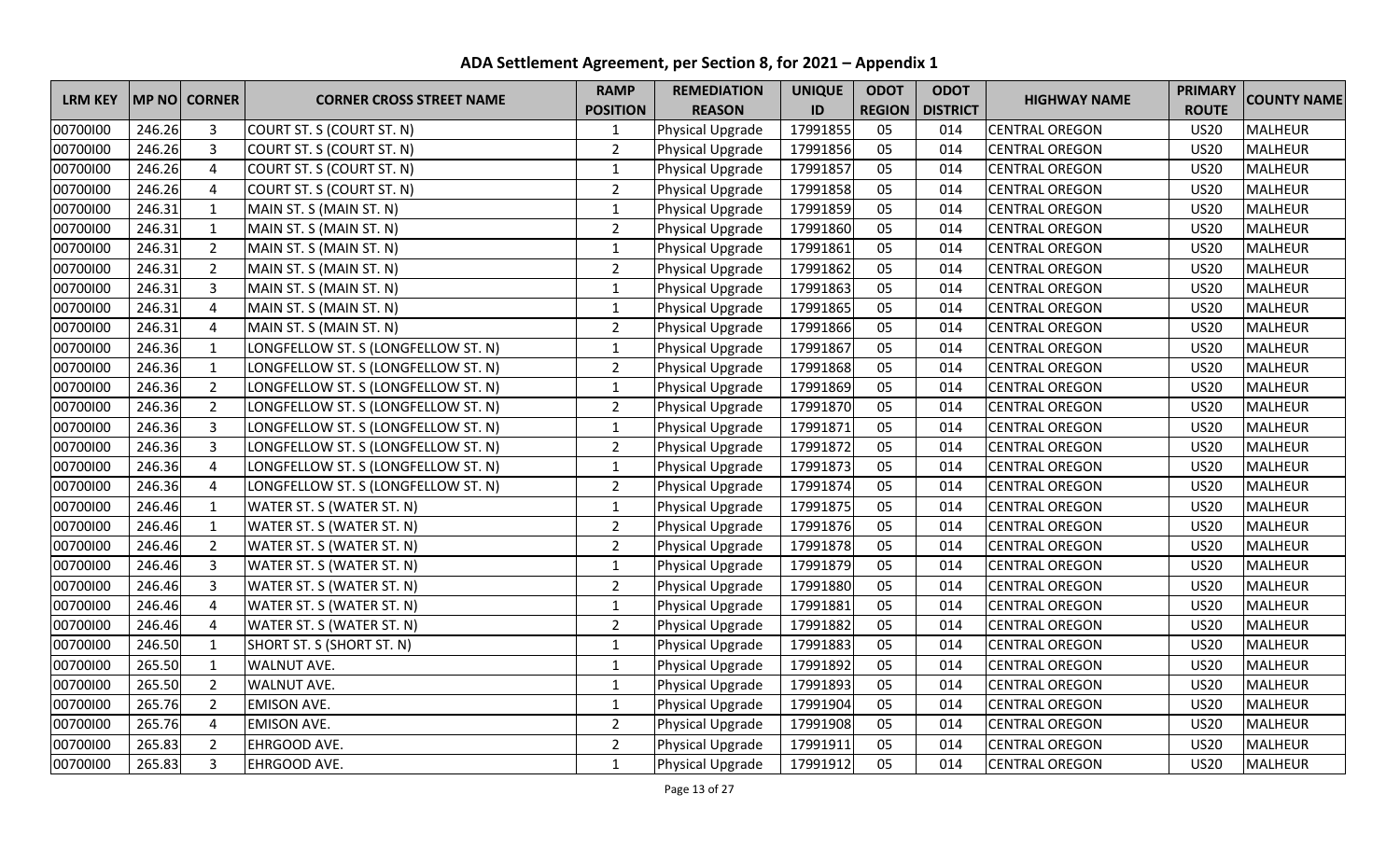|                |        |                |                                 | <b>RAMP</b>     | <b>REMEDIATION</b> | <b>UNIQUE</b> | <b>ODOT</b>   | <b>ODOT</b>     |                       | <b>PRIMARY</b> |                    |
|----------------|--------|----------------|---------------------------------|-----------------|--------------------|---------------|---------------|-----------------|-----------------------|----------------|--------------------|
| <b>LRM KEY</b> |        | MP NO CORNER   | <b>CORNER CROSS STREET NAME</b> | <b>POSITION</b> | <b>REASON</b>      | ID            | <b>REGION</b> | <b>DISTRICT</b> | <b>HIGHWAY NAME</b>   | <b>ROUTE</b>   | <b>COUNTY NAME</b> |
| 00700100       | 265.83 | 3              | EHRGOOD AVE.                    | $\overline{2}$  | Physical Upgrade   | 17991913      | 05            | 014             | <b>CENTRAL OREGON</b> | <b>US20</b>    | <b>MALHEUR</b>     |
| 00700100       | 265.90 | $\mathbf{1}$   | N 7TH ST. (BOWER AVE.)          | $\mathbf{1}$    | Physical Upgrade   | 17991916      | 05            | 014             | <b>CENTRAL OREGON</b> | <b>US20</b>    | <b>MALHEUR</b>     |
| 00700100       | 265.90 | 4              | N 7TH ST. (BOWER AVE.)          | $\mathbf{1}$    | Physical Upgrade   | 17991920      | 05            | 014             | <b>CENTRAL OREGON</b> | <b>US20</b>    | <b>MALHEUR</b>     |
| 00700100       | 265.90 | 5              | N 7TH ST. (BOWER AVE.)          | $\mathbf{1}$    | Physical Upgrade   | 17991922      | 05            | 014             | <b>CENTRAL OREGON</b> | <b>US20</b>    | <b>MALHEUR</b>     |
| 00700100       | 265.90 | $\overline{7}$ | N 7TH ST. (BOWER AVE.)          | $\mathbf{1}$    | Physical Upgrade   | 17991925      | 05            | 014             | <b>CENTRAL OREGON</b> | <b>US20</b>    | <b>MALHEUR</b>     |
| 00700100       | 265.90 | $\overline{7}$ | N 7TH ST. (BOWER AVE.)          | $\overline{2}$  | Physical Upgrade   | 17991926      | 05            | 014             | <b>CENTRAL OREGON</b> | <b>US20</b>    | <b>MALHEUR</b>     |
| 00700100       | 265.99 | $\overline{3}$ | S 6TH ST. (N 6TH ST.)           | $\overline{2}$  | Physical Upgrade   | 17991936      | 05            | 014             | <b>CENTRAL OREGON</b> | <b>US20</b>    | <b>MALHEUR</b>     |
| 00700100       | 266.06 | $\mathbf{1}$   | S 5TH ST. (N 5TH ST.)           | $\mathbf{1}$    | Physical Upgrade   | 17991939      | 05            | 014             | <b>CENTRAL OREGON</b> | <b>US20</b>    | <b>MALHEUR</b>     |
| 00700100       | 266.06 | $\mathbf{1}$   | S 5TH ST. (N 5TH ST.)           | $\overline{2}$  | Physical Upgrade   | 17991940      | 05            | 014             | <b>CENTRAL OREGON</b> | <b>US20</b>    | <b>MALHEUR</b>     |
| 00700100       | 266.06 | 3              | S 5TH ST. (N 5TH ST.)           | $\mathbf{1}$    | Physical Upgrade   | 17991943      | 05            | 014             | <b>CENTRAL OREGON</b> | <b>US20</b>    | <b>MALHEUR</b>     |
| 00700100       | 266.06 | 3              | S 5TH ST. (N 5TH ST.)           | $\overline{2}$  | Physical Upgrade   | 17991944      | 05            | 014             | <b>CENTRAL OREGON</b> | <b>US20</b>    | <b>MALHEUR</b>     |
| 00700100       | 266.06 | 4              | S 5TH ST. (N 5TH ST.)           | $\mathbf{1}$    | Physical Upgrade   | 17991945      | 05            | 014             | <b>CENTRAL OREGON</b> | <b>US20</b>    | <b>MALHEUR</b>     |
| 00700100       | 266.06 | $\overline{4}$ | S 5TH ST. (N 5TH ST.)           | $\overline{2}$  | Physical Upgrade   | 17991946      | 05            | 014             | <b>CENTRAL OREGON</b> | <b>US20</b>    | <b>MALHEUR</b>     |
| 00700100       | 266.12 | $\mathbf 1$    | S 4TH ST. (N 4TH ST.)           | $\mathbf 1$     | Physical Upgrade   | 17991948      | 05            | 014             | <b>CENTRAL OREGON</b> | <b>US20</b>    | <b>MALHEUR</b>     |
| 00700100       | 266.12 | $\mathbf{1}$   | S 4TH ST. (N 4TH ST.)           | $\overline{2}$  | Physical Upgrade   | 17991949      | 05            | 014             | <b>CENTRAL OREGON</b> | <b>US20</b>    | <b>MALHEUR</b>     |
| 00700100       | 266.12 | $\overline{2}$ | S 4TH ST. (N 4TH ST.)           | $\mathbf{1}$    | Physical Upgrade   | 17991950      | 05            | 014             | <b>CENTRAL OREGON</b> | <b>US20</b>    | <b>MALHEUR</b>     |
| 00700100       | 266.12 | $\overline{2}$ | S 4TH ST. (N 4TH ST.)           | $\overline{2}$  | Physical Upgrade   | 17991951      | 05            | 014             | <b>CENTRAL OREGON</b> | <b>US20</b>    | <b>MALHEUR</b>     |
| 00700100       | 266.12 | 3              | S 4TH ST. (N 4TH ST.)           | $\mathbf{1}$    | Physical Upgrade   | 17991952      | 05            | 014             | <b>CENTRAL OREGON</b> | <b>US20</b>    | <b>MALHEUR</b>     |
| 00700100       | 266.12 | 4              | S 4TH ST. (N 4TH ST.)           | $\mathbf{1}$    | Physical Upgrade   | 17991954      | 05            | 014             | <b>CENTRAL OREGON</b> | <b>US20</b>    | <b>MALHEUR</b>     |
| 00700100       | 266.12 | $\overline{a}$ | S 4TH ST. (N 4TH ST.)           | $\overline{2}$  | Physical Upgrade   | 17991955      | 05            | 014             | <b>CENTRAL OREGON</b> | <b>US20</b>    | <b>MALHEUR</b>     |
| 00700100       | 266.18 | $\mathbf{1}$   | S 3RD ST. (N 3RD ST.)           | $\mathbf{1}$    | Physical Upgrade   | 17991958      | 05            | 014             | <b>CENTRAL OREGON</b> | <b>US20</b>    | <b>MALHEUR</b>     |
| 00700100       | 266.18 | $\mathbf{1}$   | S 3RD ST. (N 3RD ST.)           | $\overline{2}$  | Physical Upgrade   | 17991959      | 05            | 014             | <b>CENTRAL OREGON</b> | <b>US20</b>    | <b>MALHEUR</b>     |
| 00700100       | 266.18 | $\overline{2}$ | S 3RD ST. (N 3RD ST.)           | $\mathbf 1$     | Physical Upgrade   | 17991960      | 05            | 014             | <b>CENTRAL OREGON</b> | <b>US20</b>    | <b>MALHEUR</b>     |
| 00700100       | 266.18 | $\overline{2}$ | S 3RD ST. (N 3RD ST.)           | $\overline{2}$  | Physical Upgrade   | 17991961      | 05            | 014             | <b>CENTRAL OREGON</b> | <b>US20</b>    | <b>MALHEUR</b>     |
| 00700100       | 266.18 | $\overline{3}$ | S 3RD ST. (N 3RD ST.)           | $\mathbf 1$     | Physical Upgrade   | 17991962      | 05            | 014             | <b>CENTRAL OREGON</b> | <b>US20</b>    | <b>MALHEUR</b>     |
| 00700100       | 266.18 | 3              | S 3RD ST. (N 3RD ST.)           | $\overline{2}$  | Physical Upgrade   | 17991963      | 05            | 014             | <b>CENTRAL OREGON</b> | <b>US20</b>    | <b>MALHEUR</b>     |
| 00700100       | 266.18 | $\overline{4}$ | S 3RD ST. (N 3RD ST.)           | $\mathbf{1}$    | Physical Upgrade   | 17991964      | 05            | 014             | <b>CENTRAL OREGON</b> | <b>US20</b>    | <b>MALHEUR</b>     |
| 00700100       | 266.18 | 4              | S 3RD ST. (N 3RD ST.)           | $\overline{2}$  | Physical Upgrade   | 17991965      | 05            | 014             | <b>CENTRAL OREGON</b> | <b>US20</b>    | <b>MALHEUR</b>     |
| 00700100       | 266.25 | $\overline{2}$ | S 2ND ST. (N 2ND ST.)           | $\mathbf{1}$    | Physical Upgrade   | 17991970      | 05            | 014             | <b>CENTRAL OREGON</b> | <b>US20</b>    | <b>MALHEUR</b>     |
| 00700100       | 266.25 | $\overline{2}$ | S 2ND ST. (N 2ND ST.)           | $\overline{2}$  | Physical Upgrade   | 17991971      | 05            | 014             | <b>CENTRAL OREGON</b> | <b>US20</b>    | <b>MALHEUR</b>     |
| 00700100       | 266.25 | 3              | S 2ND ST. (N 2ND ST.)           | $\overline{2}$  | Physical Upgrade   | 17991973      | 05            | 014             | <b>CENTRAL OREGON</b> | <b>US20</b>    | <b>MALHEUR</b>     |
| 00700100       | 266.25 | 4              | S 2ND ST. (N 2ND ST.)           | $\mathbf{1}$    | Physical Upgrade   | 17991974      | 05            | 014             | <b>CENTRAL OREGON</b> | <b>US20</b>    | <b>MALHEUR</b>     |
| 00700100       | 266.25 | $\overline{4}$ | S 2ND ST. (N 2ND ST.)           | $\overline{2}$  | Physical Upgrade   | 17991975      | 05            | 014             | <b>CENTRAL OREGON</b> | <b>US20</b>    | MALHEUR            |

**ADA Settlement Agreement, per Section 8, for 2021 – Appendix 1**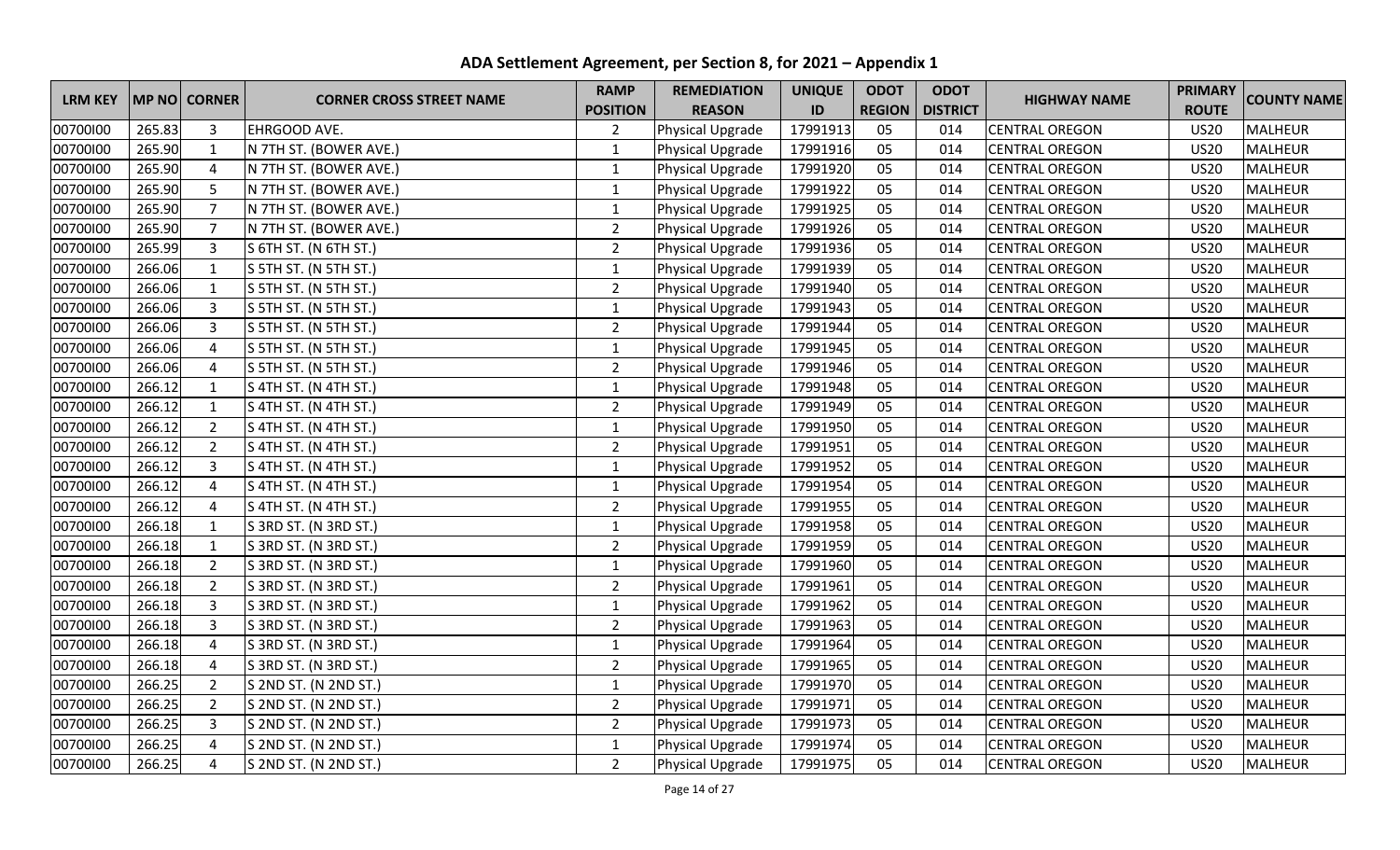| <b>LRM KEY</b> |        | <b>MP NO CORNER</b> | <b>CORNER CROSS STREET NAME</b>              | <b>RAMP</b>     | <b>REMEDIATION</b> | <b>UNIQUE</b> | <b>ODOT</b>   | <b>ODOT</b>     | <b>HIGHWAY NAME</b>      | <b>PRIMARY</b> | <b>COUNTY NAME</b> |
|----------------|--------|---------------------|----------------------------------------------|-----------------|--------------------|---------------|---------------|-----------------|--------------------------|----------------|--------------------|
|                |        |                     |                                              | <b>POSITION</b> | <b>REASON</b>      | ID            | <b>REGION</b> | <b>DISTRICT</b> |                          | <b>ROUTE</b>   |                    |
| 00700100       | 266.47 | $\overline{2}$      | E 1ST ST.                                    | 1               | Physical Upgrade   | 17991985      | 05            | 014             | <b>CENTRAL OREGON</b>    | <b>US20</b>    | <b>MALHEUR</b>     |
| 00700100       | 266.47 | $\overline{4}$      | E 1ST ST.                                    | $\mathbf{1}$    | Physical Upgrade   | 17991987      | 05            | 014             | <b>CENTRAL OREGON</b>    | <b>US20</b>    | <b>MALHEUR</b>     |
| 00800100       | 30.13  | $\mathbf{1}$        | SE 10TH AVE. (SW 10TH AVE.)                  | $\overline{2}$  | Physical Upgrade   | 16084468      | 05            | 012             | <b>OREGON-WASHINGTON</b> | OR11           | <b>UMATILLA</b>    |
| 00800100       | 30.13  | $\overline{2}$      | SE 10TH AVE. (SW 10TH AVE.)                  | $\mathbf{1}$    | Physical Upgrade   | 16084471      | 05            | 012             | <b>OREGON-WASHINGTON</b> | OR11           | <b>UMATILLA</b>    |
| 00800100       | 30.13  | $\overline{2}$      | SE 10TH AVE. (SW 10TH AVE.)                  | $\overline{2}$  | Physical Upgrade   | 16084470      | 05            | 012             | <b>OREGON-WASHINGTON</b> | OR11           | <b>UMATILLA</b>    |
| 00800100       | 30.13  | 3                   | SE 10TH AVE. (SW 10TH AVE.)                  | $\mathbf{1}$    | Physical Upgrade   | 16084473      | 05            | 012             | <b>OREGON-WASHINGTON</b> | <b>OR11</b>    | <b>UMATILLA</b>    |
| 00800100       | 30.13  | $\overline{3}$      | SE 10TH AVE. (SW 10TH AVE.)                  | $\overline{2}$  | Physical Upgrade   | 16084472      | 05            | 012             | OREGON-WASHINGTON        | <b>OR11</b>    | <b>UMATILLA</b>    |
| 00800100       | 30.13  | $\overline{4}$      | SE 10TH AVE. (SW 10TH AVE.)                  | $\mathbf{1}$    | Physical Upgrade   | 16084475      | 05            | 012             | OREGON-WASHINGTON        | <b>OR11</b>    | <b>UMATILLA</b>    |
| 00900100       | 115.36 | $\mathbf{1}$        | <b>ENTRANCE TO LINCOLN CITY PUBLIC WORKS</b> | $\overline{2}$  | Physical Upgrade   | 18900964      | 02            | 004             | <b>OREGON COAST</b>      | US101          | <b>LINCOLN</b>     |
| 00900100       | 115.36 | 4                   | <b>ENTRANCE TO LINCOLN CITY PUBLIC WORKS</b> | $\mathbf 1$     | Physical Upgrade   | 18900967      | 02            | 004             | <b>OREGON COAST</b>      | US101          | LINCOLN            |
| 00900100       | 115.66 | $\overline{3}$      | SW 14TH ST. (SE 14TH ST.)                    | $\mathbf{1}$    | Physical Upgrade   | 18900996      | 02            | 004             | <b>OREGON COAST</b>      | US101          | <b>LINCOLN</b>     |
| 00900100       | 139.79 | $\overline{2}$      | NW 11TH ST. (NE 11TH ST.)                    | $\overline{2}$  | Physical Upgrade   | 18901331      | 02            | 004             | <b>OREGON COAST</b>      | US101          | LINCOLN            |
| 00900100       | 140.23 | 4A                  | NW 3RD ST.                                   | $\mathbf{1}$    | Physical Upgrade   | 18901391      | 02            | 004             | <b>OREGON COAST</b>      | US101          | <b>LINCOLN</b>     |
| 00900100       | 140.23 | 4A                  | NW 3RD ST.                                   | $\overline{2}$  | Physical Upgrade   | 18901392      | 02            | 004             | <b>OREGON COAST</b>      | US101          | <b>LINCOLN</b>     |
| 00900100       | 190.23 | 1                   | 9TH ST. (HWY. 062 M.P. 0.02)                 | $\overline{2}$  | Physical Upgrade   | 18611892      | 02            | 005             | <b>OREGON COAST</b>      | US101          | LANE               |
| 00900100       | 190.23 | $\overline{2}$      | 9TH ST. (HWY. 062 M.P. 0.02)                 | $\mathbf{1}$    | Physical Upgrade   | 18611893      | 02            | 005             | <b>OREGON COAST</b>      | US101          | LANE               |
| 00900100       | 190.23 | $\overline{4}$      | 9TH ST. (HWY. 062 M.P. 0.02)                 | $\overline{2}$  | Physical Upgrade   | 18611897      | 02            | 005             | <b>OREGON COAST</b>      | US101          | LANE               |
| 00900100       | 190.28 | $\overline{3}$      | 8TH ST.                                      | $\overline{2}$  | Physical Upgrade   | 18611905      | 02            | 005             | <b>OREGON COAST</b>      | US101          | LANE               |
| 00900100       | 190.35 | 4                   | <b>MIDBLOCK CROSSING</b>                     | $\mathbf{1}$    | Physical Upgrade   | 18611910      | 02            | 005             | <b>OREGON COAST</b>      | US101          | LANE               |
| 00900100       | 190.39 | 3                   | 7TH ST.                                      | $\overline{2}$  | Physical Upgrade   | 18611913      | 02            | 005             | <b>OREGON COAST</b>      | US101          | LANE               |
| 00900100       | 190.39 | 5                   | 7TH ST.                                      | $\mathbf{1}$    | Physical Upgrade   | 18611915      | 02            | 005             | <b>OREGON COAST</b>      | US101          | LANE               |
| 00900100       | 190.39 | 6                   | 7TH ST.                                      | $\mathbf{1}$    | Physical Upgrade   | 18611916      | 02            | 005             | <b>OREGON COAST</b>      | US101          | LANE               |
| 00900100       | 190.46 | $\overline{2}$      | 6TH ST.                                      | $\mathbf 1$     | Physical Upgrade   | 18611918      | 02            | 005             | <b>OREGON COAST</b>      | US101          | LANE               |
| 00900100       | 190.46 | 5                   | 6TH ST.                                      | $\mathbf{1}$    | Physical Upgrade   | 18611923      | 02            | 005             | <b>OREGON COAST</b>      | US101          | LANE               |
| 00900100       | 190.46 | 5                   | 6TH ST.                                      | $\overline{2}$  | Physical Upgrade   | 18611924      | 02            | 005             | <b>OREGON COAST</b>      | US101          | LANE               |
| 00900100       | 190.46 | 6                   | 6TH ST.                                      | $\mathbf{1}$    | Physical Upgrade   | 18611925      | 02            | 005             | <b>OREGON COAST</b>      | US101          | LANE               |
| 00900100       | 190.46 | 6                   | <b>6TH ST.</b>                               | $\overline{2}$  | Physical Upgrade   | 18611926      | 02            | 005             | <b>OREGON COAST</b>      | US101          | LANE               |
| 00900100       | 190.53 | $\overline{2}$      | <b>RHODODENDRON DR.</b>                      | $\mathbf 1$     | Physical Upgrade   | 18611929      | 02            | 005             | <b>OREGON COAST</b>      | US101          | LANE               |
| 00900100       | 190.53 | $\overline{3}$      | RHODODENDRON DR.                             | $\mathbf{1}$    | Physical Upgrade   | 18611931      | 02            | 005             | <b>OREGON COAST</b>      | US101          | LANE               |
| 00900100       | 190.53 | 3                   | <b>RHODODENDRON DR.</b>                      | $\overline{2}$  | Physical Upgrade   | 18611932      | 02            | 005             | <b>OREGON COAST</b>      | US101          | LANE               |
| 00900100       | 190.53 | 4                   | RHODODENDRON DR.                             | $\mathbf{1}$    | Physical Upgrade   | 18611933      | 02            | 005             | <b>OREGON COAST</b>      | US101          | LANE               |
| 00900100       | 190.53 | 4                   | <b>RHODODENDRON DR.</b>                      | $\overline{2}$  | Physical Upgrade   | 18611934      | 02            | 005             | <b>OREGON COAST</b>      | US101          | LANE               |
| 00900100       | 190.59 | $\overline{3}$      | <b>NOPAL ST.</b>                             | $\overline{2}$  | Physical Upgrade   | 18611938      | 02            | 005             | <b>OREGON COAST</b>      | US101          | LANE               |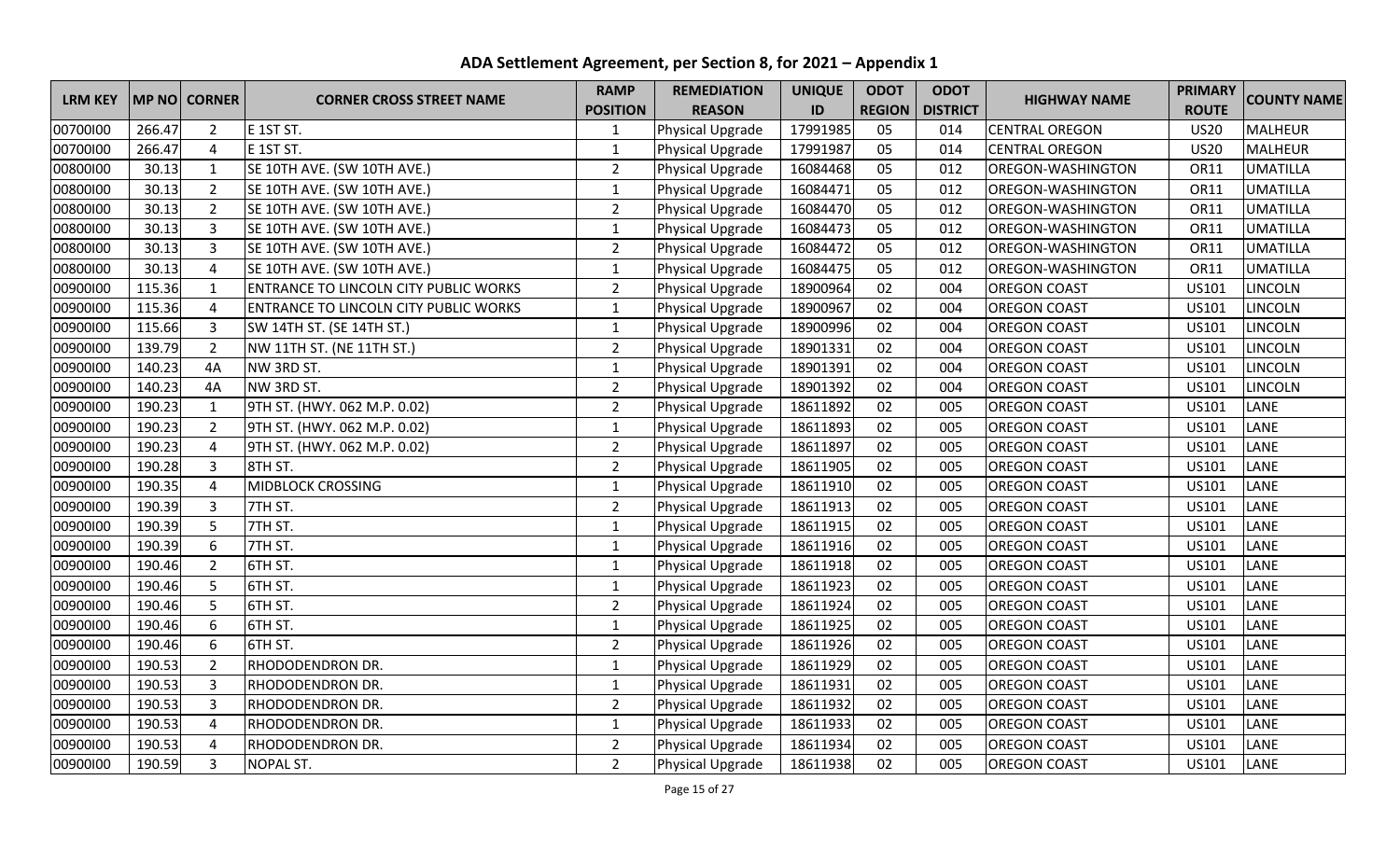| <b>LRM KEY</b> |        | <b>MP NO CORNER</b> | <b>CORNER CROSS STREET NAME</b> | <b>RAMP</b>     | <b>REMEDIATION</b> | <b>UNIQUE</b> | <b>ODOT</b>   | <b>ODOT</b>     | <b>HIGHWAY NAME</b> | <b>PRIMARY</b> | <b>COUNTY NAME</b> |
|----------------|--------|---------------------|---------------------------------|-----------------|--------------------|---------------|---------------|-----------------|---------------------|----------------|--------------------|
|                |        |                     |                                 | <b>POSITION</b> | <b>REASON</b>      | ID            | <b>REGION</b> | <b>DISTRICT</b> |                     | <b>ROUTE</b>   |                    |
| 00900100       | 190.65 | $\overline{2}$      | MAPLE ST. (LAUREL ST.)          | $\overline{2}$  | Physical Upgrade   | 18611942      | 02            | 005             | <b>OREGON COAST</b> | US101          | LANE               |
| 00900100       | 190.70 | $\mathbf{1}$        | 2ND ST.                         | $\overline{2}$  | Physical Upgrade   | 18611950      | 02            | 005             | <b>OREGON COAST</b> | US101          | LANE               |
| 00900100       | 190.70 | $\overline{3}$      | 2ND ST.                         | $\mathbf{1}$    | Physical Upgrade   | 18611955      | 02            | 005             | <b>OREGON COAST</b> | US101          | LANE               |
| 00900100       | 190.70 | $\overline{4}$      | 2ND ST.                         | $\mathbf{1}$    | Physical Upgrade   | 18611957      | 02            | 005             | <b>OREGON COAST</b> | US101          | LANE               |
| 00900100       | 190.74 | 3                   | 1ST ST.                         | $\overline{2}$  | Physical Upgrade   | 18611962      | 02            | 005             | <b>OREGON COAST</b> | US101          | LANE               |
| 00900100       | 190.74 | 4                   | 1ST ST.                         | $\mathbf{1}$    | Physical Upgrade   | 18611963      | 02            | 005             | <b>OREGON COAST</b> | US101          | LANE               |
| 00900100       | 212.69 | $\mathbf{1}$        | N 22ND ST. (S 22ND ST.)         | $\mathbf{1}$    | Physical Upgrade   | 17587366      | 03            | 007             | <b>OREGON COAST</b> | US101          | <b>DOUGLAS</b>     |
| 00900100       | 212.69 | $\overline{2}$      | N 22ND ST. (S 22ND ST.)         | $\mathbf{1}$    | Physical Upgrade   | 17587367      | 03            | 007             | <b>OREGON COAST</b> | US101          | <b>DOUGLAS</b>     |
| 00900100       | 212.69 | 3                   | N 22ND ST. (S 22ND ST.)         | $\mathbf{1}$    | Physical Upgrade   | 17587368      | 03            | 007             | <b>OREGON COAST</b> | US101          | <b>DOUGLAS</b>     |
| 00900100       | 234.96 | $\mathbf{1}$        | COLORADO AVE.                   | $\overline{2}$  | Physical Upgrade   | 17587122      | 03            | 007             | <b>OREGON COAST</b> | US101          | COOS               |
| 00900100       | 234.96 | $\overline{2}$      | COLORADO AVE.                   | $\mathbf 1$     | Physical Upgrade   | 17587405      | 03            | 007             | <b>OREGON COAST</b> | US101          | <b>COOS</b>        |
| 00900100       | 234.96 | 3                   | COLORADO AVE.                   | $\overline{2}$  | Physical Upgrade   | 17587124      | 03            | 007             | <b>OREGON COAST</b> | US101          | <b>COOS</b>        |
| 00900100       | 234.96 | $\overline{4}$      | COLORADO AVE.                   | $\mathbf{1}$    | Physical Upgrade   | 17587127      | 03            | 007             | <b>OREGON COAST</b> | US101          | <b>COOS</b>        |
| 00900100       | 238.94 | $\overline{2}$      | JOHNSON AVE.                    | $\mathbf{1}$    | Physical Upgrade   | 17587560      | 03            | 007             | <b>OREGON COAST</b> | US101          | COOS               |
| 00900100       | 238.94 | 4                   | JOHNSON AVE.                    | $\mathbf{1}$    | Physical Upgrade   | 17587564      | 03            | 007             | <b>OREGON COAST</b> | US101          | <b>COOS</b>        |
| 00900100       | 238.94 | 4                   | JOHNSON AVE.                    | $\overline{2}$  | Physical Upgrade   | 17587563      | 03            | 007             | <b>OREGON COAST</b> | US101          | <b>COOS</b>        |
| 00900100       | 261.38 | $\overline{2}$      | 2ND ST.                         | $\mathbf 1$     | Physical Upgrade   | 17587607      | 03            | 007             | <b>OREGON COAST</b> | US101          | <b>COOS</b>        |
| 00900100       | 261.38 | $\overline{2}$      | 2ND ST.                         | $\overline{2}$  | Physical Upgrade   | 17587606      | 03            | 007             | <b>OREGON COAST</b> | US101          | <b>COOS</b>        |
| 00900100       | 261.38 | $\overline{3}$      | 2ND ST.                         | $\mathbf{1}$    | Physical Upgrade   | 17587608      | 03            | 007             | <b>OREGON COAST</b> | US101          | <b>COOS</b>        |
| 00900100       | 273.44 | $\overline{3}$      | MICHIGAN AVE.                   | $\overline{2}$  | Physical Upgrade   | 17587623      | 03            | 007             | <b>OREGON COAST</b> | US101          | <b>COOS</b>        |
| 00900100       | 273.44 | $\overline{4}$      | MICHIGAN AVE.                   | $\mathbf{1}$    | Physical Upgrade   | 17587626      | 03            | 007             | <b>OREGON COAST</b> | US101          | <b>COOS</b>        |
| 00900100       | 274.29 | $\overline{2}$      | 8TH ST. SW                      | $\mathbf{1}$    | Physical Upgrade   | 17587669      | 03            | 007             | <b>OREGON COAST</b> | US101          | COOS               |
| 00900100       | 274.54 | $\mathbf{1}$        | 12TH ST. SE                     | $\mathbf{1}$    | Physical Upgrade   | 17587682      | 03            | 007             | <b>OREGON COAST</b> | US101          | <b>COOS</b>        |
| 00900100       | 274.80 | $\overline{3}$      | 17TH ST. SE                     | $\mathbf{1}$    | Physical Upgrade   | 17587692      | 03            | 007             | <b>OREGON COAST</b> | US101          | <b>COOS</b>        |
| 00900100       | 274.80 | 4                   | 17TH ST. SE                     | $\mathbf{1}$    | Physical Upgrade   | 17587693      | 03            | 007             | <b>OREGON COAST</b> | US101          | <b>COOS</b>        |
| 00900100       | 274.85 | $\mathbf{1}$        | 18TH ST. SW (18TH ST. SE)       | $\mathbf{1}$    | Physical Upgrade   | 17587694      | 03            | 007             | <b>OREGON COAST</b> | US101          | <b>COOS</b>        |
| 00900100       | 274.85 | $\overline{2}$      | 18TH ST. SW (18TH ST. SE)       | $\mathbf{1}$    | Physical Upgrade   | 17587695      | 03            | 007             | <b>OREGON COAST</b> | US101          | <b>COOS</b>        |
| 00900100       | 274.85 | 3                   | 18TH ST. SW (18TH ST. SE)       | $\mathbf{1}$    | Physical Upgrade   | 17587696      | 03            | 007             | <b>OREGON COAST</b> | US101          | <b>COOS</b>        |
| 00900100       | 274.90 | $\mathbf{1}$        | 19TH ST. SW                     | $\mathbf{1}$    | Physical Upgrade   | 17587698      | 03            | 007             | <b>OREGON COAST</b> | US101          | <b>COOS</b>        |
| 00900100       | 274.90 | $\overline{3}$      | 19TH ST. SW                     | 1               | Physical Upgrade   | 17587700      | 03            | 007             | <b>OREGON COAST</b> | US101          | <b>COOS</b>        |
| 00900100       | 274.90 | $\overline{4}$      | 19TH ST. SW                     | $\mathbf{1}$    | Physical Upgrade   | 17587701      | 03            | 007             | <b>OREGON COAST</b> | US101          | <b>COOS</b>        |
| 00900100       | 274.95 | $\mathbf{1}$        | 20TH ST. SW (20TH ST. SE)       | $\mathbf{1}$    | Physical Upgrade   | 17587208      | 03            | 007             | <b>OREGON COAST</b> | US101          | COOS               |
| 00900100       | 274.95 | $\overline{3}$      | 20TH ST. SW (20TH ST. SE)       | $\mathbf 1$     | Physical Upgrade   | 17587702      | 03            | 007             | <b>OREGON COAST</b> | US101          | <b>COOS</b>        |

**ADA Settlement Agreement, per Section 8, for 2021 – Appendix 1**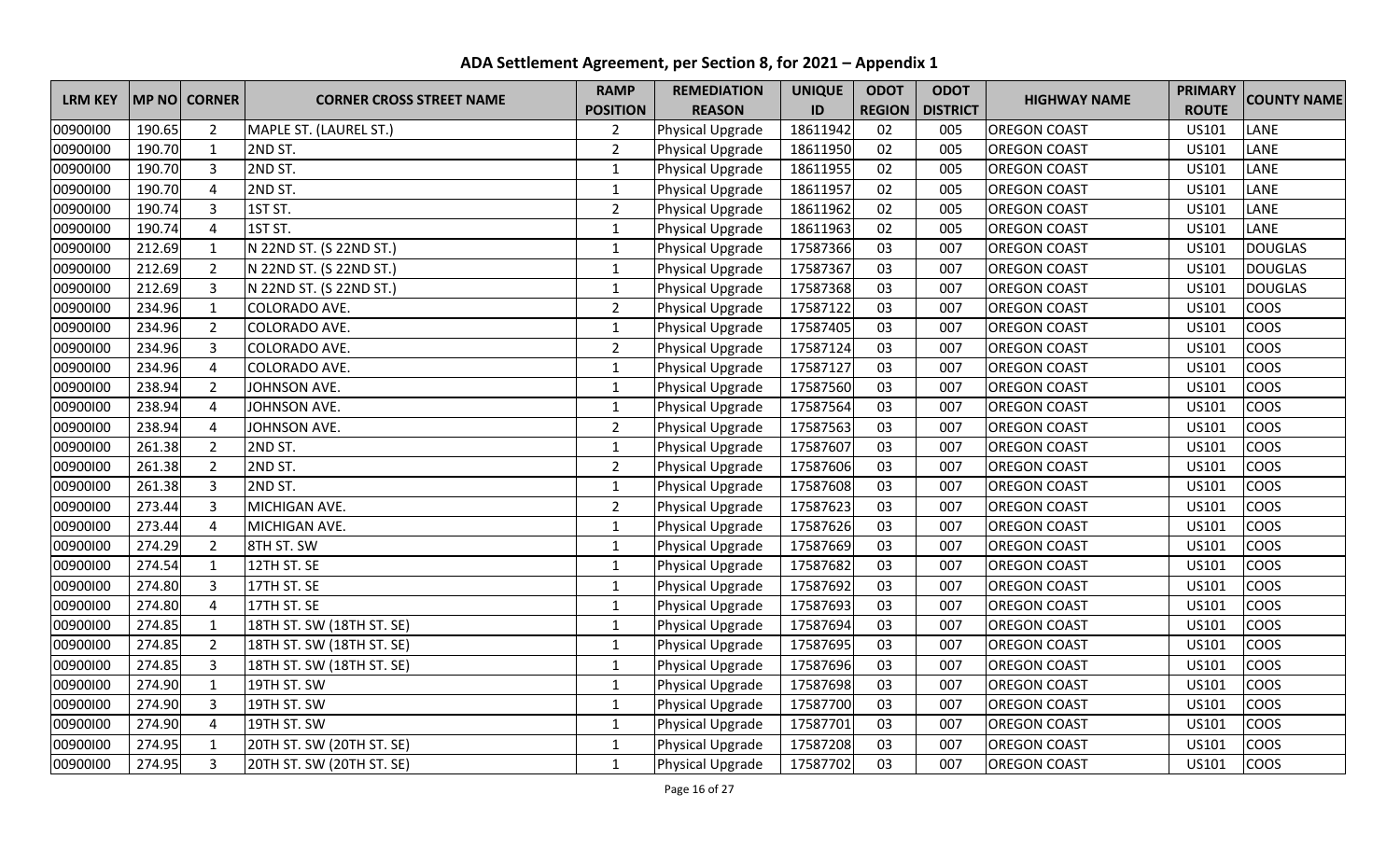| <b>LRM KEY</b> |       | <b>MP NO CORNER</b> | <b>CORNER CROSS STREET NAME</b>     | <b>RAMP</b>     | <b>REMEDIATION</b> | <b>UNIQUE</b> | <b>ODOT</b>   | <b>ODOT</b>     | <b>HIGHWAY NAME</b> | <b>PRIMARY</b> | <b>COUNTY NAME</b> |
|----------------|-------|---------------------|-------------------------------------|-----------------|--------------------|---------------|---------------|-----------------|---------------------|----------------|--------------------|
|                |       |                     |                                     | <b>POSITION</b> | <b>REASON</b>      | ID            | <b>REGION</b> | <b>DISTRICT</b> |                     | <b>ROUTE</b>   |                    |
| 01000100       | 11.98 | 3                   | HULL LN.                            | 1               | Physical Upgrade   | 16328071      | 05            | 013             | <b>WALLOWA LAKE</b> | <b>OR82</b>    | <b>UNION</b>       |
| 01000100       | 12.06 | $\mathbf{1}$        | <b>SECOND ST.</b>                   | $\mathbf{1}$    | Physical Upgrade   | 16328072      | 05            | 013             | <b>WALLOWA LAKE</b> | <b>OR82</b>    | <b>UNION</b>       |
| 01000100       | 12.06 | 3                   | SECOND ST.                          | $\mathbf{1}$    | Physical Upgrade   | 16328074      | 05            | 013             | <b>WALLOWA LAKE</b> | <b>OR82</b>    | <b>UNION</b>       |
| 01000100       | 12.13 | $\overline{3}$      | THIRD ST.                           | $\mathbf{1}$    | Physical Upgrade   | 16328078      | 05            | 013             | <b>WALLOWA LAKE</b> | <b>OR82</b>    | <b>UNION</b>       |
| 01000100       | 12.20 | $\overline{2}$      | MAIN ST.                            | $\overline{2}$  | Physical Upgrade   | 17914134      | 05            | 013             | <b>WALLOWA LAKE</b> | <b>OR82</b>    | <b>UNION</b>       |
| 01000100       | 12.20 | $\overline{4}$      | MAIN ST.                            | $\overline{2}$  | Physical Upgrade   | 16328146      | 05            | 013             | <b>WALLOWA LAKE</b> | <b>OR82</b>    | <b>UNION</b>       |
| 01000100       | 12.27 | $\overline{2}$      | FIFTH ST.                           | $\mathbf{1}$    | Physical Upgrade   | 16328085      | 05            | 013             | <b>WALLOWA LAKE</b> | <b>OR82</b>    | <b>UNION</b>       |
| 01000100       | 12.34 | 1                   | SIXTH ST.                           | $\mathbf{1}$    | Physical Upgrade   | 16328088      | 05            | 013             | <b>WALLOWA LAKE</b> | <b>OR82</b>    | <b>UNION</b>       |
| 01000100       | 12.34 | $\overline{4}$      | SIXTH ST.                           | $\mathbf{1}$    | Physical Upgrade   | 16328091      | 05            | 013             | <b>WALLOWA LAKE</b> | <b>OR82</b>    | <b>UNION</b>       |
| 01000100       | 12.40 | $\mathbf{1}$        | <b>SEVENTH ST.</b>                  | $\mathbf{1}$    | Physical Upgrade   | 16328092      | 05            | 013             | <b>WALLOWA LAKE</b> | <b>OR82</b>    | <b>UNION</b>       |
| 01000100       | 12.40 | $\overline{3}$      | <b>SEVENTH ST.</b>                  | $\mathbf{1}$    | Physical Upgrade   | 16328093      | 05            | 013             | <b>WALLOWA LAKE</b> | <b>OR82</b>    | <b>UNION</b>       |
| 01000100       | 64.57 | $\overline{4}$      | <b>GOLF COURSE RD.</b>              | $\mathbf{1}$    | Physical Upgrade   | 16327945      | 05            | 013             | <b>WALLOWA LAKE</b> | <b>OR82</b>    | WALLOWA            |
| 01000100       | 64.64 | $\overline{3}$      | NW HOLMES ST.                       | $\mathbf{1}$    | Physical Upgrade   | 16327951      | 05            | 013             | <b>WALLOWA LAKE</b> | <b>OR82</b>    | WALLOWA            |
| 01000100       | 64.64 | $\overline{3}$      | NW HOLMES ST.                       | $\overline{2}$  | Physical Upgrade   | 16327950      | 05            | 013             | <b>WALLOWA LAKE</b> | <b>OR82</b>    | WALLOWA            |
| 01000100       | 64.64 | $\overline{4}$      | NW HOLMES ST.                       | $\mathbf{1}$    | Physical Upgrade   | 16328124      | 05            | 013             | <b>WALLOWA LAKE</b> | <b>OR82</b>    | WALLOWA            |
| 01000100       | 64.64 | $\overline{4}$      | NW HOLMES ST.                       | $\overline{2}$  | Physical Upgrade   | 16328123      | 05            | 013             | <b>WALLOWA LAKE</b> | <b>OR82</b>    | WALLOWA            |
| 01000100       | 64.76 | $\mathbf{1}$        | NW ARTHUR ST.                       | $\mathbf{1}$    | Physical Upgrade   | 16327952      | 05            | 013             | <b>WALLOWA LAKE</b> | <b>OR82</b>    | WALLOWA            |
| 01000100       | 64.76 | $\overline{2}$      | NW ARTHUR ST.                       | $\mathbf{1}$    | Physical Upgrade   | 16327953      | 05            | 013             | <b>WALLOWA LAKE</b> | <b>OR82</b>    | WALLOWA            |
| 01000100       | 64.83 | 3                   | NW ROBERT ST. (NW FORSYTHE ST.)     | $\mathbf{1}$    | Physical Upgrade   | 16327960      | 05            | 013             | <b>WALLOWA LAKE</b> | <b>OR82</b>    | WALLOWA            |
| 01000100       | 64.96 | $\mathbf{1}$        | NW 2ND ST.                          | $\mathbf{1}$    | Physical Upgrade   | 16328128      | 05            | 013             | <b>WALLOWA LAKE</b> | <b>OR82</b>    | WALLOWA            |
| 01000100       | 64.96 | $\mathbf{1}$        | NW 2ND ST.                          | $\overline{2}$  | Physical Upgrade   | 16328127      | 05            | 013             | <b>WALLOWA LAKE</b> | <b>OR82</b>    | WALLOWA            |
| 01000100       | 65.02 | $\mathbf{1}$        | NW 1ST ST. (HWY. 011 M.P. 43.19)    | $\mathbf{1}$    | Physical Upgrade   | 16327972      | 05            | 013             | <b>WALLOWA LAKE</b> | <b>OR82</b>    | WALLOWA            |
| 01000100       | 65.02 | $\mathbf{1}$        | NW 1ST ST. (HWY. 011 M.P. 43.19)    | $\overline{2}$  | Physical Upgrade   | 16327971      | 05            | 013             | <b>WALLOWA LAKE</b> | <b>OR82</b>    | WALLOWA            |
| 01000100       | 65.09 | $\mathbf{1}$        | N RIVER ST. (NE NORTH ST.)          | $\mathbf 1$     | Physical Upgrade   | 16327975      | 05            | 013             | <b>WALLOWA LAKE</b> | <b>OR82</b>    | WALLOWA            |
| 01000100       | 65.09 | $\mathbf{1}$        | N RIVER ST. (NE NORTH ST.)          | $\overline{2}$  | Physical Upgrade   | 17927645      | 05            | 013             | <b>WALLOWA LAKE</b> | <b>OR82</b>    | WALLOWA            |
| 01000100       | 65.09 | $\overline{3}$      | N RIVER ST. (NE NORTH ST.)          | $\mathbf{1}$    | Physical Upgrade   | 16327979      | 05            | 013             | <b>WALLOWA LAKE</b> | <b>OR82</b>    | WALLOWA            |
| 01000100       | 65.09 | $\overline{3}$      | N RIVER ST. (NE NORTH ST.)          | $\overline{2}$  | Physical Upgrade   | 16327978      | 05            | 013             | <b>WALLOWA LAKE</b> | <b>OR82</b>    | WALLOWA            |
| 01000100       | 65.21 | $\overline{3}$      | SW GREENWOOD ST. (SE GREENWOOD ST.) | $\mathbf{1}$    | Physical Upgrade   | 16327991      | 05            | 013             | <b>WALLOWA LAKE</b> | <b>OR82</b>    | WALLOWA            |
| 01000100       | 65.21 | $\overline{3}$      | SW GREENWOOD ST. (SE GREENWOOD ST.) | $\overline{2}$  | Physical Upgrade   | 16327990      | 05            | 013             | <b>WALLOWA LAKE</b> | <b>OR82</b>    | WALLOWA            |
| 01000100       | 65.37 | $\overline{2}$      | SW LITCH ST. (SE HOGAN ST.)         | $\overline{2}$  | Physical Upgrade   | 16328000      | 05            | 013             | <b>WALLOWA LAKE</b> | <b>OR82</b>    | WALLOWA            |
| 01000100       | 65.37 | $\overline{a}$      | SW LITCH ST. (SE HOGAN ST.)         | $\mathbf{1}$    | Physical Upgrade   | 16328003      | 05            | 013             | <b>WALLOWA LAKE</b> | <b>OR82</b>    | WALLOWA            |
| 01000100       | 65.37 | 5                   | SW LITCH ST. (SE HOGAN ST.)         | $\mathbf 1$     | Physical Upgrade   | 16328005      | 05            | 013             | <b>WALLOWA LAKE</b> | <b>OR82</b>    | WALLOWA            |
| 01000100       | 65.37 | 5                   | SW LITCH ST. (SE HOGAN ST.)         | $\overline{2}$  | Physical Upgrade   | 16328004      | 05            | 013             | <b>WALLOWA LAKE</b> | <b>OR82</b>    | WALLOWA            |

**ADA Settlement Agreement, per Section 8, for 2021 – Appendix 1**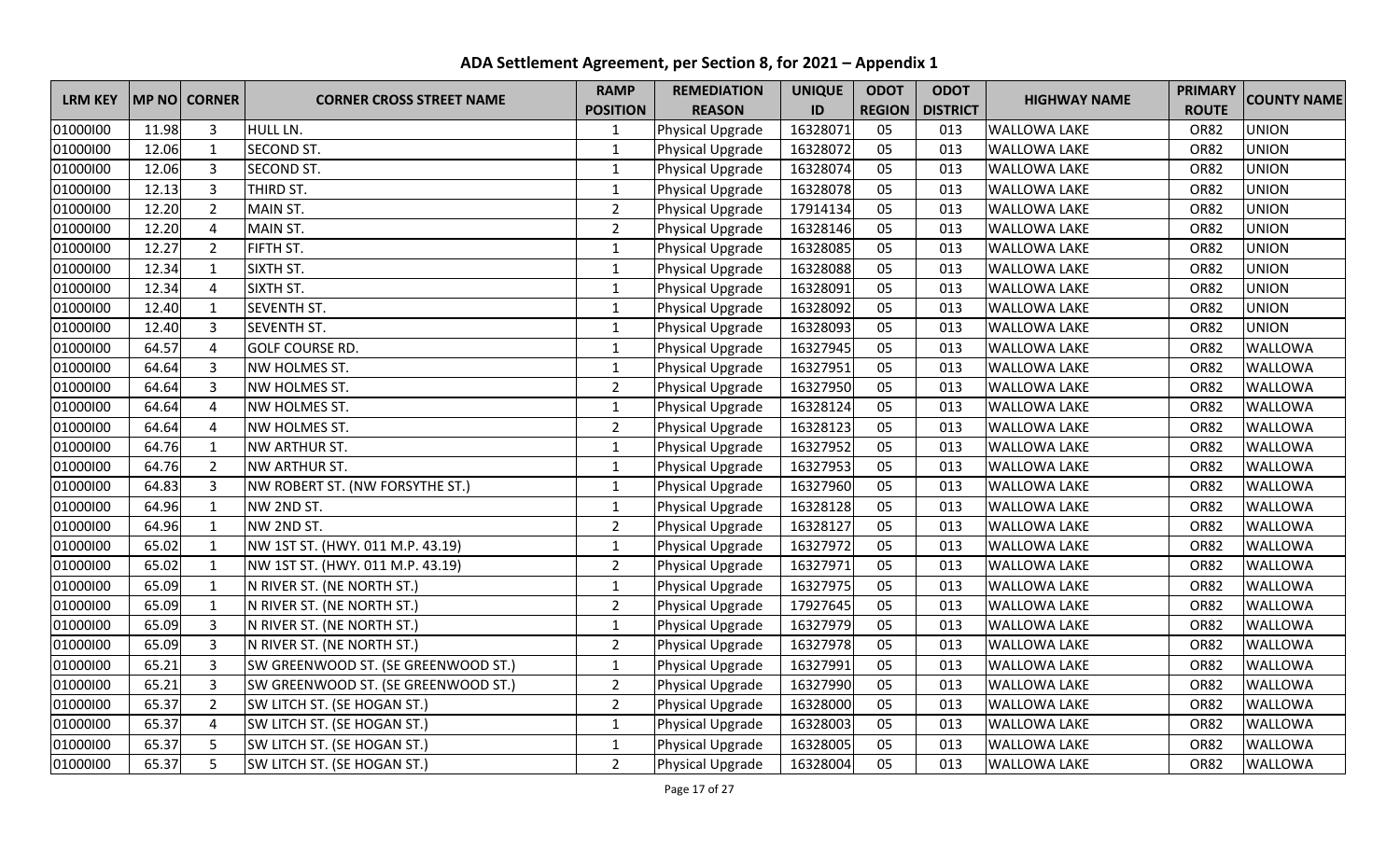| <b>LRM KEY</b> |       | <b>MP NO CORNER</b> | <b>CORNER CROSS STREET NAME</b> | <b>RAMP</b>     | <b>REMEDIATION</b>      | <b>UNIQUE</b> | <b>ODOT</b>   | <b>ODOT</b>     | <b>HIGHWAY NAME</b>        | <b>PRIMARY</b>  | <b>COUNTY NAME</b> |
|----------------|-------|---------------------|---------------------------------|-----------------|-------------------------|---------------|---------------|-----------------|----------------------------|-----------------|--------------------|
|                |       |                     |                                 | <b>POSITION</b> | <b>REASON</b>           | ID            | <b>REGION</b> | <b>DISTRICT</b> |                            | <b>ROUTE</b>    |                    |
| 01000100       | 65.45 | 3                   | SE RESIDENCE ST.                | 1               | <b>Physical Upgrade</b> | 16328010      | 05            | 013             | <b>WALLOWA LAKE</b>        | <b>OR82</b>     | WALLOWA            |
| 01000100       | 65.45 | $\overline{3}$      | SE RESIDENCE ST.                | $\overline{2}$  | Physical Upgrade        | 16328009      | 05            | 013             | <b>WALLOWA LAKE</b>        | <b>OR82</b>     | <b>WALLOWA</b>     |
| 01000100       | 65.45 | $\overline{4}$      | SE RESIDENCE ST.                | $\mathbf 1$     | Physical Upgrade        | 16328012      | 05            | 013             | <b>WALLOWA LAKE</b>        | <b>OR82</b>     | WALLOWA            |
| 01000100       | 65.45 | $\overline{4}$      | SE RESIDENCE ST.                | $\overline{2}$  | Physical Upgrade        | 16328011      | 05            | 013             | <b>WALLOWA LAKE</b>        | <b>OR82</b>     | WALLOWA            |
| 01000100       | 65.50 | $\mathbf{1}$        | S RIVER ST.                     | $\mathbf{1}$    | Physical Upgrade        | 16328013      | 05            | 013             | <b>WALLOWA LAKE</b>        | <b>OR82</b>     | WALLOWA            |
| 01000100       | 65.50 | $\overline{2}$      | S RIVER ST.                     | $\mathbf{1}$    | Physical Upgrade        | 16328014      | 05            | 013             | <b>WALLOWA LAKE</b>        | <b>OR82</b>     | WALLOWA            |
| 01000100       | 65.56 | $\mathbf{1}$        | SE TACOMA AVE.                  | $\mathbf{1}$    | Physical Upgrade        | 16328017      | 05            | 013             | <b>WALLOWA LAKE</b>        | <b>OR82</b>     | WALLOWA            |
| 01000100       | 65.56 | $\overline{2}$      | SE TACOMA AVE.                  | $\mathbf{1}$    | Physical Upgrade        | 16328018      | 05            | 013             | <b>WALLOWA LAKE</b>        | <b>OR82</b>     | WALLOWA            |
| 01000100       | 65.56 | $\overline{4}$      | SE TACOMA AVE.                  | $\mathbf{1}$    | Physical Upgrade        | 16328020      | 05            | 013             | <b>WALLOWA LAKE</b>        | <b>OR82</b>     | WALLOWA            |
| 01000100       | 65.74 | $\mathbf{1}$        | SE SCHOOL ST.                   | $\mathbf{1}$    | Physical Upgrade        | 16328022      | 05            | 013             | <b>WALLOWA LAKE</b>        | <b>OR82</b>     | WALLOWA            |
| 01000100       | 65.74 | $\overline{4}$      | SE SCHOOL ST.                   | $\overline{2}$  | Physical Upgrade        | 16328025      | 05            | 013             | <b>WALLOWA LAKE</b>        | <b>OR82</b>     | WALLOWA            |
| 01100100       | 42.83 | $\overline{3}$      | MEDICAL PKWY. (NW FLORA ST.)    | $\mathbf{1}$    | Physical Upgrade        | 17584361      | 05            | 013             | <b>ENTERPRISE-LEWISTON</b> | OR <sub>3</sub> | WALLOWA            |
| 01100100       | 42.83 | $\overline{3}$      | MEDICAL PKWY. (NW FLORA ST.)    | $\overline{2}$  | Physical Upgrade        | 17584360      | 05            | 013             | <b>ENTERPRISE-LEWISTON</b> | OR <sub>3</sub> | WALLOWA            |
| 01100100       | 42.88 | $\overline{3}$      | NW ALDER ST.                    | $\overline{2}$  | Physical Upgrade        | 17584364      | 05            | 013             | <b>ENTERPRISE-LEWISTON</b> | OR <sub>3</sub> | WALLOWA            |
| 01100100       | 42.88 | $\overline{a}$      | NW ALDER ST.                    | $\mathbf{1}$    | Physical Upgrade        | 17584367      | 05            | 013             | <b>ENTERPRISE-LEWISTON</b> | OR <sub>3</sub> | WALLOWA            |
| 01100100       | 42.94 | $\overline{3}$      | NW SILVER ST.                   | $\overline{2}$  | Physical Upgrade        | 17584370      | 05            | 013             | <b>ENTERPRISE-LEWISTON</b> | OR <sub>3</sub> | WALLOWA            |
| 01100100       | 43.01 | $\overline{2}$      | NW GARFIELD ST.                 | $\mathbf{1}$    | Physical Upgrade        | 17584377      | 05            | 013             | <b>ENTERPRISE-LEWISTON</b> | OR <sub>3</sub> | WALLOWA            |
| 01100100       | 43.01 | $\overline{3}$      | NW GARFIELD ST.                 | $\mathbf 1$     | Physical Upgrade        | 17584379      | 05            | 013             | <b>ENTERPRISE-LEWISTON</b> | OR <sub>3</sub> | WALLOWA            |
| 01100100       | 43.01 | $\overline{3}$      | NW GARFIELD ST.                 | $\overline{2}$  | Physical Upgrade        | 17584378      | 05            | 013             | <b>ENTERPRISE-LEWISTON</b> | OR <sub>3</sub> | WALLOWA            |
| 01100100       | 43.01 | $\overline{A}$      | NW GARFIELD ST.                 | $\mathbf{1}$    | Physical Upgrade        | 17584381      | 05            | 013             | <b>ENTERPRISE-LEWISTON</b> | OR <sub>3</sub> | WALLOWA            |
| 01100100       | 43.01 | $\overline{4}$      | NW GARFIELD ST.                 | $\overline{2}$  | Physical Upgrade        | 17584380      | 05            | 013             | <b>ENTERPRISE-LEWISTON</b> | OR <sub>3</sub> | WALLOWA            |
| 01100100       | 43.07 | $\mathbf{1}$        | <b>NW PARK ST.</b>              | $\mathbf{1}$    | Physical Upgrade        | 17584383      | 05            | 013             | <b>ENTERPRISE-LEWISTON</b> | OR <sub>3</sub> | WALLOWA            |
| 01100100       | 43.07 | 1                   | <b>NW PARK ST.</b>              | $\overline{2}$  | Physical Upgrade        | 17584382      | 05            | 013             | <b>ENTERPRISE-LEWISTON</b> | OR <sub>3</sub> | WALLOWA            |
| 01100100       | 43.07 | $\overline{2}$      | <b>NW PARK ST.</b>              | $\mathbf{1}$    | Physical Upgrade        | 17584385      | 05            | 013             | <b>ENTERPRISE-LEWISTON</b> | OR <sub>3</sub> | WALLOWA            |
| 01100100       | 43.07 | $\overline{3}$      | <b>NW PARK ST.</b>              | $\overline{2}$  | Physical Upgrade        | 17584386      | 05            | 013             | <b>ENTERPRISE-LEWISTON</b> | OR <sub>3</sub> | WALLOWA            |
| 01100100       | 43.07 | $\overline{4}$      | <b>NW PARK ST.</b>              | $\mathbf{1}$    | Physical Upgrade        | 17584389      | 05            | 013             | <b>ENTERPRISE-LEWISTON</b> | OR <sub>3</sub> | WALLOWA            |
| 01100100       | 43.07 | $\overline{4}$      | <b>NW PARK ST.</b>              | $\overline{2}$  | Physical Upgrade        | 17584388      | 05            | 013             | <b>ENTERPRISE-LEWISTON</b> | OR3             | WALLOWA            |
| 01100100       | 43.13 | 3                   | NW LOGAN ST.                    | $\mathbf{1}$    | Physical Upgrade        | 17584395      | 05            | 013             | <b>ENTERPRISE-LEWISTON</b> | OR <sub>3</sub> | WALLOWA            |
| 01200100       | 1.05  | $\overline{2}$      | <b>SUNRIDGE LN.</b>             | $\mathbf{1}$    | Physical Upgrade        | 17856764      | 05            | 013             | <b>BAKER-COPPERFIELD</b>   | OR7             | <b>BAKER</b>       |
| 01600100       | 1.75  | $\overline{3}$      | <b>GOLDFISH FARM RD. SE</b>     | $\overline{2}$  | Physical Upgrade        | 18257395      | 02            | 004             | SANTIAM                    | <b>US20</b>     | <b>LINN</b>        |
| 01800100       | 3.95  | $\overline{2}$      | <b>RIDGEWAY RD.</b>             | $\mathbf{1}$    | Physical Upgrade        | 16035127      | 02            | 005             | <b>WILLAMETTE</b>          | <b>OR58</b>     | LANE               |
| 01800100       | 4.10  | $\overline{3}$      | TILLICUM AVE.                   | $\mathbf{1}$    | Physical Upgrade        | 16035133      | 02            | 005             | <b>WILLAMETTE</b>          | <b>OR58</b>     | LANE               |
| 01800100       | 4.18  | $\overline{2}$      | PLAZA LOOP                      | $\mathbf{1}$    | Physical Upgrade        | 16035139      | 02            | 005             | <b>WILLAMETTE</b>          | <b>OR58</b>     | LANE               |

**ADA Settlement Agreement, per Section 8, for 2021 – Appendix 1**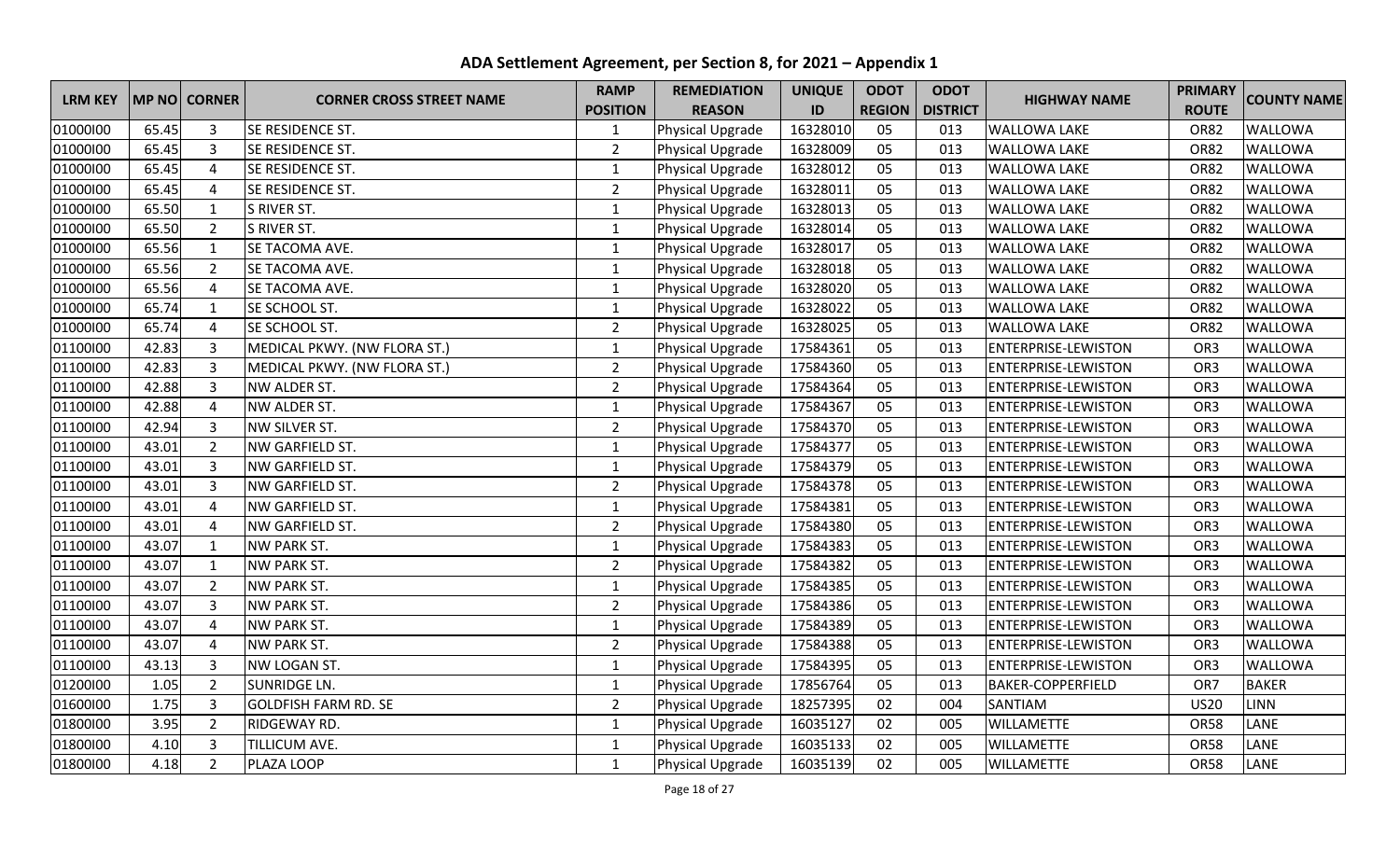| <b>LRM KEY</b> |         | <b>MP NO CORNER</b> | <b>CORNER CROSS STREET NAME</b>          | <b>RAMP</b>     | <b>REMEDIATION</b> | <b>UNIQUE</b> | <b>ODOT</b>   | <b>ODOT</b>     | <b>HIGHWAY NAME</b>           | <b>PRIMARY</b> | <b>COUNTY NAME</b> |
|----------------|---------|---------------------|------------------------------------------|-----------------|--------------------|---------------|---------------|-----------------|-------------------------------|----------------|--------------------|
|                |         |                     |                                          | <b>POSITION</b> | <b>REASON</b>      | ID            | <b>REGION</b> | <b>DISTRICT</b> |                               | <b>ROUTE</b>   |                    |
| 01800100       | 4.24    | 1                   | <b>EDENVALE RD.</b>                      | 1               | Physical Upgrade   | 16035135      | 02            | 005             | <b>WILLAMETTE</b>             | <b>OR58</b>    | LANE               |
| 01800100       | 4.24    | 4                   | <b>EDENVALE RD.</b>                      | $\mathbf{1}$    | Physical Upgrade   | 16035136      | 02            | 005             | <b>WILLAMETTE</b>             | <b>OR58</b>    | LANE               |
| 02000100       | 3.15    | 3                   | <b>DERBY ST.</b>                         | $\mathbf{1}$    | Physical Upgrade   | 18826926      | 04            | 011             | KLAMATH FALLS-LAKEVIEW        | <b>OR39</b>    | <b>KLAMATH</b>     |
| 02000100       | 3.15    | $\overline{4}$      | <b>DERBY ST.</b>                         | $\mathbf{1}$    | Physical Upgrade   | 18826927      | 04            | 011             | KLAMATH FALLS-LAKEVIEW        | <b>OR39</b>    | <b>KLAMATH</b>     |
| 02000100       | 3.22    | 3                   | <b>SUMMERS LN.</b>                       | $\overline{2}$  | Physical Upgrade   | 18826932      | 04            | 011             | KLAMATH FALLS-LAKEVIEW        | <b>OR39</b>    | <b>KLAMATH</b>     |
| 02000100       | 3.22    | $\overline{4}$      | <b>SUMMERS LN.</b>                       | $\mathbf 1$     | Physical Upgrade   | 18826933      | 04            | 011             | KLAMATH FALLS-LAKEVIEW        | <b>OR39</b>    | KLAMATH            |
| 02000100       | 3.28    | $\overline{4}$      | HWY. 050 M.P. - 2.24                     | $\mathbf{1}$    | Physical Upgrade   | 18826939      | 04            | 011             | KLAMATH FALLS-LAKEVIEW        | <b>OR39</b>    | <b>KLAMATH</b>     |
| 02000100       | 3.43    | 3                   | <b>GARY ST.</b>                          | $\overline{2}$  | Physical Upgrade   | 18826950      | 04            | 011             | KLAMATH FALLS-LAKEVIEW        | <b>OR39</b>    | <b>KLAMATH</b>     |
| 02000100       | 3.51    | $\overline{3}$      | <b>GETTLE ST.</b>                        | $\overline{2}$  | Physical Upgrade   | 18826960      | 04            | 011             | KLAMATH FALLS-LAKEVIEW        | OR39           | <b>KLAMATH</b>     |
| 02000100       | 3.51    | $\overline{4}$      | <b>GETTLE ST.</b>                        | $\mathbf 1$     | Physical Upgrade   | 18826961      | 04            | 011             | KLAMATH FALLS-LAKEVIEW        | <b>OR39</b>    | <b>KLAMATH</b>     |
| 02000100       | 3.57    | $\overline{4}$      | <b>HOPE ST.</b>                          | $\mathbf 1$     | Physical Upgrade   | 18826966      | 04            | 011             | KLAMATH FALLS-LAKEVIEW        | <b>OR39</b>    | <b>KLAMATH</b>     |
| 02000100       | 3.62    | 3                   | <b>HOPE ST.</b>                          | $\overline{2}$  | Physical Upgrade   | 18826972      | 04            | 011             | KLAMATH FALLS-LAKEVIEW        | <b>OR39</b>    | KLAMATH            |
| 02000100       | 3.62    | $\overline{4}$      | <b>HOPE ST.</b>                          | $\mathbf{1}$    | Physical Upgrade   | 18826973      | 04            | 011             | KLAMATH FALLS-LAKEVIEW        | <b>OR39</b>    | <b>KLAMATH</b>     |
| 02000100       | 3.62    | $\overline{4}$      | HOPE ST.                                 | $\overline{2}$  | Physical Upgrade   | 18826974      | 04            | 011             | <b>KLAMATH FALLS-LAKEVIEW</b> | <b>OR39</b>    | <b>KLAMATH</b>     |
| 02000100       | 3.74    | $\overline{3}$      | <b>WIARD ST.</b>                         | $\mathbf 1$     | Physical Upgrade   | 18826979      | 04            | 011             | KLAMATH FALLS-LAKEVIEW        | <b>OR39</b>    | <b>KLAMATH</b>     |
| 02000100       | 3.74    | $\overline{4}$      | <b>WIARD ST.</b>                         | $\mathbf{1}$    | Physical Upgrade   | 18826980      | 04            | 011             | KLAMATH FALLS-LAKEVIEW        | <b>OR39</b>    | <b>KLAMATH</b>     |
| 02000100       | 3.87    | $\overline{4}$      | <b>KANE ST.</b>                          | $\mathbf{1}$    | Physical Upgrade   | 18826984      | 04            | 011             | KLAMATH FALLS-LAKEVIEW        | <b>OR39</b>    | <b>KLAMATH</b>     |
| 02000100       | 4.00    | $\overline{4}$      | HOMEDALE RD.                             | 1               | Physical Upgrade   | 18826989      | 04            | 011             | KLAMATH FALLS-LAKEVIEW        | <b>OR39</b>    | <b>KLAMATH</b>     |
| 02000100       | 4.00    | 4                   | HOMEDALE RD.                             | $\overline{2}$  | Physical Upgrade   | 18826990      | 04            | 011             | KLAMATH FALLS-LAKEVIEW        | <b>OR39</b>    | <b>KLAMATH</b>     |
| 02500D00       | $-1.89$ | 3                   | NE STEIGER ST.                           | $\mathbf{1}$    | Physical Upgrade   | 17755129      | 03            | 008             | <b>REDWOOD</b>                | OR99           | <b>JOSEPHINE</b>   |
| 02500D00       | $-1.89$ | 4                   | NE STEIGER ST.                           | $\mathbf 1$     | Physical Upgrade   | 17755130      | 03            | 008             | <b>REDWOOD</b>                | OR99           | <b>JOSEPHINE</b>   |
| 02500D00       | $-1.40$ | $\mathbf{1}$        | NE SCHOOL ST.                            | $\mathbf{1}$    | Physical Upgrade   | 17755097      | 03            | 008             | <b>REDWOOD</b>                | OR99           | <b>JOSEPHINE</b>   |
| 02500D00       | $-1.40$ | $\overline{2}$      | NE SCHOOL ST.                            | $\mathbf{1}$    | Physical Upgrade   | 17755098      | 03            | 008             | <b>REDWOOD</b>                | OR99           | <b>JOSEPHINE</b>   |
| 02500D00       | $-1.40$ | 3                   | NE SCHOOL ST.                            | $\mathbf{1}$    | Physical Upgrade   | 17755099      | 03            | 008             | <b>REDWOOD</b>                | OR99           | <b>JOSEPHINE</b>   |
| 02500D00       | $-1.40$ | 3                   | NE SCHOOL ST.                            | $\overline{2}$  | Physical Upgrade   | 17755100      | 03            | 008             | <b>REDWOOD</b>                | OR99           | <b>JOSEPHINE</b>   |
| 02500D00       | $-1.40$ | $\overline{4}$      | NE SCHOOL ST.                            | $\mathbf{1}$    | Physical Upgrade   | 17755101      | 03            | 008             | <b>REDWOOD</b>                | OR99           | <b>JOSEPHINE</b>   |
| 02500100       | $-2.45$ | $\mathbf{1}$        | 025AQ CONN. (NW MORGAN LN.) M.P. 1C-2.45 | 1               | Physical Upgrade   | 17755255      | 03            | 008             | <b>REDWOOD</b>                | OR99           | <b>JOSEPHINE</b>   |
| 02500100       | $-2.45$ | $\overline{3}$      | 025AQ CONN. (NW MORGAN LN.) M.P. 1C-2.45 | $\mathbf{1}$    | Physical Upgrade   | 17755257      | 03            | 008             | <b>REDWOOD</b>                | OR99           | <b>JOSEPHINE</b>   |
| 02500100       | $-2.45$ | $\overline{4}$      | 025AQ CONN. (NW MORGAN LN.) M.P. 1C-2.45 | $\mathbf{1}$    | Physical Upgrade   | 17755258      | 03            | 008             | <b>REDWOOD</b>                | OR99           | <b>JOSEPHINE</b>   |
| 02500100       | $-1.95$ | $\mathbf{1}$        | NW MIDLAND AVE. (NE MIDLAND AVE.)        | $\mathbf 1$     | Physical Upgrade   | 17755241      | 03            | 008             | <b>REDWOOD</b>                | OR99           | <b>JOSEPHINE</b>   |
| 02500100       | $-1.95$ | $\overline{2}$      | NW MIDLAND AVE. (NE MIDLAND AVE.)        | $\mathbf{1}$    | Physical Upgrade   | 17755242      | 03            | 008             | <b>REDWOOD</b>                | <b>OR99</b>    | <b>JOSEPHINE</b>   |
| 02500100       | $-1.95$ | $\overline{3}$      | NW MIDLAND AVE. (NE MIDLAND AVE.)        | $\mathbf{1}$    | Physical Upgrade   | 17755243      | 03            | 008             | <b>REDWOOD</b>                | OR99           | <b>JOSEPHINE</b>   |
| 02500100       | $-1.79$ | $\overline{3}$      | NE STEIGER ST.                           | $\mathbf{1}$    | Physical Upgrade   | 17755239      | 03            | 008             | <b>REDWOOD</b>                | OR99           | <b>JOSEPHINE</b>   |

**ADA Settlement Agreement, per Section 8, for 2021 – Appendix 1**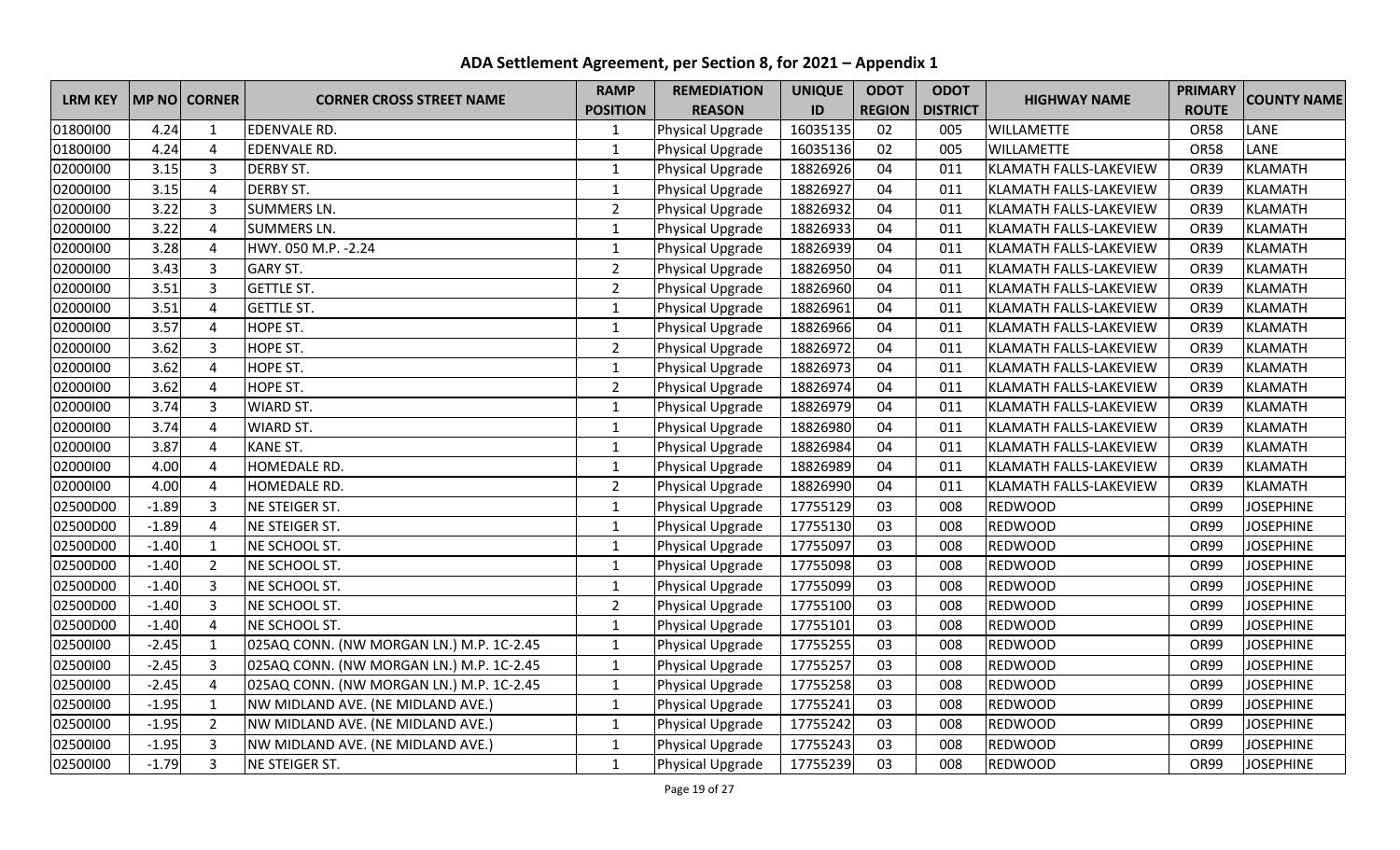| <b>LRM KEY</b> |         | <b>MP NO CORNER</b> | <b>CORNER CROSS STREET NAME</b> | <b>RAMP</b>     | <b>REMEDIATION</b> | <b>UNIQUE</b> | <b>ODOT</b>   | <b>ODOT</b>     | <b>HIGHWAY NAME</b> | <b>PRIMARY</b> | <b>COUNTY NAME</b> |
|----------------|---------|---------------------|---------------------------------|-----------------|--------------------|---------------|---------------|-----------------|---------------------|----------------|--------------------|
|                |         |                     |                                 | <b>POSITION</b> | <b>REASON</b>      | ID            | <b>REGION</b> | <b>DISTRICT</b> |                     | <b>ROUTE</b>   |                    |
| 02500100       | $-1.79$ | 4                   | NE STEIGER ST.                  | 1               | Physical Upgrade   | 17755240      | 03            | 008             | <b>REDWOOD</b>      | OR99           | <b>JOSEPHINE</b>   |
| 02500100       | $-1.08$ | $\mathbf{1}$        | NE B ST.                        | $\mathbf{1}$    | Physical Upgrade   | 17755210      | 03            | 008             | <b>REDWOOD</b>      | OR99           | <b>JOSEPHINE</b>   |
| 02500100       | $-1.08$ | $\overline{2}$      | NE B ST.                        | $\mathbf{1}$    | Physical Upgrade   | 17755211      | 03            | 008             | REDWOOD             | <b>OR99</b>    | <b>JOSEPHINE</b>   |
| 02500100       | $-1.08$ | $\overline{3}$      | NE B ST.                        | $\mathbf{1}$    | Physical Upgrade   | 17755212      | 03            | 008             | <b>REDWOOD</b>      | <b>OR99</b>    | <b>JOSEPHINE</b>   |
| 02500100       | $-1.08$ | $\overline{4}$      | NE B ST.                        | $\mathbf{1}$    | Physical Upgrade   | 17755213      | 03            | 008             | <b>REDWOOD</b>      | OR99           | <b>JOSEPHINE</b>   |
| 02600D00       | 24.06   | $\overline{2}$      | <b>BEERS AVE.</b>               | $\overline{2}$  | Physical Upgrade   | 18880121      | 01            | 02C             | MT. HOOD            | <b>US26</b>    | <b>CLACKAMAS</b>   |
| 02600D00       | 24.14   | $\mathbf{1}$        | <b>SCALES AVE.</b>              | $\overline{2}$  | Physical Upgrade   | 18880127      | 01            | 02C             | MT. HOOD            | <b>US26</b>    | <b>CLACKAMAS</b>   |
| 02600D00       | 24.14   | 4                   | <b>SCALES AVE.</b>              | $\mathbf 1$     | Physical Upgrade   | 18880132      | 01            | 02C             | MT. HOOD            | <b>US26</b>    | <b>CLACKAMAS</b>   |
| 02600D00       | 24.17   | $\overline{2}$      | <b>BRUNS AVE.</b>               | $\mathbf{1}$    | Physical Upgrade   | 18880136      | 01            | 02C             | MT. HOOD            | <b>US26</b>    | <b>CLACKAMAS</b>   |
| 02600D00       | 24.17   | $\overline{2}$      | <b>BRUNS AVE.</b>               | $\overline{2}$  | Physical Upgrade   | 18880137      | 01            | 02C             | MT. HOOD            | <b>US26</b>    | <b>CLACKAMAS</b>   |
| 02600D00       | 24.17   | $\overline{3}$      | <b>BRUNS AVE.</b>               | $\overline{2}$  | Physical Upgrade   | 18880139      | 01            | 02C             | MT. HOOD            | <b>US26</b>    | <b>CLACKAMAS</b>   |
| 02600D00       | 24.17   | $\overline{4}$      | <b>BRUNS AVE.</b>               | $\overline{2}$  | Physical Upgrade   | 18880141      | 01            | 02C             | MT. HOOD            | <b>US26</b>    | <b>CLACKAMAS</b>   |
| 02600D00       | 24.22   | $\overline{2}$      | <b>STRAUSS AVE.</b>             | $\mathbf{1}$    | Physical Upgrade   | 18880144      | 01            | 02C             | MT. HOOD            | <b>US26</b>    | <b>CLACKAMAS</b>   |
| 02600D00       | 24.22   | $\overline{2}$      | <b>STRAUSS AVE.</b>             | $\overline{2}$  | Physical Upgrade   | 18880145      | 01            | 02C             | MT. HOOD            | <b>US26</b>    | <b>CLACKAMAS</b>   |
| 02600D00       | 24.33   | 4                   | SMITH AVE.                      | $\mathbf{1}$    | Physical Upgrade   | 18880164      | 01            | 02C             | MT. HOOD            | <b>US26</b>    | <b>CLACKAMAS</b>   |
| 02600D00       | 24.43   | $\overline{4}$      | <b>HOFFMAN AVE.</b>             | $\mathbf{1}$    | Physical Upgrade   | 18880177      | 01            | 02C             | MT. HOOD            | <b>US26</b>    | <b>CLACKAMAS</b>   |
| 02600D00       | 24.50   | $\overline{3}$      | <b>REVENUE AVE.</b>             | $\mathbf 1$     | Physical Upgrade   | 18880183      | 01            | 02C             | MT. HOOD            | <b>US26</b>    | <b>CLACKAMAS</b>   |
| 02600D00       | 24.50   | $\overline{4}$      | <b>REVENUE AVE.</b>             | $\mathbf{1}$    | Physical Upgrade   | 18880184      | 01            | 02C             | MT. HOOD            | <b>US26</b>    | <b>CLACKAMAS</b>   |
| 02600100       | 1.97    | 2A                  | SE 24TH AVE.                    | $\mathbf{1}$    | Physical Upgrade   | 18931628      | 01            | 02B             | MT. HOOD            | <b>US26</b>    | <b>MULTNOMAH</b>   |
| 02600100       | 2.17    | 4A                  | SE 28TH AVE.                    | $\overline{2}$  | Physical Upgrade   | 18931655      | 01            | 02B             | MT. HOOD            | <b>US26</b>    | <b>MULTNOMAH</b>   |
| 02600100       | 2.37    | 2A                  | SE 31ST AVE.                    | $\mathbf 1$     | Physical Upgrade   | 18931667      | 01            | 02B             | MT. HOOD            | <b>US26</b>    | <b>MULTNOMAH</b>   |
| 02600100       | 2.37    | 2A                  | SE 31ST AVE.                    | $\overline{2}$  | Physical Upgrade   | 18931668      | 01            | 02B             | MT. HOOD            | <b>US26</b>    | <b>MULTNOMAH</b>   |
| 02600100       | 7.21    | $\mathbf{1}$        | SE 122ND AVE.                   | $\mathbf 1$     | Physical Upgrade   | 18932088      | 01            | 02B             | MT. HOOD            | <b>US26</b>    | <b>MULTNOMAH</b>   |
| 02600100       | 7.21    | $\overline{2}$      | SE 122ND AVE.                   | $\mathbf 1$     | Physical Upgrade   | 18932089      | 01            | 02B             | MT. HOOD            | <b>US26</b>    | <b>MULTNOMAH</b>   |
| 02600100       | 7.21    | $\overline{3}$      | SE 122ND AVE.                   | $\mathbf{1}$    | Physical Upgrade   | 18932090      | 01            | 02B             | MT. HOOD            | <b>US26</b>    | <b>MULTNOMAH</b>   |
| 02600100       | 7.25    | $\mathbf{1}$        | SE 123RD AVE.                   | $\overline{2}$  | Physical Upgrade   | 18932093      | 01            | 02B             | MT. HOOD            | <b>US26</b>    | <b>MULTNOMAH</b>   |
| 02600100       | 7.25    | $\overline{2}$      | SE 123RD AVE.                   | $\mathbf{1}$    | Physical Upgrade   | 18932094      | 01            | 02B             | MT. HOOD            | <b>US26</b>    | <b>MULTNOMAH</b>   |
| 02600100       | 7.30    | $\overline{4}$      | SE 124TH AVE.                   | $\mathbf 1$     | Physical Upgrade   | 18932105      | 01            | 02B             | MT. HOOD            | <b>US26</b>    | <b>MULTNOMAH</b>   |
| 02600100       | 7.53    | $\overline{3}$      | SE 129TH AVE.                   | $\mathbf{1}$    | Physical Upgrade   | 18932111      | 01            | 02B             | MT. HOOD            | <b>US26</b>    | <b>MULTNOMAH</b>   |
| 02600100       | 7.90    | $\mathbf{1}$        | SE 136TH AVE.                   | $\mathbf{1}$    | Physical Upgrade   | 18932123      | 01            | 02B             | MT. HOOD            | <b>US26</b>    | <b>MULTNOMAH</b>   |
| 02600100       | 7.90    | $\overline{2}$      | SE 136TH AVE.                   | $\mathbf{1}$    | Physical Upgrade   | 18932124      | 01            | 02B             | MT. HOOD            | <b>US26</b>    | <b>MULTNOMAH</b>   |
| 02600100       | 7.90    | $\overline{2}$      | SE 136TH AVE.                   | $\overline{2}$  | Physical Upgrade   | 18932125      | 01            | 02B             | MT. HOOD            | <b>US26</b>    | <b>MULTNOMAH</b>   |
| 02600100       | 7.90    | $\overline{3}$      | SE 136TH AVE.                   | $\mathbf{1}$    | Physical Upgrade   | 18932126      | 01            | 02B             | MT. HOOD            | <b>US26</b>    | MULTNOMAH          |

**ADA Settlement Agreement, per Section 8, for 2021 – Appendix 1**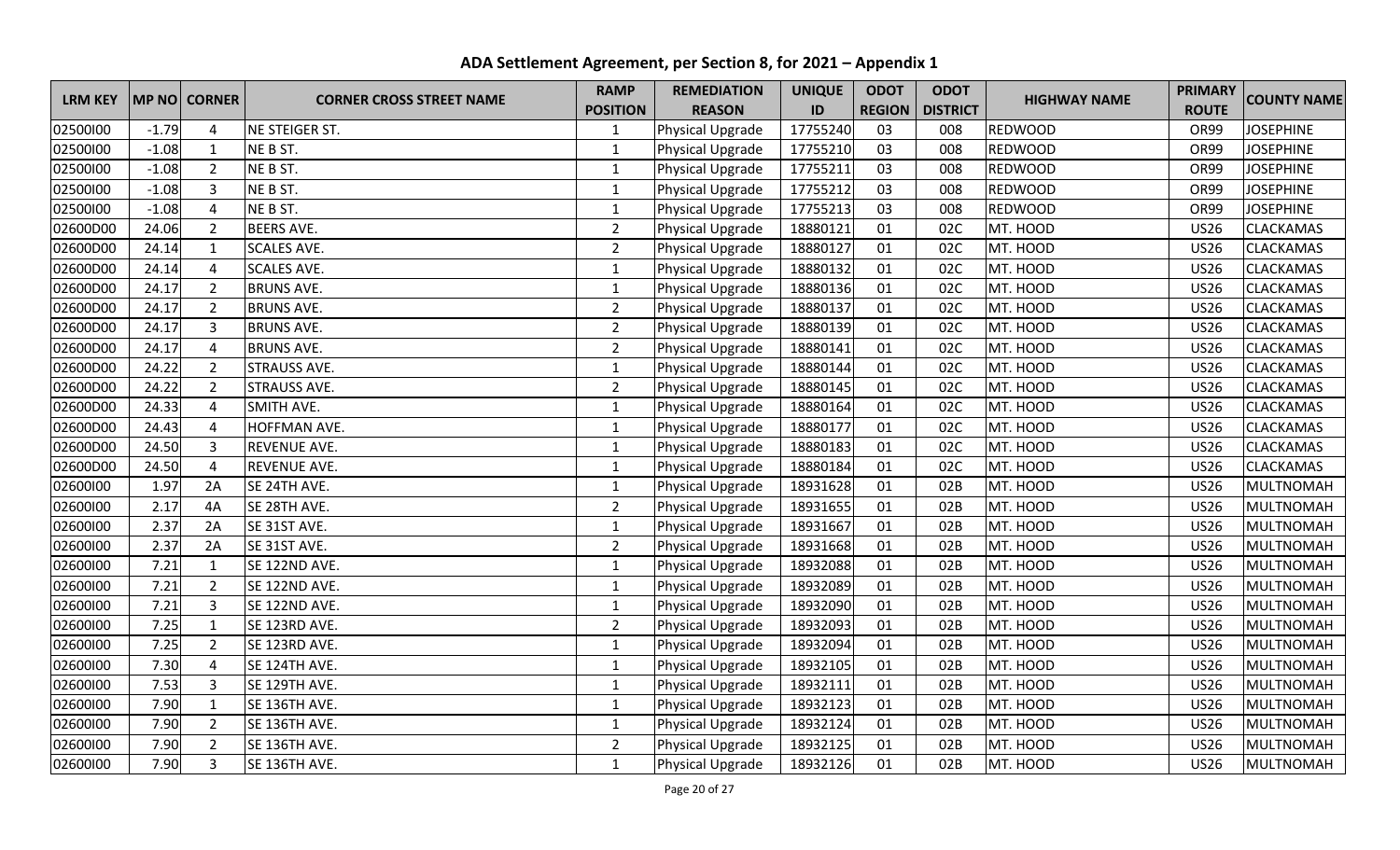| <b>LRM KEY</b> |       | MP NO CORNER   | <b>CORNER CROSS STREET NAME</b>   | <b>RAMP</b>     | <b>REMEDIATION</b>      | <b>UNIQUE</b> | <b>ODOT</b>   | <b>ODOT</b>     | <b>HIGHWAY NAME</b>        | <b>PRIMARY</b>  | <b>COUNTY NAME</b> |
|----------------|-------|----------------|-----------------------------------|-----------------|-------------------------|---------------|---------------|-----------------|----------------------------|-----------------|--------------------|
|                |       |                |                                   | <b>POSITION</b> | <b>REASON</b>           | ID            | <b>REGION</b> | <b>DISTRICT</b> |                            | <b>ROUTE</b>    |                    |
| 02600100       | 7.90  | 4              | SE 136TH AVE.                     | 1               | <b>Physical Upgrade</b> | 18932127      | 01            | 02B             | MT. HOOD                   | <b>US26</b>     | <b>MULTNOMAH</b>   |
| 02600100       | 7.90  | $\overline{4}$ | SE 136TH AVE.                     | $\overline{2}$  | Physical Upgrade        | 18932128      | 01            | 02B             | MT. HOOD                   | <b>US26</b>     | <b>MULTNOMAH</b>   |
| 02600100       | 23.65 | 1A             | UNIVERSITY AVE.                   | $\mathbf{1}$    | Physical Upgrade        | 18880299      | 01            | 02C             | MT. HOOD                   | <b>US26</b>     | CLACKAMAS          |
| 02600100       | 23.65 | 1A             | UNIVERSITY AVE.                   | $\overline{2}$  | Physical Upgrade        | 18880300      | 01            | 02C             | MT. HOOD                   | <b>US26</b>     | CLACKAMAS          |
| 02600100       | 23.65 | 1A             | UNIVERSITY AVE.                   | 3               | Physical Upgrade        | 18880430      | 01            | 02C             | MT. HOOD                   | <b>US26</b>     | CLACKAMAS          |
| 02600100       | 23.65 | $\overline{2}$ | UNIVERSITY AVE.                   | $\mathbf{1}$    | Physical Upgrade        | 18880302      | 01            | 02C             | MT. HOOD                   | <b>US26</b>     | <b>CLACKAMAS</b>   |
| 02600100       | 23.65 | 2A             | UNIVERSITY AVE.                   | $\mathbf{1}$    | Physical Upgrade        | 18880303      | 01            | 02C             | MT. HOOD                   | <b>US26</b>     | <b>CLACKAMAS</b>   |
| 02600100       | 24.04 | 1              | <b>BEERS AVE.</b>                 | $\mathbf{1}$    | Physical Upgrade        | 18880314      | 01            | 02C             | MT. HOOD                   | <b>US26</b>     | <b>CLACKAMAS</b>   |
| 02600100       | 24.04 | $\overline{2}$ | <b>BEERS AVE.</b>                 | $\mathbf{1}$    | Physical Upgrade        | 18880315      | 01            | 02C             | MT. HOOD                   | <b>US26</b>     | <b>CLACKAMAS</b>   |
| 02600100       | 24.13 | $\overline{2}$ | <b>SCALES AVE.</b>                | $\mathbf{1}$    | Physical Upgrade        | 18880321      | 01            | 02C             | MT. HOOD                   | <b>US26</b>     | <b>CLACKAMAS</b>   |
| 02600100       | 24.13 | 4              | <b>SCALES AVE.</b>                | $\mathbf{1}$    | Physical Upgrade        | 18880323      | 01            | 02C             | MT. HOOD                   | <b>US26</b>     | <b>CLACKAMAS</b>   |
| 02600100       | 24.45 | $\overline{2}$ | HOFFMAN AVE.                      | $\overline{2}$  | Physical Upgrade        | 18880353      | 01            | 02C             | MT. HOOD                   | <b>US26</b>     | CLACKAMAS          |
| 02600100       | 24.45 | $\overline{3}$ | HOFFMAN AVE.                      | $\mathbf{1}$    | Physical Upgrade        | 18880354      | 01            | 02C             | MT. HOOD                   | <b>US26</b>     | <b>CLACKAMAS</b>   |
| 02600100       | 24.45 | 5              | HOFFMAN AVE.                      | $\mathbf{1}$    | Physical Upgrade        | 18880356      | 01            | 02C             | MT. HOOD                   | <b>US26</b>     | CLACKAMAS          |
| 02900D00       | 13.21 | $\mathbf{1}$   | HWY. 140 (S 1ST AVE.) M.P. 0.09   | $\overline{2}$  | Physical Upgrade        | 18453971      | 01            | 02B             | <b>TUALATIN VALLEY</b>     | OR8             | <b>WASHINGTON</b>  |
| 02900D00       | 16.73 | $\overline{2}$ | N 9TH AVE.                        | $\mathbf{1}$    | Physical Upgrade        | 18454061      | 01            | 02B             | <b>TUALATIN VALLEY</b>     | OR8             | <b>WASHINGTON</b>  |
| 02900D00       | 17.34 | $\mathbf{1}$   | YEW ST.                           | $\overline{2}$  | Physical Upgrade        | 18454081      | 01            | 02B             | <b>TUALATIN VALLEY</b>     | OR8             | <b>WASHINGTON</b>  |
| 02900100       | 8.05  | $\overline{2}$ | SW 214TH AVE.                     | $\mathbf{1}$    | Physical Upgrade        | 18454997      | 01            | 02B             | <b>TUALATIN VALLEY</b>     | OR <sub>8</sub> | <b>WASHINGTON</b>  |
| 02900100       | 13.21 | $\overline{3}$ | SE 2ND AVE.                       | $\mathbf{1}$    | Physical Upgrade        | 18454306      | 01            | 02B             | <b>TUALATIN VALLEY</b>     | OR8             | <b>WASHINGTON</b>  |
| 02900100       | 16.28 | 3              | N 17TH AVE.                       | $\mathbf{1}$    | Physical Upgrade        | 18454402      | 01            | 02B             | <b>TUALATIN VALLEY</b>     | OR8             | WASHINGTON         |
| 02900100       | 16.28 | $\overline{3}$ | N 17TH AVE.                       | $\overline{2}$  | Physical Upgrade        | 18454403      | 01            | 02B             | <b>TUALATIN VALLEY</b>     | OR <sub>8</sub> | WASHINGTON         |
| 02900100       | 16.28 | 4              | N 17TH AVE.                       | $\mathbf{1}$    | Physical Upgrade        | 18454404      | 01            | 02B             | <b>TUALATIN VALLEY</b>     | OR8             | <b>WASHINGTON</b>  |
| 03100D00       | 10.79 | $\mathbf{1}$   | 5TH AVE. SW (5TH AVE. SE)         | $\mathbf{1}$    | Physical Upgrade        | 18972462      | 02            | 004             | ALBANY-CORVALLIS           | <b>US20</b>     | <b>LINN</b>        |
| 03100D00       | 10.79 | $\overline{4}$ | <b>5TH AVE. SW (5TH AVE .SE)</b>  | $\overline{2}$  | Physical Upgrade        | 18972469      | 02            | 004             | ALBANY-CORVALLIS           | <b>US20</b>     | <b>LINN</b>        |
| 03300100       | 56.80 | 1A             | HWY. 210 M.P. 0.34                | 3               | Physical Upgrade        | 18972045      | 02            | 004             | CORVALLIS-NEWPORT          | (null)          | <b>LINN</b>        |
| 03500100       | 12.38 | 4              | S 4TH CT.                         | $\mathbf{1}$    | Physical Upgrade        | 16198420      | 03            | 007             | <b>COOS BAY-ROSEBURG</b>   | OR42            | COOS               |
| 03500100       | 21.05 | $\overline{4}$ | B ST.                             | $\mathbf{1}$    | Physical Upgrade        | 16198393      | 03            | 007             | <b>COOS BAY-ROSEBURG</b>   | OR42            | COOS               |
| 03500100       | 21.56 | $\overline{3}$ | <b>STOVER LN.</b>                 | $\mathbf{1}$    | Physical Upgrade        | 16198453      | 03            | 007             | <b>COOS BAY-ROSEBURG</b>   | OR42            | coos               |
| 03500100       | 21.69 | $\overline{2}$ | SNYDER CT. (KINCHELOE LN.)        | $\mathbf{1}$    | Physical Upgrade        | 16198457      | 03            | 007             | <b>COOS BAY-ROSEBURG</b>   | OR42            | COOS               |
| 03500100       | 21.69 | 5              | <b>SNYDER CT. (KINCHELOE LN.)</b> | $\mathbf 1$     | Physical Upgrade        | 16198458      | 03            | 007             | <b>COOS BAY-ROSEBURG</b>   | OR42            | COOS               |
| 03500100       | 21.79 | $\overline{4}$ | PINE ST.                          | $\mathbf{1}$    | Physical Upgrade        | 17606406      | 03            | 007             | <b>COOS BAY-ROSEBURG</b>   | OR42            | COOS               |
| 04000100       | 1.31  | $\overline{3}$ | SW 107TH AVE.                     | $\mathbf{1}$    | Physical Upgrade        | 18440973      | 01            | 02B             | <b>BEAVERTON-HILLSDALE</b> | OR10            | <b>WASHINGTON</b>  |
| 04100100       | 19.55 | $\mathbf{1}$   | <b>NE SPRUCE DR.</b>              | $\overline{2}$  | Physical Upgrade        | 18178523      | 04            | 010             | ОСНОСО                     | <b>US26</b>     | <b>CROOK</b>       |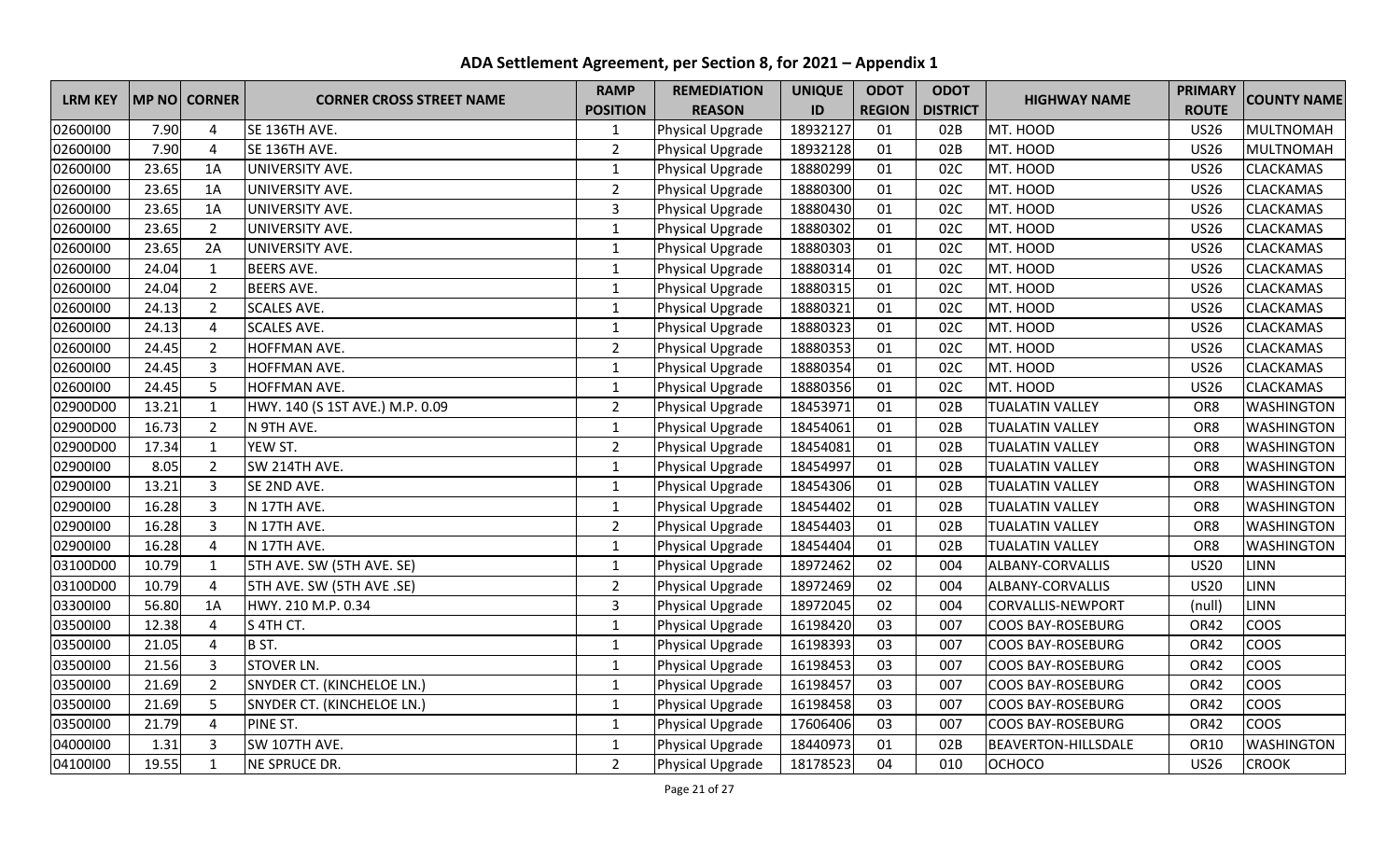| <b>LRM KEY</b> |       | MP NO CORNER   | <b>CORNER CROSS STREET NAME</b> | <b>RAMP</b><br><b>POSITION</b> | <b>REMEDIATION</b><br><b>REASON</b> | <b>UNIQUE</b><br>ID | <b>ODOT</b><br><b>REGION</b> | <b>ODOT</b><br><b>DISTRICT</b> | <b>HIGHWAY NAME</b>        | <b>PRIMARY</b><br><b>ROUTE</b> | <b>COUNTY NAME</b> |
|----------------|-------|----------------|---------------------------------|--------------------------------|-------------------------------------|---------------------|------------------------------|--------------------------------|----------------------------|--------------------------------|--------------------|
| 04100100       | 19.55 | $\overline{2}$ | NE SPRUCE DR.                   | $\mathbf{1}$                   | Physical Upgrade                    | 18178524            | 04                           | 010                            | ОСНОСО                     | <b>US26</b>                    | <b>CROOK</b>       |
| 04300100       | 0.07  | 4              | <b>HIGH ST. N</b>               | $\mathbf{1}$                   | Physical Upgrade                    | 18585431            | 02                           | 003                            | MONMOUTH-<br>INDEPENDENCE  | OR51                           | <b>POLK</b>        |
| 04300100       | 2.14  | $\mathbf{1}$   | S 4TH ST.                       | $\overline{2}$                 | Physical Upgrade                    | 18585564            | 02                           | 003                            | MONMOUTH-<br>INDEPENDENCE  | <b>OR51</b>                    | <b>POLK</b>        |
| 04300100       | 2.14  | $\overline{2}$ | S 4TH ST.                       | $\mathbf{1}$                   | Physical Upgrade                    | 18585565            | 02                           | 003                            | MONMOUTH-<br>INDEPENDENCE  | <b>OR51</b>                    | <b>POLK</b>        |
| 04300100       | 2.14  | 3              | S 4TH ST.                       | $\overline{2}$                 | Physical Upgrade                    | 18585568            | 02                           | 003                            | MONMOUTH-<br>INDEPENDENCE  | OR51                           | <b>POLK</b>        |
| 04300100       | 2.14  | 4              | S 4TH ST.                       | $\mathbf{1}$                   | Physical Upgrade                    | 18585569            | 02                           | 003                            | MONMOUTH-<br>INDEPENDENCE  | OR51                           | <b>POLK</b>        |
| 04300100       | 2.21  | $\mathbf{1}$   | S 3RD ST.                       | $\overline{2}$                 | Physical Upgrade                    | 18585572            | 02                           | 003                            | MONMOUTH-<br>INDEPENDENCE  | OR51                           | <b>POLK</b>        |
| 04300100       | 2.21  | $\overline{2}$ | S 3RD ST.                       | $\mathbf{1}$                   | Physical Upgrade                    | 18585573            | 02                           | 003                            | MONMOUTH-<br>INDEPENDENCE  | <b>OR51</b>                    | <b>POLK</b>        |
| 04300100       | 2.21  | 4              | S 3RD ST.                       | $\mathbf{1}$                   | Physical Upgrade                    | 18585577            | 02                           | 003                            | MONMOUTH-<br>INDEPENDENCE  | <b>OR51</b>                    | <b>POLK</b>        |
| 04300100       | 2.35  | $\mathbf{1}$   | S MAIN ST. (HWY. 193 M.P. 6.34) | $\overline{2}$                 | Physical Upgrade                    | 18585590            | 02                           | 003                            | MONMOUTH-<br>INDEPENDENCE  | OR51                           | <b>POLK</b>        |
| 04500100       | 0.07  | $\mathbf{1}$   | 009AZ CONN. M.P. 1C211.71       | $\overline{2}$                 | Physical Upgrade                    | 16198782            | 03                           | 007                            | <b>UMPQUA</b>              | <b>OR38</b>                    | <b>DOUGLAS</b>     |
| 04500100       | 50.44 | $\overline{3}$ | W C AVE.                        | $\overline{2}$                 | Physical Upgrade                    | 16198835            | 03                           | 007                            | <b>UMPQUA</b>              | OR99                           | <b>DOUGLAS</b>     |
| 04500100       | 50.44 | 4              | W C AVE.                        | $\mathbf{1}$                   | Physical Upgrade                    | 16198839            | 03                           | 007                            | <b>UMPQUA</b>              | OR99                           | <b>DOUGLAS</b>     |
| 047BBI00       | 64.29 | $\overline{2}$ | 047CX CONN. M.P. 3C64.09        | $\mathbf{1}$                   | Physical Upgrade                    | 18929308            | 01                           | 02B                            | 185TH AVE. CONN. NO. 2     | (null)                         | <b>WASHINGTON</b>  |
| 05000100       | 24.25 | $\mathbf{1}$   | ROSICKY AVE. (S MALIN RD.)      | $\mathbf 1$                    | Physical Upgrade                    | 18785870            | 04                           | 011                            | <b>KLAMATH FALLS-MALIN</b> | (null)                         | <b>KLAMATH</b>     |
| 05400100       | 10.78 | 3              | W HARDING AVE. (E HARDING AVE.) | $\mathbf{1}$                   | Physical Upgrade                    | 16199573            | 05                           | 012                            | UMATILLA-STANFIELD         | <b>US395</b>                   | <b>UMATILLA</b>    |
| 05400100       | 10.98 | $\overline{3}$ | W WOOD AVE. (E WOOD AVE.)       | $\mathbf{1}$                   | Physical Upgrade                    | 16199502            | 05                           | 012                            | UMATILLA-STANFIELD         | <b>US395</b>                   | <b>UMATILLA</b>    |
| 05400100       | 10.98 | $\overline{4}$ | W WOOD AVE. (E WOOD AVE.)       | $\mathbf{1}$                   | Physical Upgrade                    | 16199571            | 05                           | 012                            | UMATILLA-STANFIELD         | <b>US395</b>                   | <b>UMATILLA</b>    |
| 05400100       | 10.98 | $\overline{4}$ | W WOOD AVE. (E WOOD AVE.)       | $\overline{2}$                 | Physical Upgrade                    | 16199570            | 05                           | 012                            | UMATILLA-STANFIELD         | <b>US395</b>                   | <b>UMATILLA</b>    |
| 05400100       | 11.09 | 4              | W FURNISH AVE. (E FURNISH AVE.) | $\overline{2}$                 | Physical Upgrade                    | 16199604            | 05                           | 012                            | UMATILLA-STANFIELD         | <b>US395</b>                   | <b>UMATILLA</b>    |
| 05400100       | 11.14 | 3              | W TAFT AVE. (E TAFT AVE.)       | $\mathbf{1}$                   | Physical Upgrade                    | 16199578            | 05                           | 012                            | UMATILLA-STANFIELD         | <b>US395</b>                   | <b>UMATILLA</b>    |
| 05400100       | 11.19 | 3              | W PAGE AVE. (E PAGE AVE.)       | $\mathbf{1}$                   | Physical Upgrade                    | 16199581            | 05                           | 012                            | UMATILLA-STANFIELD         | <b>US395</b>                   | <b>UMATILLA</b>    |
| 05400100       | 11.19 | 3              | W PAGE AVE. (E PAGE AVE.)       | $\overline{2}$                 | Physical Upgrade                    | 16199580            | 05                           | 012                            | UMATILLA-STANFIELD         | <b>US395</b>                   | <b>UMATILLA</b>    |
| 05400100       | 11.24 | $\overline{3}$ | E TUTTLE AVE.                   | $\mathbf{1}$                   | Physical Upgrade                    | 16199606            | 05                           | 012                            | UMATILLA-STANFIELD         | <b>US395</b>                   | <b>UMATILLA</b>    |

**ADA Settlement Agreement, per Section 8, for 2021 – Appendix 1**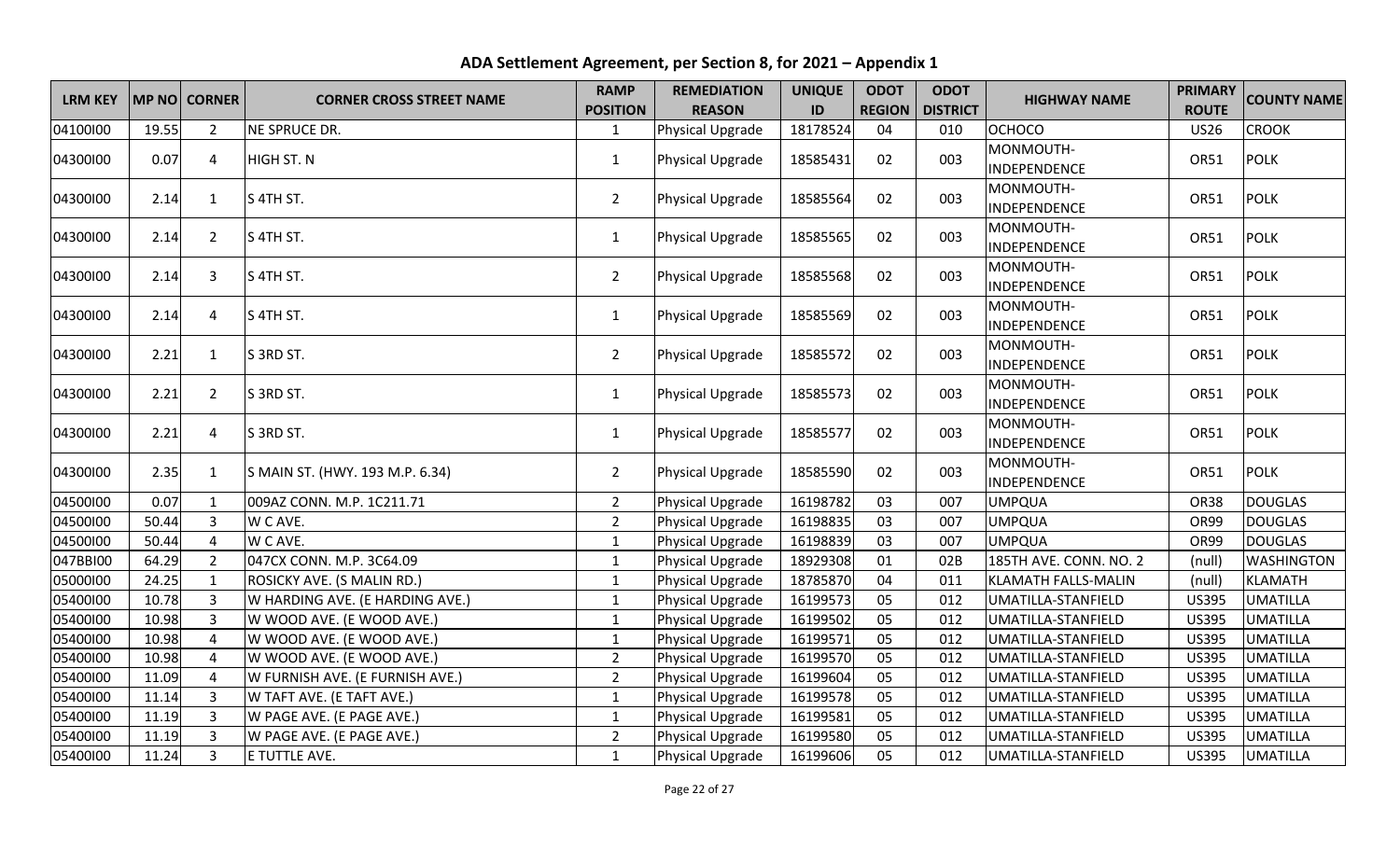| <b>LRM KEY</b> |       | MP NO CORNER   | <b>CORNER CROSS STREET NAME</b>                      | <b>RAMP</b>     | <b>REMEDIATION</b>      | <b>UNIQUE</b> | <b>ODOT</b>   | <b>ODOT</b>     | <b>HIGHWAY NAME</b>                         | <b>PRIMARY</b> | <b>COUNTY NAME</b> |
|----------------|-------|----------------|------------------------------------------------------|-----------------|-------------------------|---------------|---------------|-----------------|---------------------------------------------|----------------|--------------------|
|                |       |                |                                                      | <b>POSITION</b> | <b>REASON</b>           | ID            | <b>REGION</b> | <b>DISTRICT</b> |                                             | <b>ROUTE</b>   |                    |
| 05400100       | 11.24 | $\overline{4}$ | E TUTTLE AVE.                                        | 1               | Physical Upgrade        | 16199493      | 05            | 012             | UMATILLA-STANFIELD                          | <b>US395</b>   | <b>UMATILLA</b>    |
| 06000100       | 0.48  | $\overline{2}$ | <b>MAPLE LN.</b>                                     | $\mathbf{1}$    | Physical Upgrade        | 17683361      | 03            | 008             | <b>ROGUE RIVER</b>                          | OR99           | <b>JOSEPHINE</b>   |
| 06000100       | 0.48  | $\overline{3}$ | MAPLE LN.                                            | $\overline{2}$  | Physical Upgrade        | 17683363      | 03            | 008             | <b>ROGUE RIVER</b>                          | OR99           | <b>JOSEPHINE</b>   |
| 06000100       | 0.57  | $\mathbf{1}$   | PLAYFORD LN.                                         | $\mathbf{1}$    | Physical Upgrade        | 17683370      | 03            | 008             | <b>ROGUE RIVER</b>                          | <b>OR99</b>    | <b>JOSEPHINE</b>   |
| 06000100       | 1.08  | $\mathbf{1}$   | <b>CLARA ST.</b>                                     | $\mathbf{1}$    | Physical Upgrade        | 17683389      | 03            | 008             | <b>ROGUE RIVER</b>                          | OR99           | <b>JOSEPHINE</b>   |
| 06000100       | 1.33  | $\overline{3}$ | <b>HAMILTON LN.</b>                                  | $\mathbf{1}$    | Physical Upgrade        | 17683401      | 03            | 008             | <b>ROGUE RIVER</b>                          | <b>OR99</b>    | <b>JOSEPHINE</b>   |
| 064ACI00       | 3.39  | $\overline{4}$ | 064DJ CONN. M.P. 4C3.69 (064AE CONN. M.P.<br>5C2.55  | $\mathbf{1}$    | <b>Physical Upgrade</b> | 18477566      | 01            | 02B             | <b>WANKERS CORNER CONN.</b><br><b>NO. 2</b> | (null)         | CLACKAMAS          |
| 064AII00       | 6.46  | $\mathbf{1}$   | 064AJ CONN. M.P. 3C6.39 (064AH CONN. M.P.<br>1C6.43) | $\mathbf{1}$    | <b>Physical Upgrade</b> | 18477576      | 01            | 02B             | S. WEST LINN CONN. NO. 2                    | (null)         | CLACKAMAS          |
| 064BBI00       | 11.10 | $\overline{4}$ | 064AX CONN. M.P. 1C11.10                             | $\overline{2}$  | Physical Upgrade        | 18477615      | 01            | 02B             | <b>GLADSTONE CONN. NO. 5</b>                | (null)         | <b>CLACKAMAS</b>   |
| 064BBI00       | 11.23 | $\mathbf{1}$   | 064AZ CONN. M.P. 3C11.45                             | $\overline{2}$  | Physical Upgrade        | 18477619      | 01            | 02B             | <b>GLADSTONE CONN. NO. 5</b>                | (null)         | <b>CLACKAMAS</b>   |
| 064BBI00       | 11.23 | 3A             | 064AZ CONN. M.P. 3C11.45                             | 3               | Physical Upgrade        | 18477624      | 01            | 02B             | <b>GLADSTONE CONN. NO. 5</b>                | (null)         | <b>CLACKAMAS</b>   |
| 064CJI00       | 21.03 | $\overline{4}$ | 064CN CONN. M.P. 7C20.30                             | $\overline{2}$  | Physical Upgrade        | 18477775      | 01            | 02B             | NE GLISAN ST. CONN. NO. 3                   | (null)         | <b>MULTNOMAH</b>   |
| 06600100       | 16.08 | $\overline{2}$ | W FIR ST. (E FIR ST.)                                | $\mathbf{1}$    | Physical Upgrade        | 17927127      | 05            | 013             | LA GRANDE-BAKER                             | OR203          | <b>UNION</b>       |
| 06600100       | 16.08 | $\overline{3}$ | W FIR ST. (E FIR ST.)                                | $\mathbf{1}$    | Physical Upgrade        | 17927128      | 05            | 013             | LA GRANDE-BAKER                             | OR203          | <b>UNION</b>       |
| 06600100       | 16.13 | $\mathbf{1}$   | W ELM ST. (E ELM ST.)                                | $\mathbf{1}$    | Physical Upgrade        | 17927130      | 05            | 013             | LA GRANDE-BAKER                             | OR203          | <b>UNION</b>       |
| 06600100       | 16.13 | $\overline{3}$ | W ELM ST. (E ELM ST.)                                | 1               | Physical Upgrade        | 17927132      | 05            | 013             | LA GRANDE-BAKER                             | OR203          | <b>UNION</b>       |
| 06600100       | 16.18 | $\mathbf{1}$   | W DELTA AVE. (E DELTA AVE.)                          | $\mathbf{1}$    | Physical Upgrade        | 17927134      | 05            | 013             | LA GRANDE-BAKER                             | OR203          | <b>UNION</b>       |
| 06600100       | 16.18 | $\overline{3}$ | W DELTA AVE. (E DELTA AVE.)                          | $\mathbf{1}$    | Physical Upgrade        | 17927136      | 05            | 013             | LA GRANDE-BAKER                             | OR203          | <b>UNION</b>       |
| 06600100       | 16.23 | $\mathbf{1}$   | W CHESTNUT ST. (E CHESTNUT ST.)                      | $\mathbf{1}$    | Physical Upgrade        | 17927138      | 05            | 013             | LA GRANDE-BAKER                             | OR203          | <b>UNION</b>       |
| 06600100       | 16.23 | $\overline{2}$ | W CHESTNUT ST. (E CHESTNUT ST.)                      | $\mathbf{1}$    | Physical Upgrade        | 17927139      | 05            | 013             | LA GRANDE-BAKER                             | OR203          | <b>UNION</b>       |
| 06600100       | 16.28 | $\overline{2}$ | W BIRCH ST. (E BIRCH ST.)                            | $\mathbf{1}$    | Physical Upgrade        | 17927143      | 05            | 013             | LA GRANDE-BAKER                             | OR203          | <b>UNION</b>       |
| 06600100       | 16.28 | $\overline{4}$ | W BIRCH ST. (E BIRCH ST.)                            | $\mathbf 1$     | Physical Upgrade        | 17927145      | 05            | 013             | LA GRANDE-BAKER                             | OR203          | <b>UNION</b>       |
| 06600100       | 16.32 | $\mathbf{1}$   | E ASH ST.                                            | $\mathbf{1}$    | Physical Upgrade        | 17927146      | 05            | 013             | LA GRANDE-BAKER                             | OR203          | <b>UNION</b>       |
| 06600100       | 16.71 | $\overline{2}$ | W FULTON ST. (E FULTON ST.)                          | $\mathbf{1}$    | Physical Upgrade        | 17927175      | 05            | 013             | LA GRANDE-BAKER                             | OR237          | <b>UNION</b>       |
| 06600100       | 16.76 | $\overline{3}$ | W GRANDE ST. (E GRANDE ST.)                          | $\mathbf{1}$    | Physical Upgrade        | 17927180      | 05            | 013             | LA GRANDE-BAKER                             | OR237          | <b>UNION</b>       |
| 06600100       | 16.81 | $\overline{2}$ | W HARRISON ST. (E HARRISON ST.)                      | $\mathbf{1}$    | Physical Upgrade        | 17927183      | 05            | 013             | LA GRANDE-BAKER                             | OR237          | <b>UNION</b>       |
| 06600100       | 16.86 | $\mathbf{1}$   | W IOWA ST.                                           | $\mathbf{1}$    | Physical Upgrade        | 17927185      | 05            | 013             | LA GRANDE-BAKER                             | OR237          | <b>UNION</b>       |
| 06600100       | 16.86 | $\overline{2}$ | W IOWA ST.                                           | $\mathbf{1}$    | Physical Upgrade        | 17927186      | 05            | 013             | LA GRANDE-BAKER                             | OR237          | <b>UNION</b>       |
| 06600100       | 16.91 | $\mathbf{1}$   | W JEFFERSON ST.                                      | $\mathbf 1$     | Physical Upgrade        | 17927187      | 05            | 013             | LA GRANDE-BAKER                             | OR237          | <b>UNION</b>       |
| 06600100       | 16.91 | $\overline{2}$ | W JEFFERSON ST.                                      | $\mathbf{1}$    | <b>Physical Upgrade</b> | 17927188      | 05            | 013             | LA GRANDE-BAKER                             | OR237          | <b>UNION</b>       |
| 06600100       | 17.02 | $\overline{3}$ | E CENTURY DR.                                        | $\overline{2}$  | Physical Upgrade        | 17927195      | 05            | 013             | LA GRANDE-BAKER                             | OR237          | <b>UNION</b>       |
| 06600100       | 17.18 | $\mathbf{1}$   | W OREGON ST.                                         | $\mathbf{1}$    | Physical Upgrade        | 17927197      | 05            | 013             | LA GRANDE-BAKER                             | OR237          | <b>UNION</b>       |

**ADA Settlement Agreement, per Section 8, for 2021 – Appendix 1**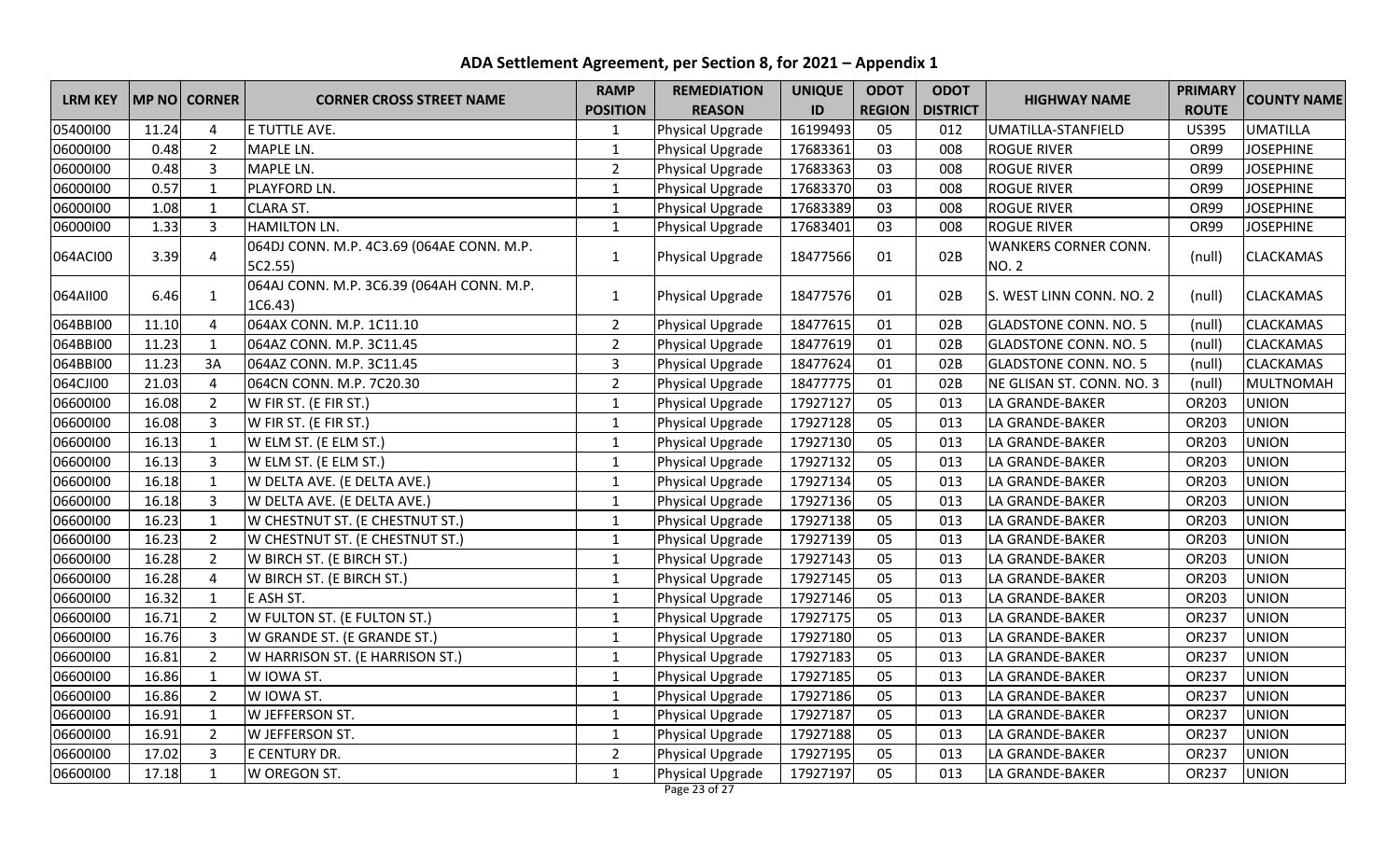| <b>LRM KEY</b> |       | MP NO CORNER   | <b>CORNER CROSS STREET NAME</b>                 | <b>RAMP</b>     | <b>REMEDIATION</b> | <b>UNIQUE</b> | <b>ODOT</b> | <b>ODOT</b>              | <b>HIGHWAY NAME</b>         | <b>PRIMARY</b> | <b>COUNTY NAME</b> |
|----------------|-------|----------------|-------------------------------------------------|-----------------|--------------------|---------------|-------------|--------------------------|-----------------------------|----------------|--------------------|
|                |       |                |                                                 | <b>POSITION</b> | <b>REASON</b>      | ID            |             | <b>REGION   DISTRICT</b> |                             | <b>ROUTE</b>   |                    |
| 06800100       | 1.64  | $\mathbf{1}$   | <b>ENTRANCE TO PRESIDENT JAMES MADISON HIGH</b> | $\overline{2}$  | Physical Upgrade   | 18881789      | 01          | 02B                      | <b>CASCADE HWY NORTH</b>    | OR213          | <b>MULTNOMAH</b>   |
|                |       |                | <b>SCHOOL</b>                                   |                 |                    |               |             |                          |                             |                |                    |
| 06800100       | 1.87  | $\overline{4}$ | NE THOMPSON ST.                                 | $\mathbf{1}$    | Physical Upgrade   | 18881809      | 01          | 02B                      | <b>CASCADE HWY NORTH</b>    | OR213          | <b>MULTNOMAH</b>   |
| 06800100       | 1.87  | 4A             | <b>NE THOMPSON ST.</b>                          | $\mathbf{1}$    | Physical Upgrade   | 18881810      | 01          | 02B                      | <b>CASCADE HWY NORTH</b>    | OR213          | <b>MULTNOMAH</b>   |
| 06800100       | 4.83  | 3              | SE LAFAYETTE ST.                                | $\mathbf{1}$    | Physical Upgrade   | 18882037      | 01          | 02B                      | <b>CASCADE HWY NORTH</b>    | OR213          | <b>MULTNOMAH</b>   |
| 06800100       | 5.85  | $\mathbf{1}$   | SE REEDWAY ST.                                  | $\mathbf{1}$    | Physical Upgrade   | 18882117      | 01          | 02B                      | <b>CASCADE HWY NORTH</b>    | OR213          | <b>MULTNOMAH</b>   |
| 06800100       | 7.41  | $\overline{4}$ | SE LINDY ST.                                    | $\mathbf{1}$    | Physical Upgrade   | 18882272      | 01          | 02B                      | <b>CASCADE HWY NORTH</b>    | OR213          | <b>CLACKAMAS</b>   |
| 06800100       | 8.30  | $\overline{3}$ | SE KING RD.                                     | $\overline{2}$  | Physical Upgrade   | 18882347      | 01          | 02B                      | <b>CASCADE HWY NORTH</b>    | OR213          | <b>CLACKAMAS</b>   |
| 08100100       | 8.75  | $\overline{3}$ | SE VINEYARD RD.                                 | $\mathbf{1}$    | Physical Upgrade   | 18915218      | 01          | 02B                      | <b>PACIFIC HIGHWAY EAST</b> | OR99E          | <b>CLACKAMAS</b>   |
| 08100100       | 46.29 | $\overline{3}$ | 081AV CONN. M.P. 3C46.29                        | $\mathbf{1}$    | Physical Upgrade   | 18843828      | 02          | 003                      | <b>PACIFIC HIGHWAY EAST</b> | (null)         | <b>MARION</b>      |
| 09100D00       | 1.96  | $\overline{3}$ | <b>SW BARBUR BLVD.</b>                          | $\mathbf{1}$    | Physical Upgrade   | 18916804      | 01          | 02B                      | <b>PACIFIC HIGHWAY WEST</b> | OR10           | <b>MULTNOMAH</b>   |
| 09100100       | 15.95 | $\overline{4}$ | <b>SW MEINECKE PKWY.</b>                        | $\mathbf{1}$    | Physical Upgrade   | 18917086      | 01          | 02B                      | <b>PACIFIC HIGHWAY WEST</b> | OR99W          | <b>WASHINGTON</b>  |
| 09100100       | 26.17 | $\overline{4}$ | SE 10TH ST.                                     | $\overline{2}$  | Physical Upgrade   | 18830813      | 02          | 003                      | <b>PACIFIC HIGHWAY WEST</b> | OR99W          | YAMHILL            |
| 09100100       | 26.23 | $\mathbf{1}$   | SW 11TH ST. (SE 11TH ST.)                       | $\mathbf{1}$    | Physical Upgrade   | 18830814      | 02          | 003                      | <b>PACIFIC HIGHWAY WEST</b> | OR99W          | YAMHILL            |
| 09100100       | 35.48 | 4              | NE GRANDHAVEN ST. (NE LAFAYETTE AVE.)           | $\mathbf{1}$    | Physical Upgrade   | 18830895      | 02          | 003                      | <b>PACIFIC HIGHWAY WEST</b> | OR99W          | YAMHILL            |
| 09100100       | 35.48 | $\overline{4}$ | NE GRANDHAVEN ST. (NE LAFAYETTE AVE.)           | $\overline{2}$  | Physical Upgrade   | 18830896      | 02          | 003                      | <b>PACIFIC HIGHWAY WEST</b> | OR99W          | YAMHILL            |
| 09100100       | 35.68 | $\overline{2}$ | NE 27TH ST.                                     | $\overline{2}$  | Physical Upgrade   | 18830905      | 02          | 003                      | <b>PACIFIC HIGHWAY WEST</b> | OR99W          | YAMHILL            |
| 09100100       | 35.68 | $\overline{4}$ | NE 27TH ST.                                     | $\mathbf{1}$    | Physical Upgrade   | 18830908      | 02          | 003                      | <b>PACIFIC HIGHWAY WEST</b> | OR99W          | YAMHILL            |
| 09100100       | 37.26 | $\overline{3}$ | NW 12TH ST. (NE 12TH ST.)                       | $\mathbf{1}$    | Physical Upgrade   | 18830974      | 02          | 003                      | <b>PACIFIC HIGHWAY WEST</b> | OR99W          | YAMHILL            |
| 09100100       | 38.99 | $\mathbf{1}$   | SW OLD SHERIDAN RD. (039AK CONN. M.P. 1C44.48)  | $\mathbf{1}$    | Physical Upgrade   | 18831094      | 02          | 003                      | <b>PACIFIC HIGHWAY WEST</b> | OR99W          | YAMHILL            |
| 09100100       | 38.99 | $\mathbf{1}$   | SW OLD SHERIDAN RD. (039AK CONN. M.P. 1C44.48)  | $\overline{2}$  | Physical Upgrade   | 18831095      | 02          | 003                      | <b>PACIFIC HIGHWAY WEST</b> | OR99W          | YAMHILL            |
| 09100100       | 38.99 | $\overline{2}$ | SW OLD SHERIDAN RD. (039AK CONN. M.P. 1C44.48)  | $\overline{2}$  | Physical Upgrade   | 18831097      | 02          | 003                      | <b>PACIFIC HIGHWAY WEST</b> | OR99W          | YAMHILL            |
| 09100100       | 38.99 | 3              | SW OLD SHERIDAN RD. (039AK CONN. M.P. 1C44.48)  | $\mathbf{1}$    | Physical Upgrade   | 18831098      | 02          | 003                      | <b>PACIFIC HIGHWAY WEST</b> | OR99W          | YAMHILL            |
| 09100100       | 38.99 | $\overline{4}$ | SW OLD SHERIDAN RD. (039AK CONN. M.P. 1C44.48)  | $\mathbf{1}$    | Physical Upgrade   | 18831100      | 02          | 003                      | <b>PACIFIC HIGHWAY WEST</b> | OR99W          | YAMHILL            |
| 09100100       | 44.39 | $\overline{2}$ | W 1ST ST. (E ROSEDELL AVE.)                     | $\mathbf 1$     | Physical Upgrade   | 18831119      | 02          | 003                      | <b>PACIFIC HIGHWAY WEST</b> | OR99W          | YAMHILL            |
| 09100100       | 44.55 | $\overline{3}$ | E 3RD ST.                                       | $\overline{2}$  | Physical Upgrade   | 18831134      | 02          | 003                      | <b>PACIFIC HIGHWAY WEST</b> | OR99W          | YAMHILL            |
| 09100100       | 44.55 | $\overline{4}$ | E 3RD ST.                                       | $\mathbf{1}$    | Physical Upgrade   | 18831135      | 02          | 003                      | <b>PACIFIC HIGHWAY WEST</b> | OR99W          | YAMHILL            |
| 09100100       | 44.61 | $\overline{3}$ | MADDOX AVE. (W 4TH ST.)                         | $\mathbf{1}$    | Physical Upgrade   | 18831140      | 02          | 003                      | <b>PACIFIC HIGHWAY WEST</b> | OR99W          | YAMHILL            |
| 09100100       | 63.35 | $\mathbf{1}$   | <b>JACKSON ST. E</b>                            | $\overline{2}$  | Physical Upgrade   | 18831212      | 02          | 003                      | <b>PACIFIC HIGHWAY WEST</b> | OR99W          | <b>POLK</b>        |
| 09100100       | 63.42 | $\mathbf{1}$   | HWY. 194 M.P. 7.56                              | $\mathbf{1}$    | Physical Upgrade   | 18831217      | 02          | 003                      | <b>PACIFIC HIGHWAY WEST</b> | OR99W          | <b>POLK</b>        |
| 09100100       | 63.49 | 3              | CLAY ST. E                                      | $\mathbf{1}$    | Physical Upgrade   | 18831225      | 02          | 003                      | <b>PACIFIC HIGHWAY WEST</b> | OR99W          | <b>POLK</b>        |
| 09100100       | 63.57 | $\overline{2}$ | MADRONA AVE. E                                  | $\overline{2}$  | Physical Upgrade   | 18831231      | 02          | 003                      | <b>PACIFIC HIGHWAY WEST</b> | OR99W          | <b>POLK</b>        |
| 09100100       | 83.64 | $\overline{3}$ | <b>SW MADISON AVE.</b>                          | $\overline{2}$  | Physical Upgrade   | 18976655      | 02          | 004                      | <b>PACIFIC HIGHWAY WEST</b> | <b>US20</b>    | <b>BENTON</b>      |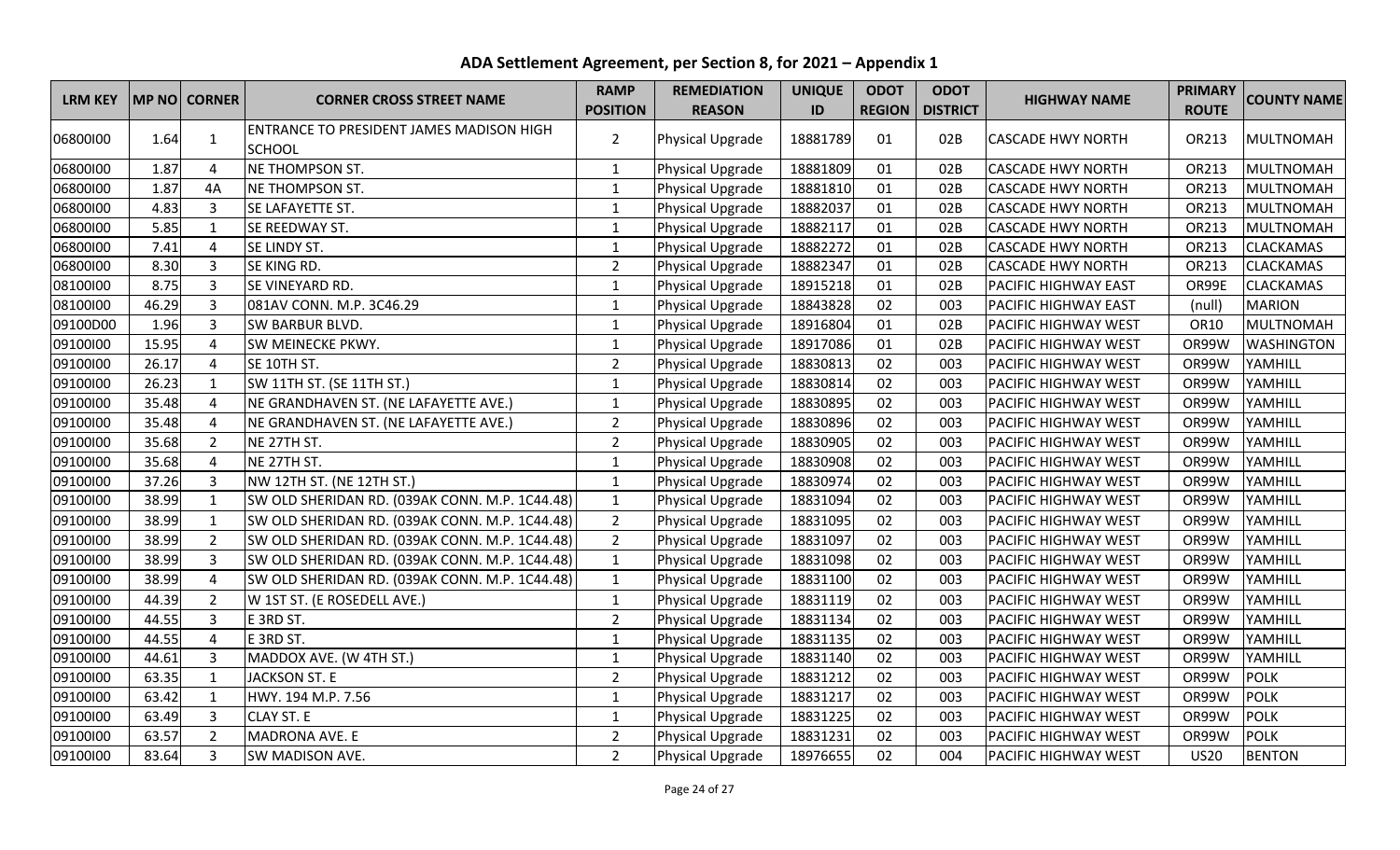| <b>LRM KEY</b> |       | <b>MP NO CORNER</b> | <b>CORNER CROSS STREET NAME</b>    | <b>RAMP</b>     | <b>REMEDIATION</b> | <b>UNIQUE</b> | <b>ODOT</b><br><b>ODOT</b> | <b>HIGHWAY NAME</b> | <b>PRIMARY</b>                 | <b>COUNTY NAME</b> |                   |
|----------------|-------|---------------------|------------------------------------|-----------------|--------------------|---------------|----------------------------|---------------------|--------------------------------|--------------------|-------------------|
|                |       |                     |                                    | <b>POSITION</b> | <b>REASON</b>      | ID            | <b>REGION</b>              | <b>DISTRICT</b>     |                                | <b>ROUTE</b>       |                   |
| 09100100       | 83.98 | $\overline{2}$      | SW B AVE.                          | $\mathbf{1}$    | Physical Upgrade   | 18976683      | 02                         | 004                 | <b>PACIFIC HIGHWAY WEST</b>    | <b>US20</b>        | <b>BENTON</b>     |
| 09100100       | 83.98 | $\overline{2}$      | SW B AVE.                          | $\overline{2}$  | Physical Upgrade   | 18976684      | 02                         | 004                 | <b>PACIFIC HIGHWAY WEST</b>    | <b>US20</b>        | <b>BENTON</b>     |
| 09100100       | 84.33 | $\overline{2}$      | SW TWIN OAKS CIR. (SE CHAPMAN PL.) | $\mathbf{1}$    | Physical Upgrade   | 18976699      | 02                         | 004                 | <b>PACIFIC HIGHWAY WEST</b>    | OR99W              | <b>BENTON</b>     |
| 09100100       | 84.58 | $\overline{4}$      | SW HOPKINS AVE.                    | $\mathbf{1}$    | Physical Upgrade   | 18976717      | 02                         | 004                 | <b>PACIFIC HIGHWAY WEST</b>    | OR99W              | <b>BENTON</b>     |
| 09100100       | 84.69 | $\mathbf{1}$        | SW CUMMINGS AVE.                   | $\mathbf{1}$    | Physical Upgrade   | 18976722      | 02                         | 004                 | <b>PACIFIC HIGHWAY WEST</b>    | OR99W              | <b>BENTON</b>     |
| 09100100       | 84.69 | $\overline{2}$      | SW CUMMINGS AVE.                   | $\mathbf{1}$    | Physical Upgrade   | 18976723      | 02                         | 004                 | <b>PACIFIC HIGHWAY WEST</b>    | OR99W              | <b>BENTON</b>     |
| 09100100       | 84.77 | $\overline{3}$      | SE LILLY AVE.                      | $\mathbf{1}$    | Physical Upgrade   | 18976732      | 02                         | 004                 | <b>PACIFIC HIGHWAY WEST</b>    | OR99W              | <b>BENTON</b>     |
| 09100100       | 85.23 | $\mathbf{1}$        | SW PRAIRIE AVE.                    | $\mathbf{1}$    | Physical Upgrade   | 18976764      | 02                         | 004                 | <b>PACIFIC HIGHWAY WEST</b>    | OR99W              | <b>BENTON</b>     |
| 09100100       | 85.42 | $\overline{3}$      | SE PARK AVE.                       | $\mathbf{1}$    | Physical Upgrade   | 18976770      | 02                         | 004                 | <b>PACIFIC HIGHWAY WEST</b>    | OR99W              | <b>BENTON</b>     |
| 09100100       | 85.42 | $\overline{4}$      | SE PARK AVE.                       | $\mathbf{1}$    | Physical Upgrade   | 18976771      | 02                         | 004                 | <b>PACIFIC HIGHWAY WEST</b>    | OR99W              | <b>BENTON</b>     |
| 09100100       | 85.45 | $\mathbf{1}$        | SW WAKE ROBIN AVE.                 | $\mathbf{1}$    | Physical Upgrade   | 18976772      | 02                         | 004                 | <b>PACIFIC HIGHWAY WEST</b>    | OR99W              | <b>BENTON</b>     |
| 09100100       | 85.45 | $\overline{2}$      | SW WAKE ROBIN AVE.                 | $\mathbf{1}$    | Physical Upgrade   | 18976773      | 02                         | 004                 | <b>PACIFIC HIGHWAY WEST</b>    | OR99W              | <b>BENTON</b>     |
| 09100100       | 85.55 | $\overline{a}$      | SE GOODNIGHT AVE.                  | $\mathbf{1}$    | Physical Upgrade   | 18976779      | 02                         | 004                 | <b>PACIFIC HIGHWAY WEST</b>    | OR99W              | <b>BENTON</b>     |
| 09100100       | 85.94 | 3                   | SE RIVERGREEN AVE.                 | $\mathbf{1}$    | Physical Upgrade   | 18976783      | 02                         | 004                 | <b>PACIFIC HIGHWAY WEST</b>    | OR99W              | <b>BENTON</b>     |
| 09100100       | 85.94 | $\overline{a}$      | SE RIVERGREEN AVE.                 | $\mathbf 1$     | Physical Upgrade   | 18976784      | 02                         | 004                 | <b>PACIFIC HIGHWAY WEST</b>    | OR99W              | <b>BENTON</b>     |
| 09100100       | 86.08 | $\mathbf{1}$        | SW MCKENZIE AVE.                   | $\mathbf{1}$    | Physical Upgrade   | 18976785      | 02                         | 004                 | <b>PACIFIC HIGHWAY WEST</b>    | OR99W              | <b>BENTON</b>     |
| 10000100       | 30.46 | $\overline{3}$      | <b>TOLL HOUSE PARK RD.</b>         | $\mathbf{1}$    | Physical Upgrade   | 18255813      | 01                         | 02C                 | <b>HISTORIC COLUMBIA RIVER</b> | <b>US30</b>        | <b>HOOD RIVER</b> |
| 10000100       | 30.68 | $\overline{4}$      | SW REGULATOR ST.                   | $\mathbf 1$     | Physical Upgrade   | 18255827      | 01                         | 02C                 | <b>HISTORIC COLUMBIA RIVER</b> | <b>US30</b>        | <b>HOOD RIVER</b> |
| 12300100       | 1.90  | $\overline{2}$      | N POLK AVE.                        | $\mathbf{1}$    | Physical Upgrade   | 18944988      | 01                         | 02B                 | <b>NORTHEAST PORTLAND</b>      | US30BY             | <b>MULTNOMAH</b>  |
| 12300100       | 11.60 | $\mathbf{1}$        | NE 105TH AVE.                      | $\mathbf{1}$    | Physical Upgrade   | 18945085      | 01                         | 02B                 | <b>NORTHEAST PORTLAND</b>      | US30BY             | <b>MULTNOMAH</b>  |
| 13100100       | 8.98  | $\mathbf{1}$        | STILLWELL AVE.                     | $\mathbf{1}$    | Physical Upgrade   | 18967742      | 02                         | 001                 | <b>NETARTS</b>                 | OR131              | <b>TILLAMOOK</b>  |
| 13100100       | 8.98  | $\mathbf{1}$        | STILLWELL AVE.                     | $\overline{2}$  | Physical Upgrade   | 18967743      | 02                         | 001                 | <b>NETARTS</b>                 | OR131              | <b>TILLAMOOK</b>  |
| 140AEI00       | 20.63 | $\overline{2}$      | S CHURCH ST.                       | $\overline{2}$  | Physical Upgrade   | 18729568      | 02                         | 003                 | 1ST STREET CONN. NO. 1         | OR219              | YAMHILL           |
| 15000100       | 17.77 | $\mathbf{1}$        | ROGERS LN. NW                      | $\mathbf{1}$    | Physical Upgrade   | 18714288      | 02                         | 003                 | SALEM-DAYTON                   | OR221              | <b>POLK</b>       |
| 15500100       | 8.92  | 6                   | <b>6TH ST.</b>                     | $\mathbf{1}$    | Physical Upgrade   | 18751186      | 02                         | 003                 | <b>AMITY-DAYTON</b>            | (null)             | YAMHILL           |
| 19300100       | 6.23  | $\mathbf{1}$        | B ST.                              | $\mathbf{1}$    | Physical Upgrade   | 18574227      | 02                         | 003                 | INDEPENDENCE                   | <b>OR51</b>        | <b>POLK</b>       |
| 19300100       | 6.23  | $\overline{2}$      | B ST.                              | $\mathbf{1}$    | Physical Upgrade   | 18574228      | 02                         | 003                 | INDEPENDENCE                   | <b>OR51</b>        | <b>POLK</b>       |
| 19300100       | 6.23  | $\overline{2}$      | B ST.                              | $\overline{2}$  | Physical Upgrade   | 18574229      | 02                         | 003                 | INDEPENDENCE                   | <b>OR51</b>        | <b>POLK</b>       |
| 19300100       | 6.23  | $\overline{4}$      | B ST.                              | $\overline{2}$  | Physical Upgrade   | 18574233      | 02                         | 003                 | INDEPENDENCE                   | OR51               | <b>POLK</b>       |
| 19300100       | 6.26  | $\mathbf{1}$        | MIDBLOCK CROSSING                  | $\mathbf{1}$    | Physical Upgrade   | 18574234      | 02                         | 003                 | INDEPENDENCE                   | <b>OR51</b>        | <b>POLK</b>       |
| 19300100       | 6.29  | $\mathbf{1}$        | C ST.                              | $\mathbf{1}$    | Physical Upgrade   | 18574236      | 02                         | 003                 | INDEPENDENCE                   | <b>OR51</b>        | <b>POLK</b>       |
| 19300100       | 6.29  | $\mathbf{1}$        | C ST.                              | $\overline{2}$  | Physical Upgrade   | 18574237      | 02                         | 003                 | INDEPENDENCE                   | <b>OR51</b>        | <b>POLK</b>       |
| 19300100       | 6.29  | $\overline{2}$      | C ST.                              | $\mathbf{1}$    | Physical Upgrade   | 18574238      | 02                         | 003                 | INDEPENDENCE                   | <b>OR51</b>        | <b>POLK</b>       |
| 19300100       | 6.29  | $\overline{2}$      | CST.                               | $\overline{2}$  | Physical Upgrade   | 18574239      | 02                         | 003                 | INDEPENDENCE                   | <b>OR51</b>        | <b>POLK</b>       |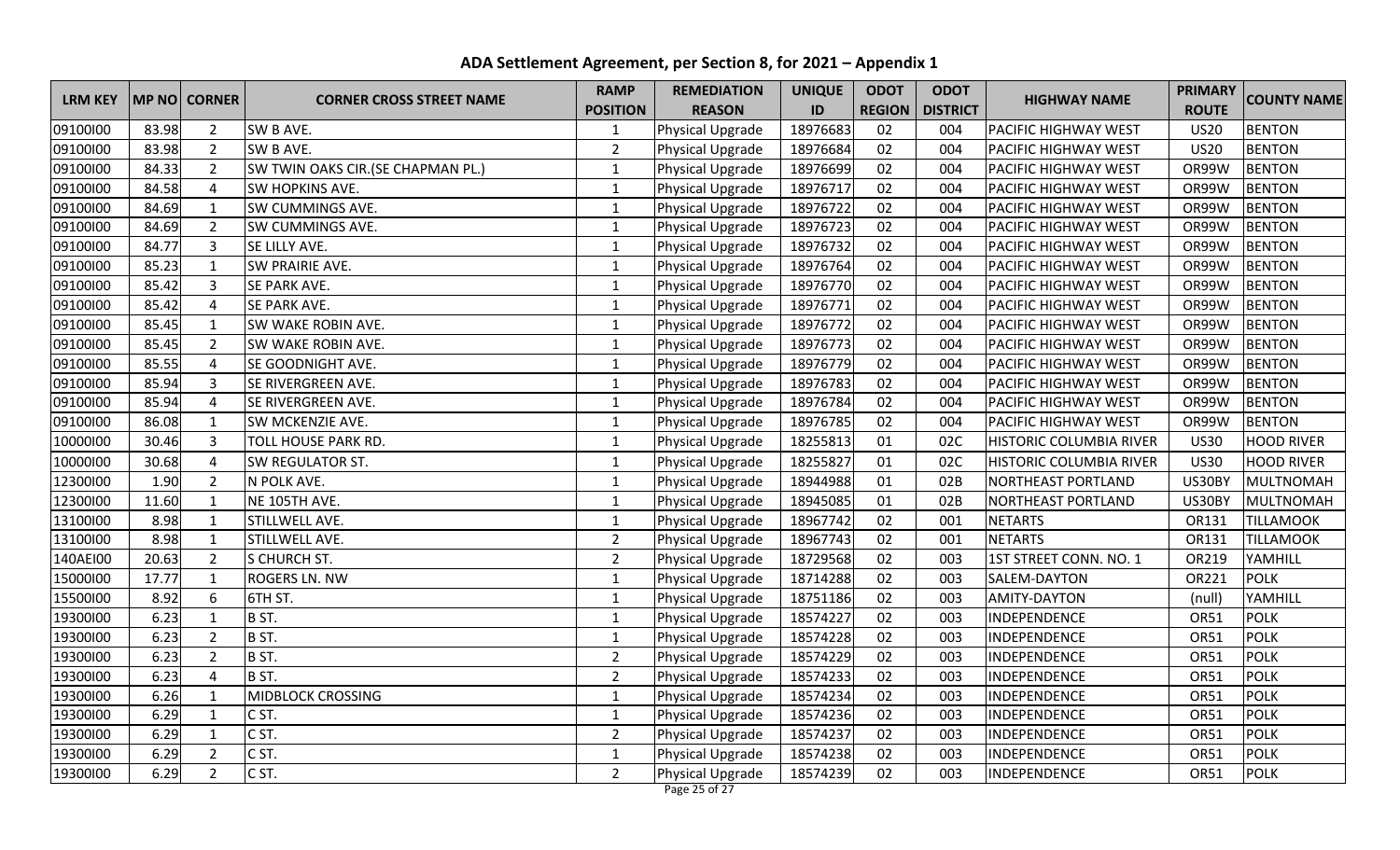| <b>LRM KEY</b> |         | <b>MP NO CORNER</b> | <b>CORNER CROSS STREET NAME</b>                      | <b>RAMP</b>     | <b>REMEDIATION</b> | <b>UNIQUE</b> | <b>ODOT</b>   | <b>ODOT</b>     | <b>HIGHWAY NAME</b>                | <b>PRIMARY</b> | <b>COUNTY NAME</b> |
|----------------|---------|---------------------|------------------------------------------------------|-----------------|--------------------|---------------|---------------|-----------------|------------------------------------|----------------|--------------------|
|                |         |                     |                                                      | <b>POSITION</b> | <b>REASON</b>      | ID            | <b>REGION</b> | <b>DISTRICT</b> |                                    | <b>ROUTE</b>   |                    |
| 19300100       | 6.29    | 3                   | C ST.                                                | $\mathbf 1$     | Physical Upgrade   | 18574240      | 02            | 003             | INDEPENDENCE                       | <b>OR51</b>    | <b>POLK</b>        |
| 19300100       | 6.29    | 3                   | C ST.                                                | $\overline{2}$  | Physical Upgrade   | 18574241      | 02            | 003             | INDEPENDENCE                       | <b>OR51</b>    | <b>POLK</b>        |
| 19300100       | 6.29    | 4                   | C ST.                                                | $\mathbf{1}$    | Physical Upgrade   | 18574242      | 02            | 003             | INDEPENDENCE                       | <b>OR51</b>    | <b>POLK</b>        |
| 19300100       | 6.29    | 4                   | C <sub>ST</sub> .                                    | $\overline{2}$  | Physical Upgrade   | 18574243      | 02            | 003             | INDEPENDENCE                       | <b>OR51</b>    | <b>POLK</b>        |
| 19400100       | 7.17    | $\mathbf{1}$        | MONMOUTH AVE. S (MONMOUTH AVE. N)                    | $\mathbf{1}$    | Physical Upgrade   | 18330720      | 02            | 004             | MONMOUTH                           | OR194          | <b>POLK</b>        |
| 19400100       | 7.17    | $\mathbf{1}$        | MONMOUTH AVE. S (MONMOUTH AVE. N)                    | $\overline{2}$  | Physical Upgrade   | 18330721      | 02            | 004             | MONMOUTH                           | OR194          | <b>POLK</b>        |
| 19400100       | 7.24    | $\mathbf{3}$        | WARREN ST. S (WARREN ST. N)                          | $\mathbf{1}$    | Physical Upgrade   | 18330732      | 02            | 004             | MONMOUTH                           | OR194          | <b>POLK</b>        |
| 19400100       | 7.24    | $\overline{3}$      | WARREN ST. S (WARREN ST. N)                          | $\overline{2}$  | Physical Upgrade   | 18330733      | 02            | 004             | MONMOUTH                           | OR194          | <b>POLK</b>        |
| 19400100       | 7.32    | $\mathbf{1}$        | KNOX ST. S (KNOX ST. N)                              | $\mathbf{1}$    | Physical Upgrade   | 18330736      | 02            | 004             | MONMOUTH                           | OR194          | <b>POLK</b>        |
| 19400100       | 7.32    | $\mathbf{1}$        | KNOX ST. S (KNOX ST. N)                              | $\overline{2}$  | Physical Upgrade   | 18330737      | 02            | 004             | MONMOUTH                           | OR194          | <b>POLK</b>        |
| 19400100       | 7.44    | 3                   | ECOLS ST. S (ECOLS ST. N)                            | $\overline{2}$  | Physical Upgrade   | 18330757      | 02            | 004             | MONMOUTH                           | OR194          | <b>POLK</b>        |
| 19400100       | 7.50    | $\mathbf{1}$        | CATRON ST. S (CATRON ST. N)                          | $\mathbf{1}$    | Physical Upgrade   | 18330760      | 02            | 004             | MONMOUTH                           | OR194          | <b>POLK</b>        |
| 19400100       | 7.50    | $\mathbf{1}$        | CATRON ST. S (CATRON ST. N)                          | $\overline{2}$  | Physical Upgrade   | 18330761      | 02            | 004             | MONMOUTH                           | OR194          | <b>POLK</b>        |
| 19400100       | 7.50    | $\overline{2}$      | CATRON ST. S (CATRON ST. N)                          | $\mathbf{1}$    | Physical Upgrade   | 18330762      | 02            | 004             | <b>MONMOUTH</b>                    | OR194          | <b>POLK</b>        |
| 19400100       | 7.50    | 3                   | CATRON ST. S (CATRON ST. N)                          | $\mathbf 1$     | Physical Upgrade   | 18330763      | 02            | 004             | MONMOUTH                           | OR194          | <b>POLK</b>        |
| 19400100       | 7.50    | $\overline{3}$      | CATRON ST. S (CATRON ST. N)                          | $\overline{2}$  | Physical Upgrade   | 18330764      | 02            | 004             | MONMOUTH                           | OR194          | <b>POLK</b>        |
| 23100100       | 24.47   | 3                   | <b>COMSTOCK RD. (SUNSET ST.)</b>                     | $\mathbf{1}$    | Physical Upgrade   | 16328923      | 03            | 007             | <b>ELKTON-SUTHERLIN</b>            | (null)         | <b>DOUGLAS</b>     |
| 24400100       | 0.05    | $\mathbf{1}$        | <b>NORTH AVE. SE</b>                                 | $\mathbf{1}$    | Physical Upgrade   | 16341100      | 03            | 007             | COQUILLE-BANDON                    | OR42S          | <b>COOS</b>        |
| 27000100       | $-2.90$ | $\mathbf{1}$        | TABLE ROCK RD.                                       | $\overline{2}$  | Physical Upgrade   | 17664989      | 03            | 008             | LAKE OF THE WOODS                  | OR140          | <b>JACKSON</b>     |
| 27100100       | 1.33    | 4                   | <b>DAMIAN CIR.</b>                                   | $\mathbf{1}$    | Physical Upgrade   | 17665167      | 03            | 008             | <b>SAMS VALLEY</b>                 | OR99           | <b>JACKSON</b>     |
| 27100100       | 1.67    | $\mathbf{1}$        | MIDBLOCK CROSSING                                    | $\mathbf{1}$    | Physical Upgrade   | 17665185      | 03            | 008             | <b>SAMS VALLEY</b>                 | <b>OR99</b>    | <b>JACKSON</b>     |
| 27100100       | 2.16    | $\overline{3}$      | <b>GUSTAF ST.</b>                                    | $\mathbf{1}$    | Physical Upgrade   | 17665199      | 03            | 008             | <b>SAMS VALLEY</b>                 | OR99           | <b>JACKSON</b>     |
| 34200100       | 13.52   | $\overline{3}$      | FRENCH ST.                                           | $\overline{2}$  | Physical Upgrade   | 17900204      | 05            | 013             | <b>COVE</b>                        | OR237          | <b>UNION</b>       |
| 34200100       | 13.52   | $\overline{4}$      | <b>FRENCH ST.</b>                                    | $\mathbf{1}$    | Physical Upgrade   | 17900205      | 05            | 013             | <b>COVE</b>                        | <b>OR237</b>   | <b>UNION</b>       |
| 34200100       | 13.52   | $\overline{4}$      | FRENCH ST.                                           | $\overline{2}$  | Physical Upgrade   | 17900206      | 05            | 013             | <b>COVE</b>                        | OR237          | <b>UNION</b>       |
| 34200100       | 13.58   | $\overline{3}$      | <b>BRYAN ST.</b>                                     | $\mathbf{1}$    | Physical Upgrade   | 17900210      | 05            | 013             | <b>COVE</b>                        | OR237          | <b>UNION</b>       |
| 34200100       | 13.61   | 4                   | <b>GROVE ST.</b>                                     | $\mathbf{1}$    | Physical Upgrade   | 17900215      | 05            | 013             | <b>COVE</b>                        | OR237          | <b>UNION</b>       |
| 34200100       | 13.65   | $\overline{2}$      | ORCHARD ST. (MILL ST.)                               | $\mathbf{1}$    | Physical Upgrade   | 17900217      | 05            | 013             | COVE                               | OR237          | <b>UNION</b>       |
| 34200100       | 13.65   | 4                   | ORCHARD ST. (MILL ST.)                               | $\mathbf 1$     | Physical Upgrade   | 17900219      | 05            | 013             | COVE                               | OR237          | <b>UNION</b>       |
| 34200100       | 13.72   | $\mathbf{1}$        | CHURCH ST.                                           | $\mathbf{1}$    | Physical Upgrade   | 17900223      | 05            | 013             | <b>COVE</b>                        | OR237          | <b>UNION</b>       |
| 424ABI00       | 2.70    | 1A                  | 424AC CONN. M.P. 3C2.80 (424AA CONN. M.P.<br>1C2.85) | $\overline{2}$  | Physical Upgrade   | 18786135      | 04            | 011             | WASHBURN WAY CONN.<br><b>NO. 2</b> | (null)         | <b>KLAMATH</b>     |
| 424ABI00       | 2.91    | 3                   | 424AD CONN. M.P. 4C3.43 (424AE CONN. M.P.<br>5C2.80) | $\mathbf{1}$    | Physical Upgrade   | 18786149      | 04            | 011             | WASHBURN WAY CONN.<br><b>NO. 2</b> | (null)         | <b>KLAMATH</b>     |